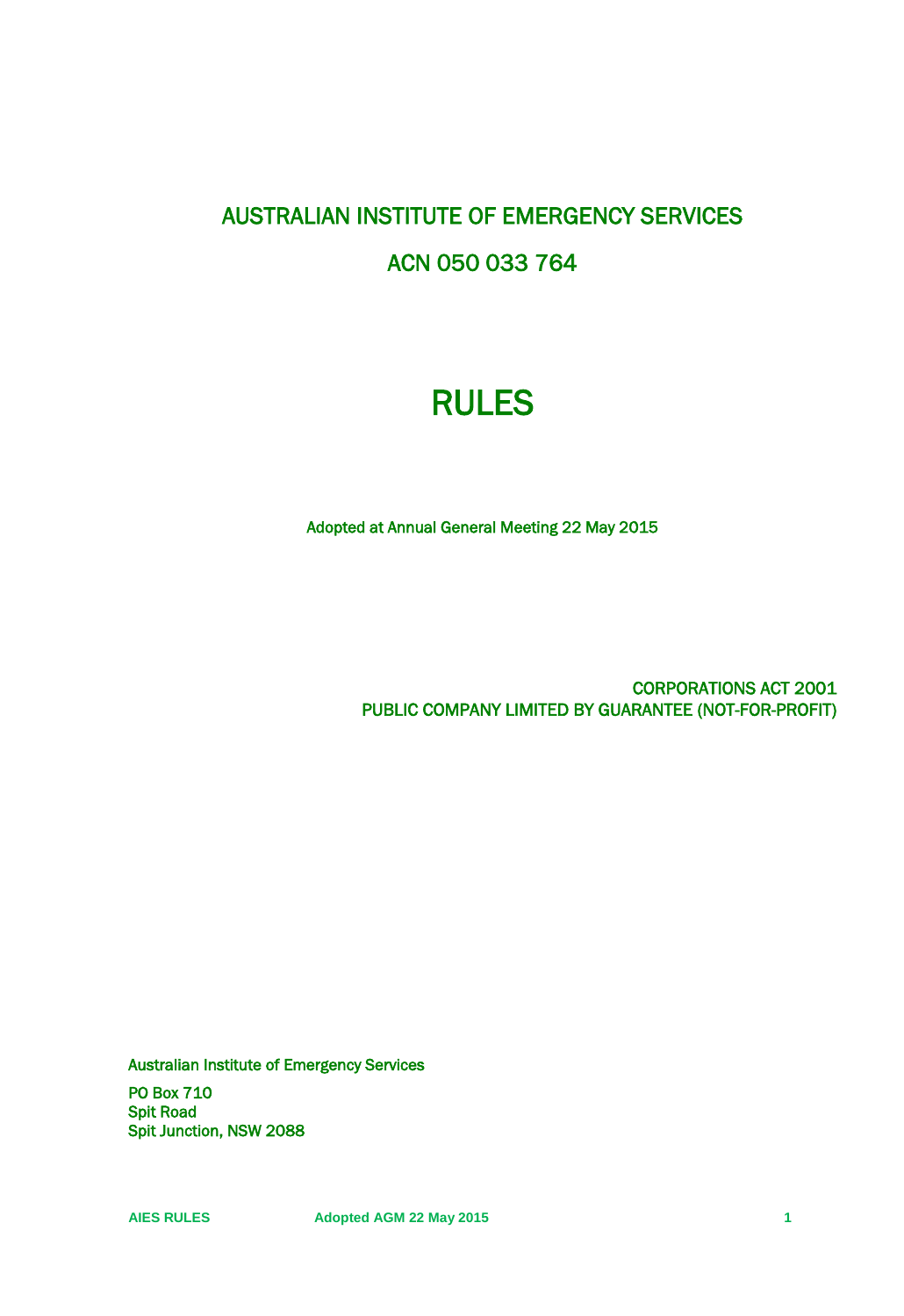## **TABLE OF CONTENTS**

| 1. |      |                                                                              |  |  |  |  |  |
|----|------|------------------------------------------------------------------------------|--|--|--|--|--|
| 2. |      |                                                                              |  |  |  |  |  |
| 3. |      |                                                                              |  |  |  |  |  |
| 4. |      |                                                                              |  |  |  |  |  |
| 5. |      |                                                                              |  |  |  |  |  |
|    | 5.1. |                                                                              |  |  |  |  |  |
|    | 5.2. |                                                                              |  |  |  |  |  |
|    | 5.3. |                                                                              |  |  |  |  |  |
| 6. |      |                                                                              |  |  |  |  |  |
|    | 6.1. |                                                                              |  |  |  |  |  |
|    | 6.2. |                                                                              |  |  |  |  |  |
|    | 6.3. |                                                                              |  |  |  |  |  |
|    | 6.4. |                                                                              |  |  |  |  |  |
|    | 6.5. |                                                                              |  |  |  |  |  |
|    | 6.6. |                                                                              |  |  |  |  |  |
|    | 6.7. |                                                                              |  |  |  |  |  |
|    | 6.8. |                                                                              |  |  |  |  |  |
| 7. |      |                                                                              |  |  |  |  |  |
|    | 7.1. |                                                                              |  |  |  |  |  |
|    | 7.2. |                                                                              |  |  |  |  |  |
|    | 7.3. | DIVISION MANAGEMENT COMMITTEE - ELIGIBILITY, NUMBERS, TENURE AND ELECTION 15 |  |  |  |  |  |
|    | 7.4. |                                                                              |  |  |  |  |  |
|    | 7.5. |                                                                              |  |  |  |  |  |
|    | 7.6. |                                                                              |  |  |  |  |  |
|    | 7.7. |                                                                              |  |  |  |  |  |
|    | 7.8. |                                                                              |  |  |  |  |  |
|    | 7.9. |                                                                              |  |  |  |  |  |
|    |      | 8. GOVERNANCE OF THE INSTITUTE - SPECIAL INTEREST GROUPS MANAGEMENT          |  |  |  |  |  |
|    | 8.1. |                                                                              |  |  |  |  |  |
|    | 8.2. |                                                                              |  |  |  |  |  |
|    | 8.3. |                                                                              |  |  |  |  |  |
| 9. |      |                                                                              |  |  |  |  |  |
|    | 9.1. |                                                                              |  |  |  |  |  |
|    | 9.2. |                                                                              |  |  |  |  |  |
|    | 9.3. |                                                                              |  |  |  |  |  |
|    | 9.4. |                                                                              |  |  |  |  |  |
|    | 9.5. |                                                                              |  |  |  |  |  |
|    | 9.6. |                                                                              |  |  |  |  |  |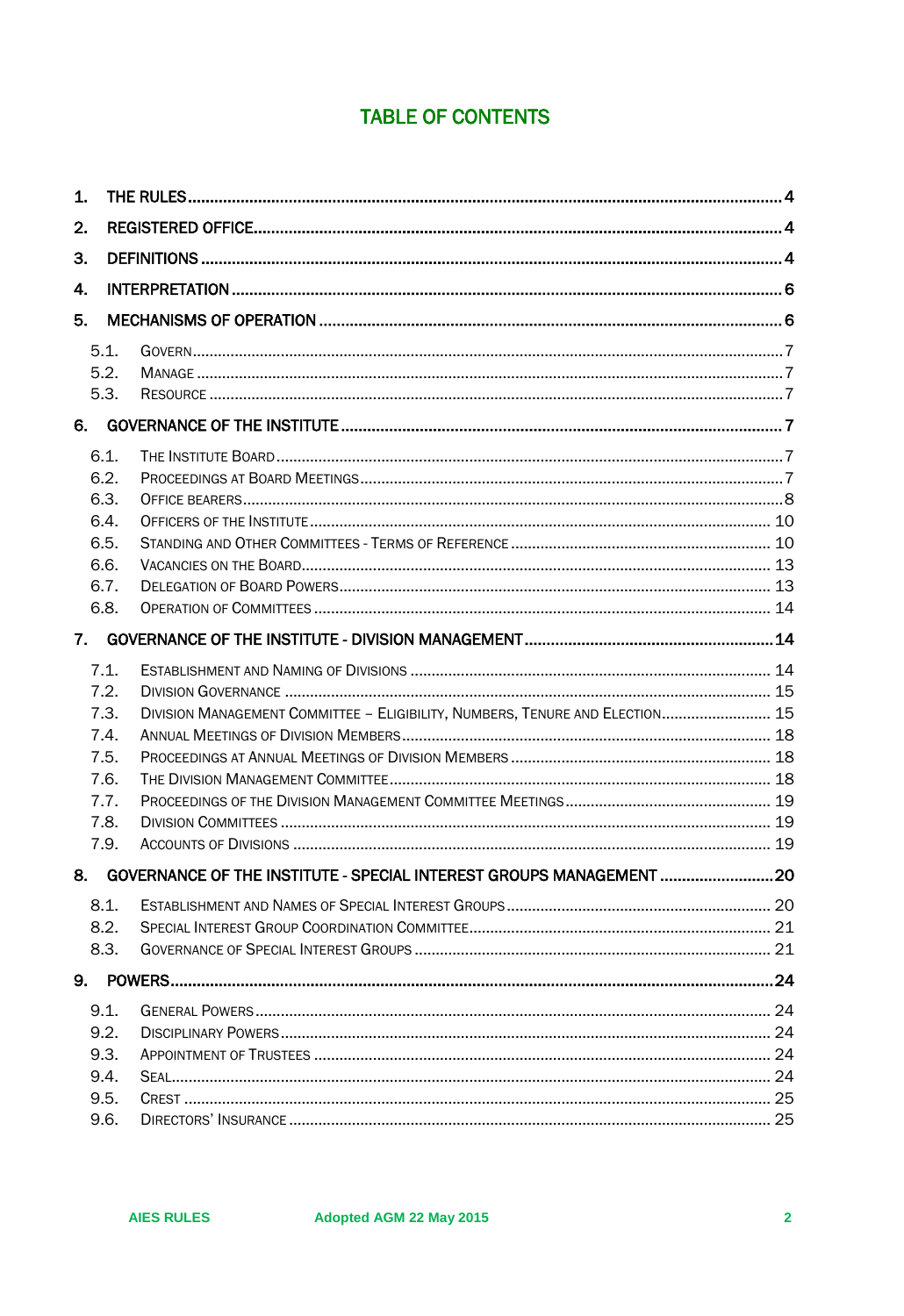| 10.    |  |  |
|--------|--|--|
| 10.1.  |  |  |
| 10.2.  |  |  |
| 10.3.  |  |  |
| 10.4.  |  |  |
| 10.5.  |  |  |
| 10.6.  |  |  |
| 10.7.  |  |  |
| 10.8.  |  |  |
| 10.9.  |  |  |
| 10.10. |  |  |
| 10.11. |  |  |
| 10.12. |  |  |
| 10.13. |  |  |
| 10.14. |  |  |
| 10.15. |  |  |
| 10.16. |  |  |
| 10.17. |  |  |
| 10.18. |  |  |
| 10.19. |  |  |
| 11.    |  |  |
| 11.1.  |  |  |
| 11.2.  |  |  |
| 12.    |  |  |
| 12.1.  |  |  |
| 12.2.  |  |  |
| 13.    |  |  |
| 14.    |  |  |
| 15.    |  |  |
| 16.    |  |  |
|        |  |  |
| 17.    |  |  |
| 18     |  |  |
| 19     |  |  |
| 20     |  |  |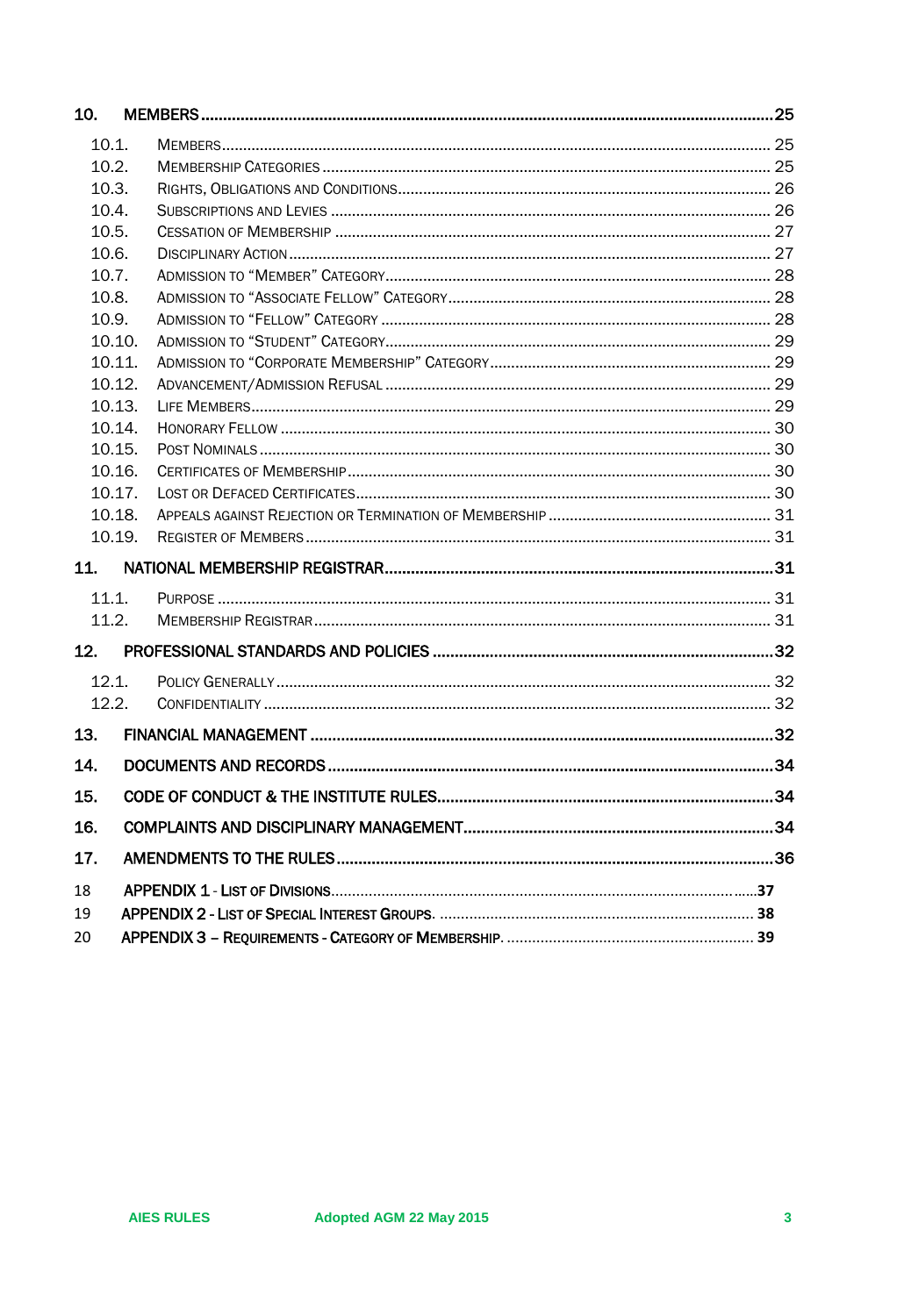## RULES OF THE AUSTRALIAN INSTITUTE

## OF EMERGENCY SERVICES (Company)

## Adopted at Annual General Meeting 22 May 2015

## <span id="page-3-0"></span>1. THE RULES

These Rules were approved by the Board of Directors of the Company pursuant to Clause 7.3 of the Constitution of the Australian Institute of Emergency Services at its meeting on 22 May 2015 and adopted on that date.

## <span id="page-3-1"></span>2. REGISTERED OFFICE

The registered office of the Company is at PO Box 710 Spit Junction, NSW 2088.

## <span id="page-3-2"></span>3. DEFINITIONS

In these Rules, except where the context requires otherwise:

- 3.1. Act means the Corporations Act 2001 (Commonwealth).
- 3.2. Adoption Date means the date that these Rules were adopted.
- 3.3. AGM means an annual general meeting of the members of the Company and, where the content requires, means the specific Annual General Meeting in the context.
- **3.4.** Appropriate Experience means demonstrated experience through an appointment in a Emergency Management position or other relevant experience as recognized by the Institute on application for membership of the Institute.
- 3.5. Board means the Board of Directors of the Institute, unless the context demands otherwise.
- 3.6. Category of Membership means each Category of Membership as set out Schedule 1 of the Constitution or as otherwise approved pursuant to **Clause 11.2** therein.
- 3.7. CEO means the person holding the office of Chief Executive Officer, referred to in Clause 6.3 of the Constitution.
- 3.8. Chair means the Chair of the Board as prescribed in the Act and hereafter called the President of the Institute, or the President of a Division Management Committee.
- 3.9. Code of Conduct refers to the standards published by the Board from time to time to guide the professional behaviour of members of the Institute.
- 3.10. Company means the Australian Institute of Emergency Services ACN 050 033 764
- **3.11.** Company Secretary means the Director or other person who is appointed to that role in accordance with the *Corporations Act 2001*.
- **3.12.** Conflict of interest means a material personal interest in a matter that relates to the affairs of the company.
- **3.13.** Corporate Member means an organisation that has been admitted to the Institute in that Category.
- **3.14.** Director means a person elected or appointed in accordance with the Constitution to perform the duties of a Director of the Company
- 3.15. Division means each Division as set out and approved pursuant to Clause 7.9 of the Constitution.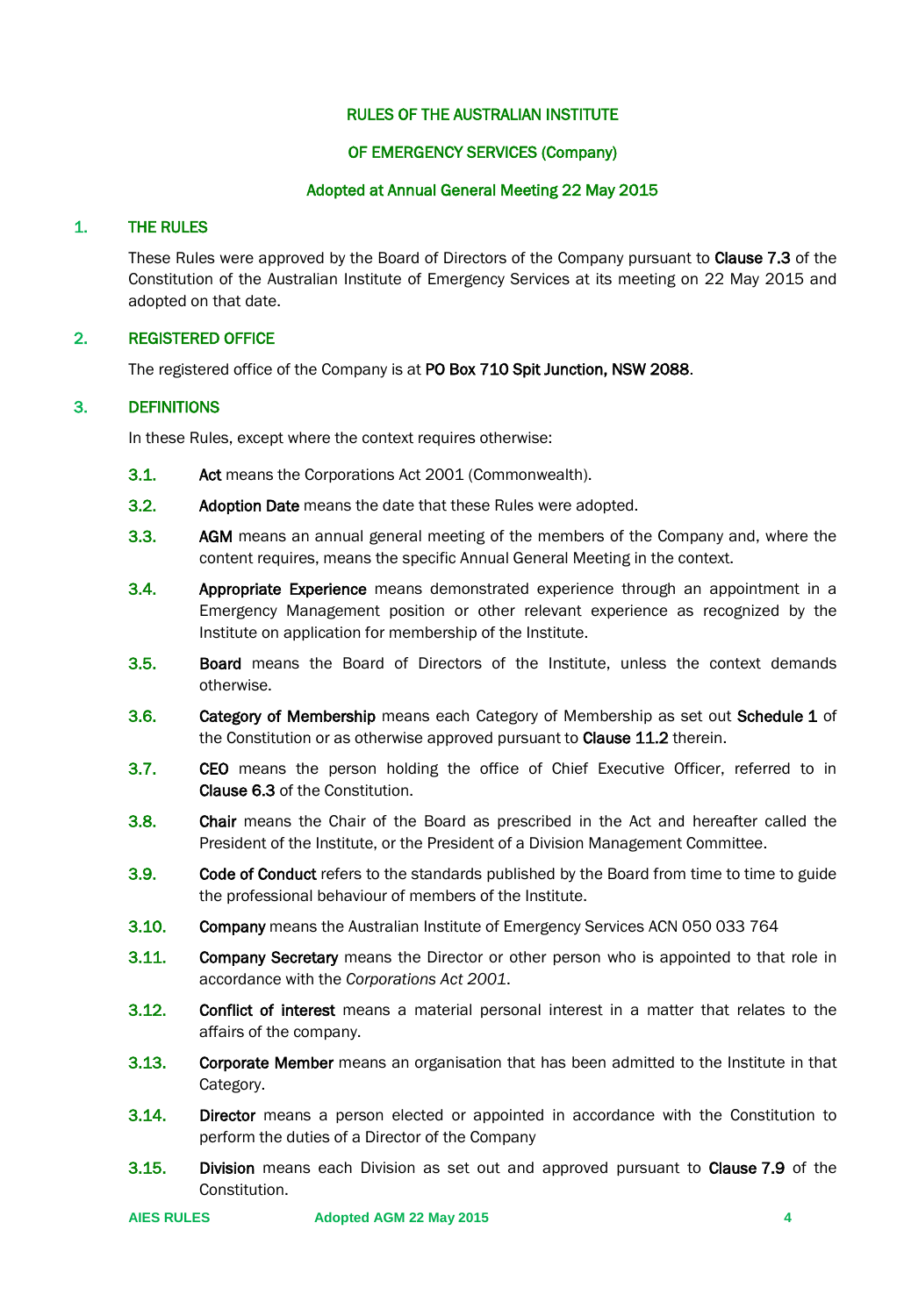- **3.16.** Division Management Committee means the Committee elected by the members of that Division who are then responsible to the Board for the management of that Division.
- 3.17. Division Patron means a person appointed by the Board pursuant to Clause 6.4 of the Constitution.
- **3.18.** Division Secretary means a person appointed by the Division Management Committee to act as the secretary of the Division and may be a member of the Division Management Committee or an officer of the Institute
- **3.19.** Elected Directors means the Directors elected by and from amongst the members of a Division, in accordance with Clause 5.4 of the Constitution.
- **3.20.** Guarantee means the amount of the member's guarantee as specified in Clause 2.3 of the Constitution.
- **3.21.** Immediate Past President means the person transferring to that role after completing the term of President in accordance with Clause 6.1.6 of the Constitution.
- 3.22. Independent Directors means the Directors appointed to the Board, other than Elected Directors or the Immediate Past President.
- 3.23. Institute means the Australian Institute of Emergency Services.
- 3.24. Institute Patron means a person appointed by the Board pursuant to Clause 6.4 of the Constitution.
- 3.25. Member means an individual or organisation that has been admitted to one of the membership Categories listed in **Schedule 1** of the Constitution.
- 3.26. Membership Categories means the membership Categories listed in Schedule 1 of the Constitution.
- **3.27.** Membership Registrar is a person appointed by the Board to maintain the register or members
- 3.28. Officer has the meaning given in Section 9 of the Act.
- **3.29.** Ordinary Resolution means any resolution passed by a simple majority of persons entitled to vote.
- **3.30.** President means the Chair of the Board, elected from time to time in accordance with the Constitution.
- **3.31.** A qualification means the qualifications for each membership category stated in Schedule 1 of the Constitution.
- 3.32. Register means the Register of Members kept by the Company under the *Corporations Act 2001.*
- 3.33. Relevant Qualification means a qualification from a tertiary course accredited by the Institute or other relevant qualification recognized by the Institute on application for membership of the Institute.
- **3.34.** Representative means, in relation to a Corporate Member, the representative of the member appointed under **Clause 10** of the Constitution.
- 3.35. Returning Officer means the person, other than a Division Management Committee member who is appointed by a Division Management Committee to act as the returning officer for all elections to positions within the Division.
- 3.36. Seal means, if the Company has one, the common seal of the Company.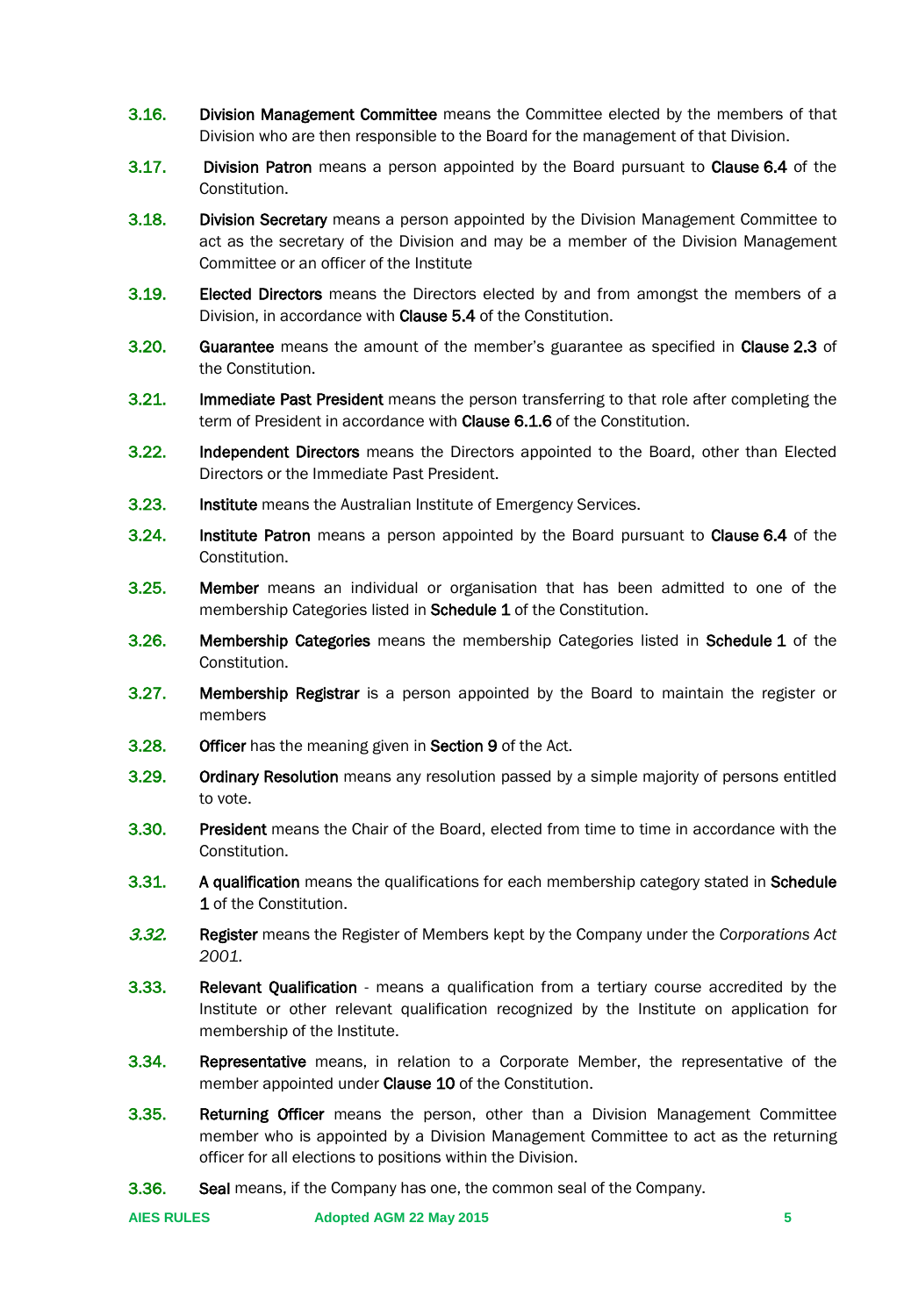- **3.37.** Secretary means a person appointed to perform the duties of a Secretary of the company in accordance with the Act.
- 3.38. Special Interest Group Committee has the meaning given in Clause 7.12 of the Constitution.
- **3.39. Treasurer** means the Director appointed to that office on the Board.

## <span id="page-5-0"></span>4. INTERPRETATION

In the interpretation of this document, the following provisions apply unless the context otherwise requires:

- **4.1.** The singular denotes the plural and vice versa.
- 4.2. Any gender denotes the other gender.
- 4.3. A person denotes an individual and a body corporate.
- **4.4.** Where a word or phrase is given a defined meaning any other part of speech or other grammatical form in respect of that word or phrase has a corresponding meaning.
- 4.5. Headings and any Table of Contents must be ignored in the interpretation of these Rules.
- 4.6. Unless the context otherwise requires a reference to a time of day means that time of day in the state or territory in which the registered office of the Company is situated.
- 4.7. For the purposes of determining the length of a period (but not its commencement) a reference to:
	- (a) a day means a period of time commencing at midnight and ending 24 hours later
	- (b) a month means a calendar month which is a period commencing at the beginning of a day of one of the 12 months of the year and ending immediately before the beginning of the corresponding day of the next month or, if there is no such corresponding day, ending at the expiration of that next month.
- 4.8. Where a period of time is specified and is to be calculated before or after a given day, act or event it must be calculated without counting that day or the day of that act or event.
- 4.9. A provision of these Rules, except that specifying the time for deposit of proxies with the Company, which has the effect of requiring anything to be done on or by a date which is not a business day must be interpreted as if it required it to be done on or by the next business day.
- 4.10. A reference to a business day means a day during which banks are open for general banking business in New South Wales.
- 4.11. A reference to an Act of Parliament, whether state or federal, includes a reference to that Act of Parliament as amended from time to time, and a reference to a specific provision of an Act of Parliament means, unless the context demands otherwise, a reference to the equivalent provision in any later amended version of that Act of Parliament, or if the original Act of Parliament has been repealed in any Act of Parliament substituted in its place.
- 4.12. These Rules shall be construed according to the laws of New South Wales.

## <span id="page-5-1"></span>5. MECHANISMS OF OPERATION

In accordance with the Constitution, the Act and applicable Australian accounting standards, the Board of the Institute, its CEO and officers may act to undertake the following range of actions for the operation of the Institute: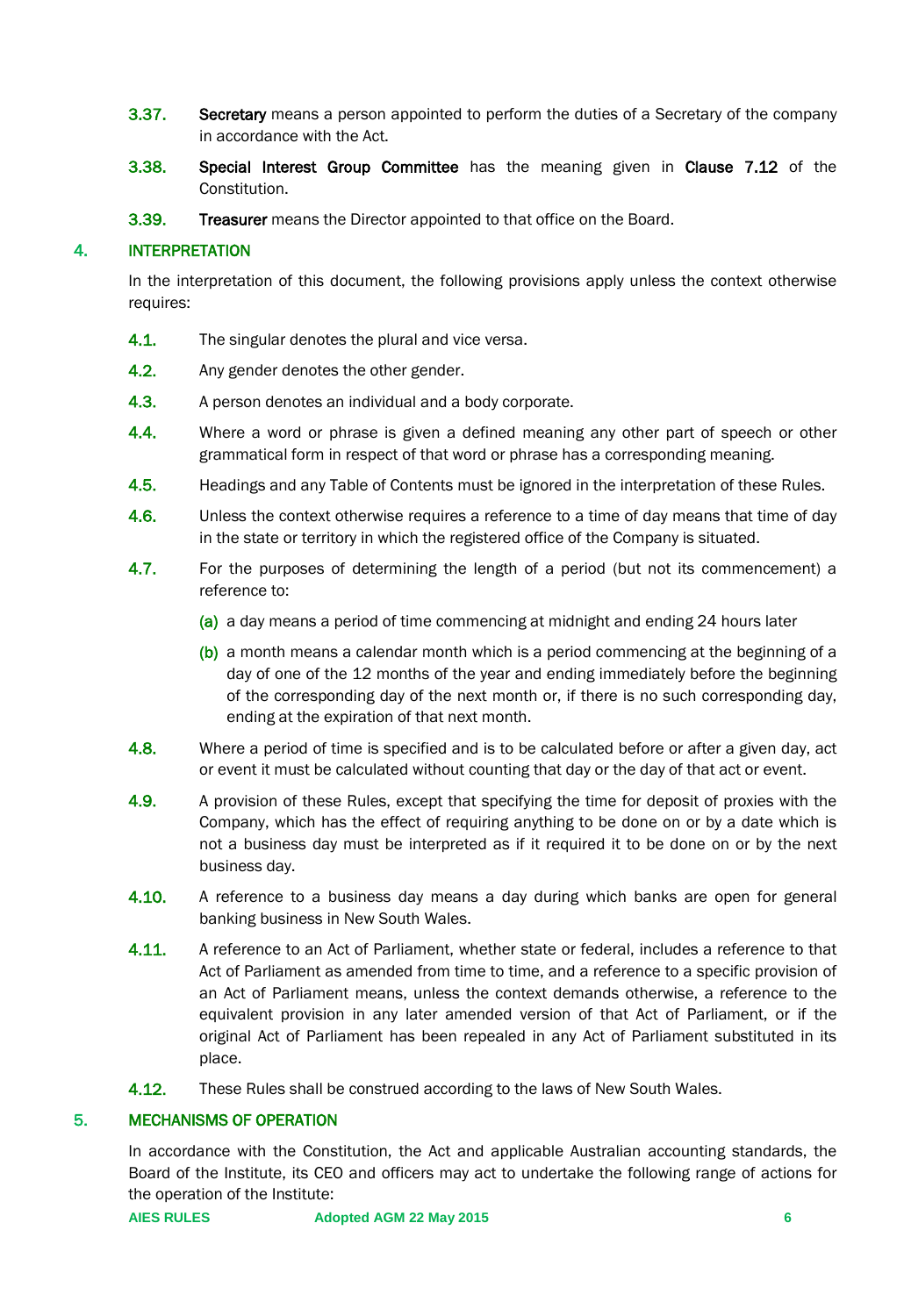## <span id="page-6-0"></span>5.1. Govern

- 5.1.1. Carry out all and any of the Institute Objects either alone or in conjunction with other bodies, authorities or persons.
- 5.1.2. Enter into any arrangements with any government or government institution, municipal, local or any other authority that may be conducive to the Institute to carry out its Objects.
- 5.1.3. Open and establish, carry on, regulate and discontinue Divisions and to procure the Institute to be registered or recognised in any part of the world, including any other relationship with kindred bodies.

## <span id="page-6-1"></span>5.2. Manage

- 5.2.1. Appoint, employ, suspend or remove such staff as may be necessary or convenient for the purposes of the Institute in the pursuit of its objects.
- 5.2.2. Meet all statutory requirements concerning the employment of staff and the engagement of suppliers and contractors.
- 5.2.3. Enter into legally binding arrangements to lend or borrow money.
- 5.2.4. Take any gift or property whether subject to any special trust or not, for any one or more of the Objects of the Institute.

## <span id="page-6-2"></span>5.3. Resource

- 5.3.1. Buy and sell property and equipment, rights, privileges, concessions or any other thing or interests.
- 5.3.2. Purchase, construct, maintain, alter, and manage, buildings and equipment.
- 5.3.3. Remunerate any person firm or company for services rendered to the Institute.
- 5.3.4. Invest the moneys of the Institute not immediately required in such manner as may from time to time be determined by the investment policy by the Board.
- 5.3.5. Receive from the members of the Institute and to give receipts for money on deposits with or without allowance of interest in any State or country.
- 5.3.6. Make donations for charitable purposes.
- 5.3.7. Do all other things as in the opinion of the Institute may be incidental or conducive to the attainment of any of the foregoing objects or the exercise of any of the foregoing powers.
- 5.3.8. Purchase or make available information resources in various forms for the use of the members.
- 5.3.9. Publish and co-operate with others in the publication of papers on emergency service management.

## <span id="page-6-4"></span><span id="page-6-3"></span>6. GOVERNANCE OF THE INSTITUTE

## 6.1. The Institute Board

6.1.1. The Board may agree to establish a New Zealand Division of the Institute in which case a nominee to the Board is nominated by NZ members for three years and is then eligible for re-nomination.

## <span id="page-6-5"></span>6.2. Proceedings at Board Meetings

6.2.1. Use of Technology for Meetings. The Board and Divisions may hold any meeting by electronic means, whereby each participant can be appropriately identified, can be heard and can hear – but is not necessarily in the same place.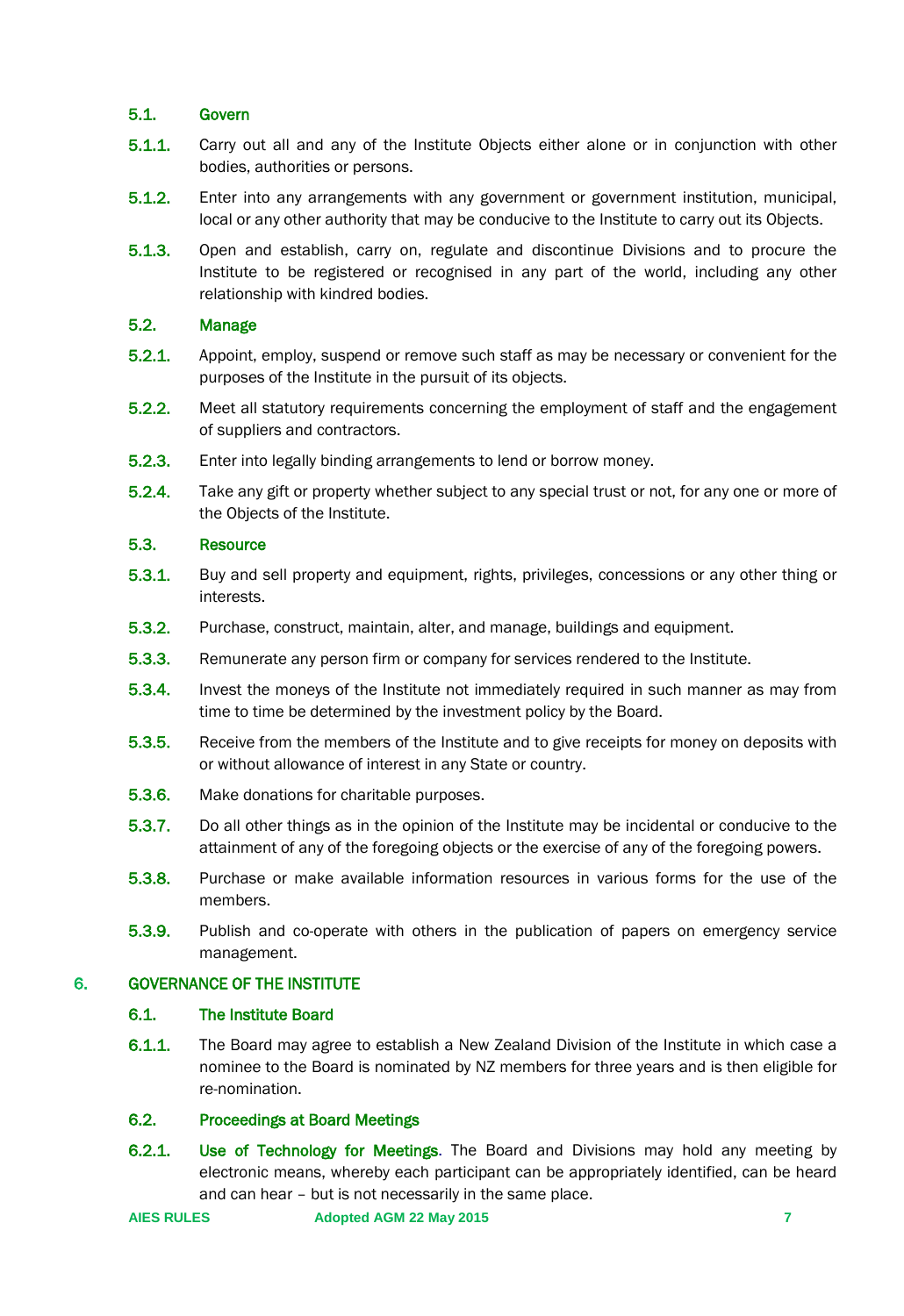## 6.2.2. Electronic Communications Security. Electronic communications security is achieved in the following manner:

- (a) The Secretary or CEO will ensure there are provisions for the security of communication of information in the form of data, text and/or images including electronic documents and the AIES web facilities.
- (b) The security provisions must be kept up-to-date and be consistent with prevailing Australian standards.
- (c) Documents to be transmitted by electronic means that comprise official notifications, authorisations and other secure-managed documents must be converted to a noneditable format prior to being transmitted electronically.
- (d) The Board must cause minutes of all proceedings of general meetings, of meetings of the Board and of committees formed by the Board to be recorded in electronic format.
- (e) Draft minutes must circulated by electronic means to Directors (in the case of the Board) and to committee members (in the case of committees), within one month after the relevant meeting is held.
- $(f)$  Minutes may be posted to the AIES web page.
- 6.2.3. Quorum. If a quorum is not achieved, i.e. where the Board number is reduced below a number which is equivalent to one half in number of elected Directors, the Board may act for the purposes of:
	- (a) dealing with business of an urgent nature;
	- (b) summoning a general meeting of the Institute; or
	- (c) acting to fill a vacancy on the Board in accordance with Clause 5.4.7 of the Constitution;

but for no other purpose.

6.2.4. Acts of meetings of the Board and its committees are to stand notwithstanding any irregularity in the appointment or presence of a member of the Board or committee.

## <span id="page-7-0"></span>6.3. Office bearers

- 6.3.1. The office bearers of the Institute are set out in Clause 6 of the Constitution. Such office bearers shall be members of the Institute. The Board may also appoint a Company Secretary.
- 6.3.2. President. The President is appointed by the Board in accordance with the Constitution.
	- (a) The role of the President is to perform the duties of the Chair of the Company, including but not limited to, presiding at all Board meetings, providing leadership, prudent counsel and advice to the Board and the Institute generally, liaising with and making representations on behalf of the Institute to the highest levels of government, community and commerce and acting as a mentor to the officers and Directors.
	- (b) The President has a direct oversight of the activities and duties of the CEO.
	- (c) The president will be elected by the Board, from Directors who are members of the Institute, for a three-year term, on receipt of suitable nominations for the position in consultation with the Institute Division Management Committees.
	- (d) The President will be eligible to be re-elected for one further term of three years, with a maximum term of six years.
	- (e) If the President dies, is removed from office or resigns from office, the Board may elect another Director as the President. Any member so elected holds office for the balance of the term of the previous President, and is also eligible to be elected President for a further term upon expiry of the original appointment.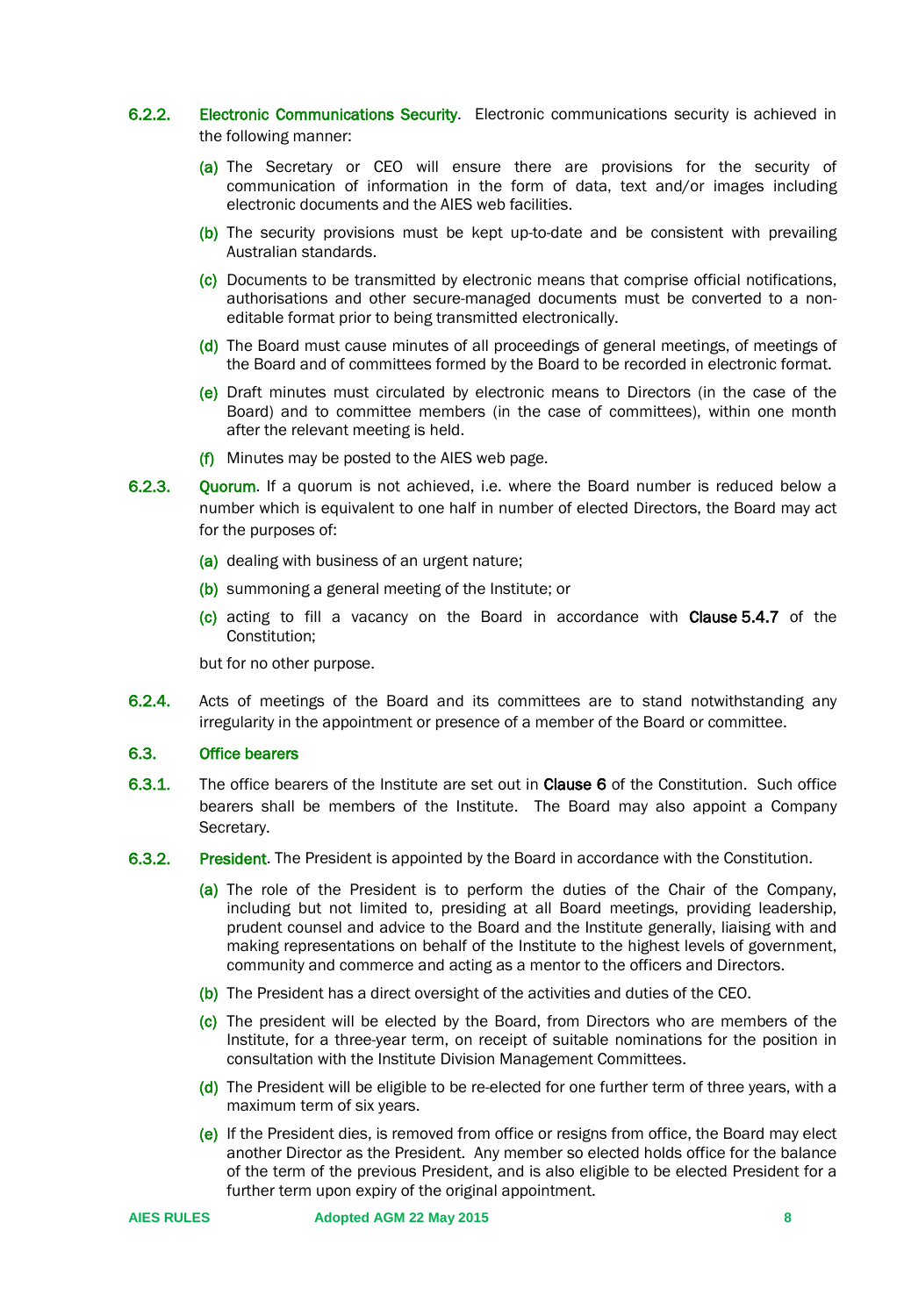- 6.3.3. Vice President. The Vice President is appointed by the Board in accordance with the Constitution.
	- (a) The Vice President shall be elected for a three year term.
	- (b) At the completion of the three year appointment, the Vice President may be elected for one further three year term.
	- (c) The Vice President shall act as the President in the absence of the President.
- 6.3.4. Treasurer. The Treasurer is appointed by the Board in accordance with the Constitution.
	- (a) The Treasurer will be appointed by the Board for a three year term.
	- (b) At the completion of the three year appointment, the Treasurer may be eligible for reelection.
	- (c) The Treasurer will chair the Finance Committee, and oversight the financial compliance, financial recording and obligatory financial reporting of the Institute.
- 6.3.5. Company Secretary. The Company Secretary is appointed by the Board in accordance with the Constitution.
	- (a) The Board is supported by the Company Secretary who is accountable for facilitating the Institute's corporate governance processes and providing general advice to the Board.
	- (b) The appointment and removal of the Company Secretary is a matter for the Board.
	- (c) For the purposes of the law, the Chief Executive Officer may, if the Board so determines, act as and fulfill the duties of the Company Secretary.
	- (d) In the event that the Board does not from time to time so determine, the Institute shall comply with the requirements of the *Corporations Act 2001* in respect of the appointment of a Company Secretary.
	- (e) The Company Secretary is responsible for the efficient administration of the governing Board, including:
		- Ensuring that the Boards statutory reporting and governance responsibilities are complied with.
		- Maintaining the Company register details and reporting obligations.
		- Ensuring that the business of the Board occurs diligently and effectively and that decisions of the Board are appropriately recorded and acted upon.
		- Ensuring that Board procedures are complied with.
		- Maintaining the Company Seal.
		- Ensuring that the actions necessary to give effect to all elements of the constitution are undertaken in a timely manner.
- 6.3.6. Institute Patron. A Institute Patron is appointed by the Board in accordance with the Constitution.
	- (a) The Institute Patron shall hold that role continuously until he/she resigns from such appointment or is otherwise terminated. The role of the Institute Patron is to offer counsel, uphold and promote the values and objects of the Institute, attend and participate in Institute activities by invitation, make public comment on Institute matters by invitation and to officiate as requested at Institute functions.
	- (b) Division Management Committees may also appoint a Division Patron. The Institute Patron's functions and duties shall take precedence over those of a Division Patron. A Division Patron will have a similar role to that of a Institute Patron, except at Division level.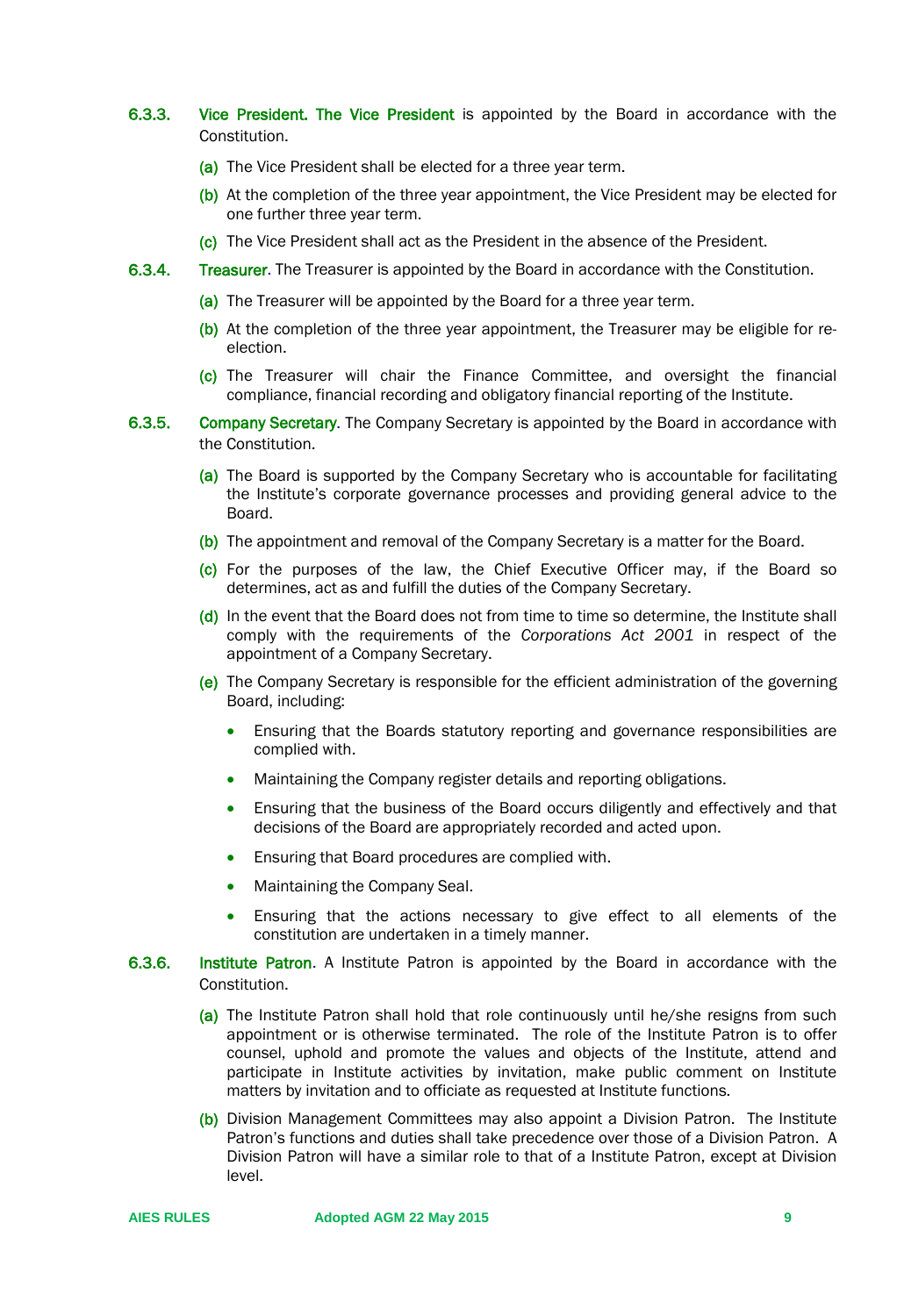#### <span id="page-9-0"></span>6.4. Officers of the Institute

- 6.4.1. Chief Executive Officer. This Section applies only when the Board has appointed a CEO. The Board may appoint a Chief Executive Officer (CEO) in accordance with the Constitution and following Rules:
	- (a) The Board will approve a range of duties in the position description of the CEO. These duties will be the duties and responsibilities of the CEO and any alterations to these duties and responsibilities will be approved by the Board. The CEO has a direct reporting relationship to the President.
	- (b) The Board will approve from time to time a Delegations Manual which will specify limits to the delegated power of the CEO in all areas and particularly in relation to financial and property matters, and the appointment of staff.
	- (c) The CEO will be responsible for the implementation of the strategic plan and other approved strategies and actions in accordance with the budget, policies of the Board and the position description.
	- (d) The Board may authorise the CEO or other officer or employee of the Institute to perform any acts, duties or functions that are consistent with the Constitution, the strategic plan and the law, on behalf of the Institute under the direction of the Board or the CEO.
- 6.4.2. Employees of the Institute. The Board will approve a human resource policy to cover the employment standards and conditions for all employees of the Institute.

#### <span id="page-9-1"></span>6.5. Standing and Other Committees - Terms of Reference

- 6.5.1. Finance Committee. The Finance Committee is a committee of the Board as defined in the Constitution and has the following functions:
	- (a) To oversee and direct the Institute's financial management including accountability, compliance, reporting and performance.
	- (b) To ensure that accurate and up-to-date financial statements are presented to each meeting of the Board.
	- (c) To report to each Board meeting on the financial position of the Company.
	- (d) To establish and maintain contemporary best-practice corporate financial policy and procedures for the Institute.
	- (e) To report to the Board on all the Executive/Finance Committee activities and to make recommendations to the Board on relevant corporate governance, strategic and financial matters.
	- ( $f$ ) To meet monthly or at least 10 times each Financial Year in addition to scheduled Board meetings. The quorum for a meeting of the Finance Committee shall be three persons.
	- (g) To undertake other administrative functions prescribed by the Board from time to time.
- 6.5.2. Audit & Risk Committee. The Audit and Risk Committee is a committee of the Board as defined in the Constitution with the following functions:
	- (a) Audit and Strategic Risk Management functions including, review, assessment, accountability, compliance, reporting and performance.
	- (b) To establish and maintain contemporary best practice audit and risk management policy and procedures for the Institute.
	- (c) To report to the Board and make recommendations to the Board on matters relevant to audit and risk.
	- (d) To meet not less than four times per year, in addition to scheduled Board meetings.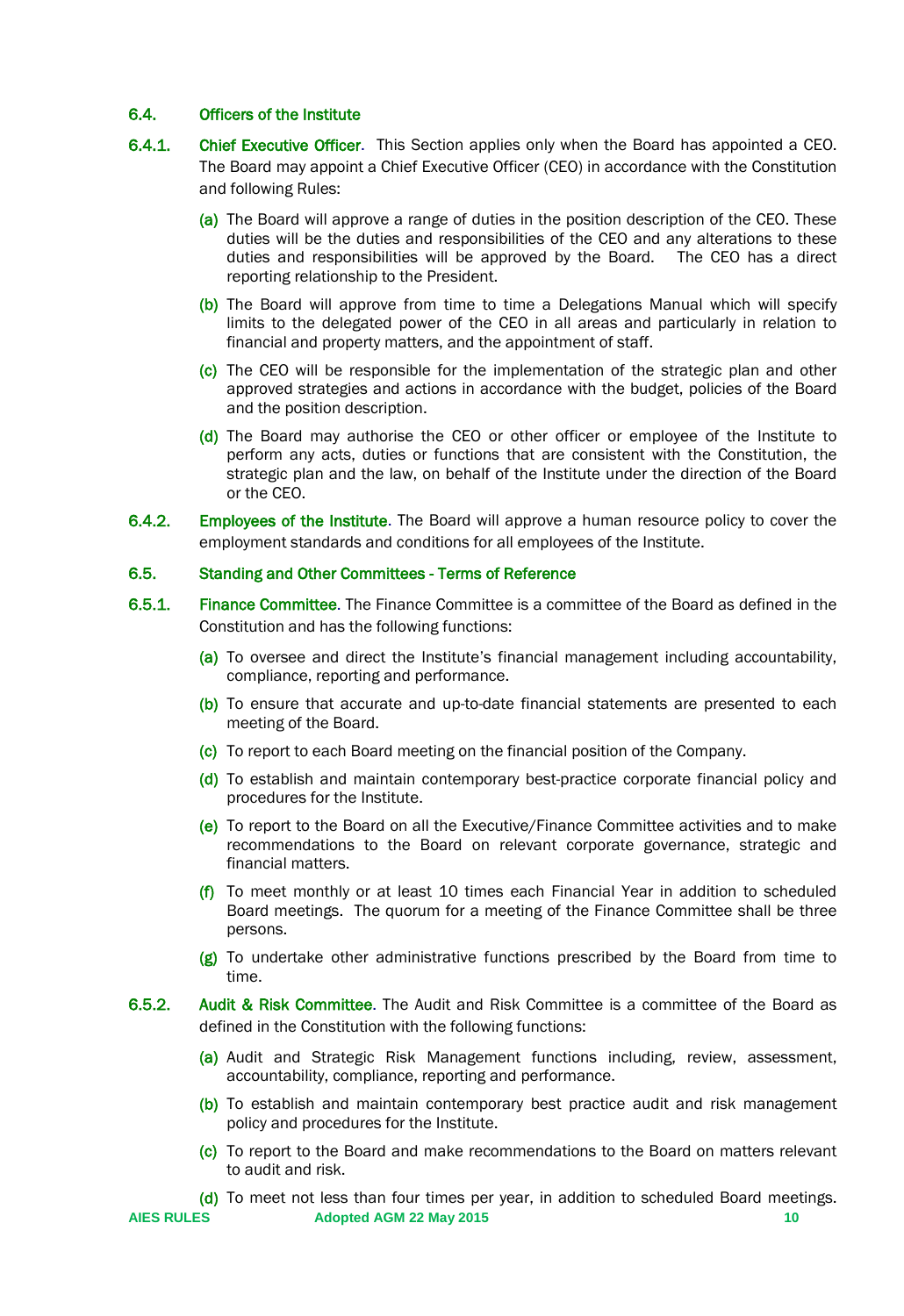The quorum for a meeting of the Executive/Finance Committee shall be three persons.

- (e) To ensure that the Board complies with its statutory financial and legal obligations.
- 6.5.3. Division Management Committee. A Division Management Committee is a committee of the Board as defined in the Constitution.
- 6.5.4. Divisions outside of Australia. An affiliated emergency management organisation from outside of Australia may become a Division of the Institute, as determined by the Board:
	- (a) Notwithstanding the provisions of the Institute Constitution or these Rules, a Division outside of Australia, in the first instance, must remain compliant with the corporate and financial standards of the jurisdiction within which they operate.
	- (b) In the formation of a Division, outside of Australia, the Board will negotiate a Memorandum of Agreement to establish the circumstances under which that Division will operate within the Institute.
- 6.5.5. Division Management Committees shall have the general powers and duties that are prescribed below and any additional powers, responsibilities and rights that are approved in writing by the Board for any particular Division that are recorded in these Rules at Appendix 1.
	- (a) Powers. Division Management Committees have the general powers to:
		- (i) Raise funds and approve financial expenditure, manage Institute resources, as has been delegated to the Division by the Board through the Delegations Manual and the approved budget and other determinations of the Board;
		- (ii) determine the activities of any professional development program or other programs offered by the Institute to members of the Division, including the power to set fees for Institute activities operated within the Division, and in compliance with the Pricing Policy established by the Board;
		- (iii) make awards for recognition of achievements by Division members and other participants in Division activities, and to make awards of a more general nature to recognise contributions to the activities of the Division, the Institute or to emergency services generally that are consistent with the mission and the objects of the Institute;
		- $(iv)$  initiate and continue discussions with organisations and jurisdictions outside the Institute;
		- (v) call and preside over its own meetings;
		- (vi) call meetings of its members and for the Division President to preside over those meetings;
		- (vii) initiate and administer elections by members of the Division for the Division Management Committee;
		- (viii) establish sub-committees of the Division Management Committee, which may include persons who are not members of the Institute; and
		- (ix) plan and initiate activities and programs which operate within the Division and within the delegations provided to the Division.
	- (b) Responsibilities. Division Management Committees have the following responsibilities to:
		- (i) establish and maintain processes within the Division (compliant with these Rules and the Constitution) to determine the needs and interest of Division members and of the emergency services sector able to be influenced by the Division in relation to the mission and objects of the Institute;
		- (ii) establish and maintain an account at a financial institution approved by the Board for the depositing and disbursement of Institute funds at division level.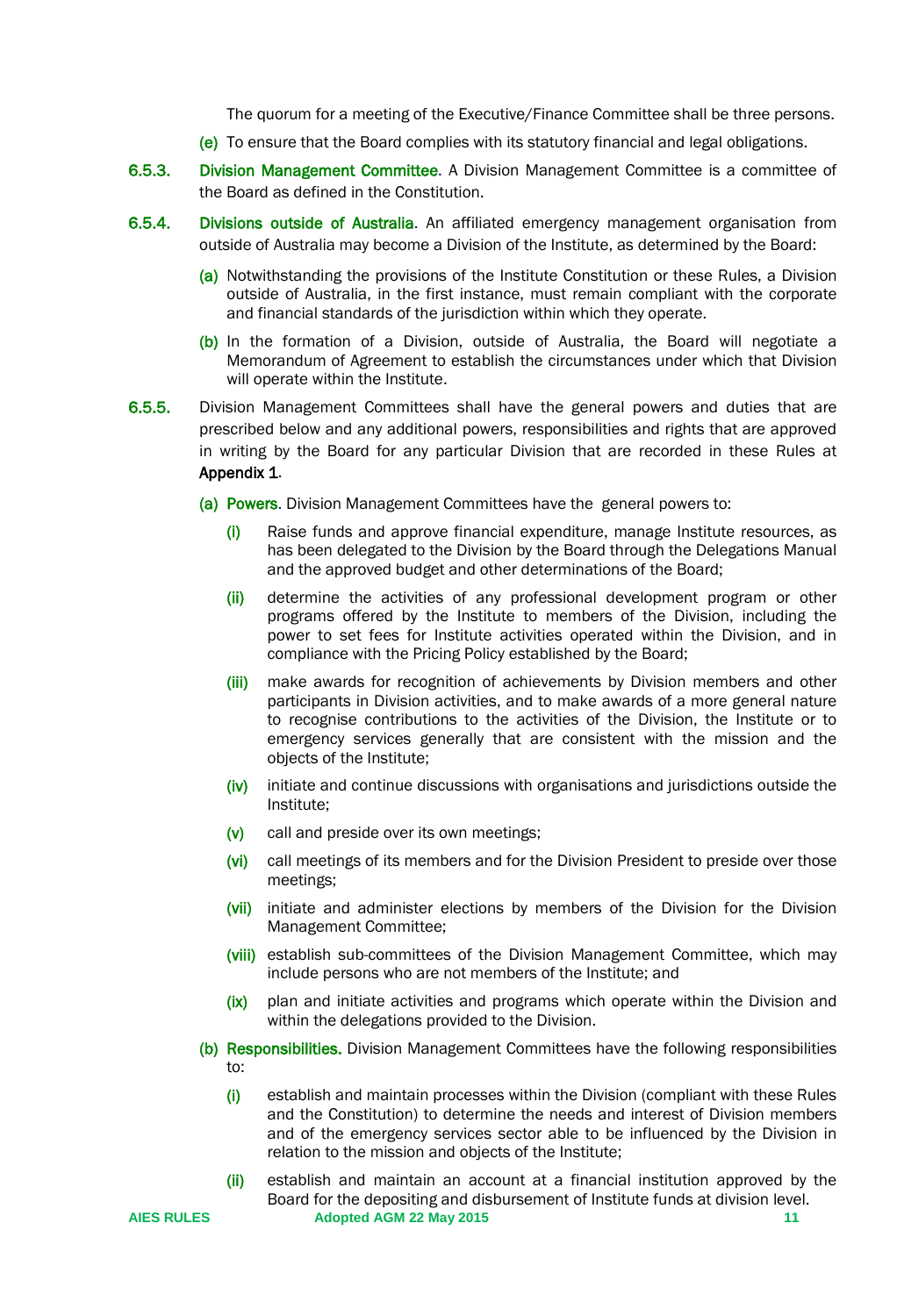- (iii) take into consideration the needs and interests and preferences of the members of the Division when exercising its powers and when planning and overseeing Division activities and programs;
- (iv) advise the Board and executive on any matters relevant to the governance or operations of the Institute and the needs and interests of the members of the Division and emergency management services within the Division which are consistent with the mission and objects of the Institute;
- (v) establish and maintain positive and functional relationships with staff appointed by the CEO to support Division activities and administer Division programs;
- (vi) initiate and complete planning within the Division, including the development of an annual business plan, and submit this plan to the Board for approval in a timely manner;
- (vii) ensure that proper and appropriate records are made and kept of Division Management Committee meetings and any other sub-committee meetings, and that appropriate financial and other records are established and maintained of Division activities and programs including correspondence and records of engagements with external organisations;
- (viii) provide the Board with monthly reports and annual financial and other reports and special reports as required by the Board and such other information and reports as the Board and executive may require from time to time;
- (ix) ensure that all activities of the Division are conducted in a manner that is consistent with the policies and standards of the Institute;
- (x) prepare and submit an annual budget, in the form prescribed, for approval of the Board, detailing the anticipated income and expenditure related to Division activities and member services for the forthcoming year over which the Division will accept delegate powers to manage; and
- (xi) manage the Division's financial performance in accordance with the budget parameters established for the Division by the Board.
- (c) Rights. Division Management Committees have such Rights as are prescribed by the Board. These rights will include the right to:
	- (i) engage with their members and emergency services within the Division's area of influence on matters that are applicable to the missions and objects of the Institute;
	- (ii) express opinions and be heard by the Board and the CEO on issues related to the interests and needs of Division members and emergency services able to be influenced by the Division on matters consistent with the mission and objects of the Institute;
	- (iii) apply to the Board, through an appropriately detailed submission, for special funding for any project or activity or project whereby the Board may determine the benefits to Institute members in approving or rejecting the Division application;
	- (iv) receive responses to correspondence, suggestions and submissions to the Board and the CEO; and
	- (v) make official representations to the Board and the CEO through the Division Secretary or Division President.
- 6.5.6. Special Interest Groups Where established by the Board, Special Interest Groups have the following powers and responsibilities:
	- (a) Powers. Special Interest Groups have the following general powers. Groups may:
		- (i) authorise financial expenditure, as has been delegated to the Special Interest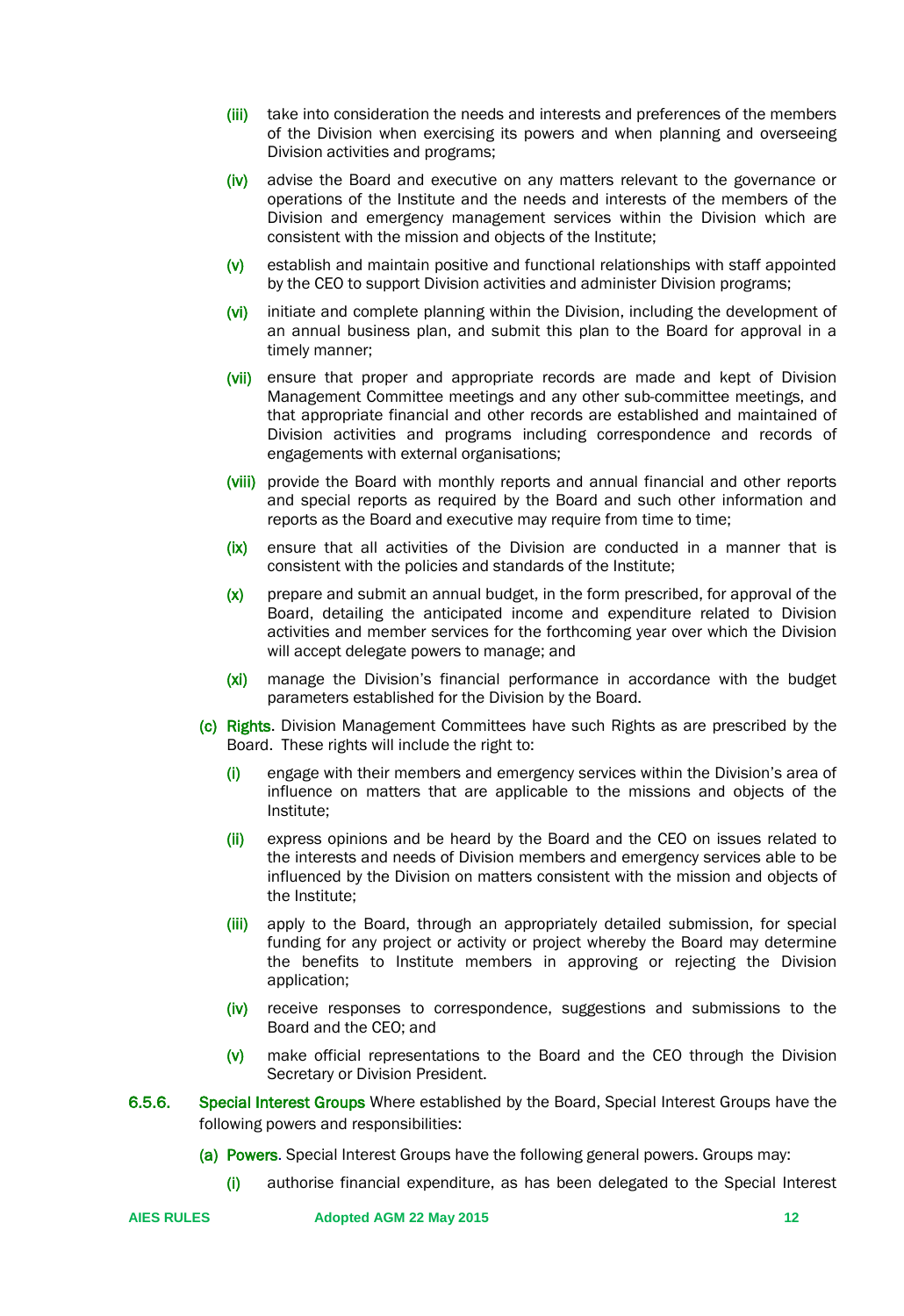Group by the Board through the Delegations Manual and the approved budget and other determinations of the Board;

- (ii) determine the activities of any professional development program or other programs offered by the Institute to members of the Special Interest Group, including the power to set fees for Institute activities operated within the Group, and in compliance with the Pricing Policy established by the Board;
- (iii) make awards for recognition of achievements by Group members and other participants in Group activities, that are consistent with the mission and the objects of the Institute; and
- (iv) call and preside over its own meetings.
- (b) Responsibilities. The Special Interest Group has the following responsibilities: Groups may:
	- (i) establish and maintain processes within the Group to determine the needs and interest of Group members in relation to the mission and objects of the Institute;
	- (ii) take into consideration the needs and interests and preferences of the members of the Group when exercising its powers and when planning and overseeing Group activities and programs;
	- (iii) establish and maintain positive and functional relationships with staff appointed by the CEO to support Division activities and administer Division programs;
	- $(iv)$  initiate and complete planning within the Group, including the development of an annual activity plan and associated costings, and submit this plan to the Board for approval in a timely manner;
	- (v) ensure that proper and appropriate records are made and kept of Group Committee meetings, and that appropriate records are established and maintained of Group activities and programs including correspondence;
	- (vi) provide the Board with annual reports on Group activities and special reports as required by the Board and such other information and reports as the Board and executive may require from time to time;
	- (vii) ensure that all activities of the Group are conducted in a manner that is consistent with the policies and standards of the Institute; and
	- (viii) manage the Group activities in accordance with the budget parameters established for the Group by the Board.

## <span id="page-12-0"></span>6.6. Vacancies on the Board

- 6.6.1. Vacancies on the Board will be filled in accordance with Clause 5.4.7 of the Constitution and the following procedures
- 6.6.2. If a vacancy occurs on the Institute Board as the result of the resignation, death or dismissal of an elected Director, the Board will request the Division Committee which nominated the Director to nominate a replacement from the Division Committee to fill the vacancy until the next Annual General Meeting.
- 6.6.3. If a vacancy occurs on the Institute Board as the result of the death, resignation or dismissal of an independent Director, the continuing members of the Board may appoint a replacement to fill the vacancy.
- 6.6.4. The continuing members of the Board may act despite a vacancy on the Board.

#### <span id="page-12-1"></span>6.7. Delegation of Board Powers (See also Clause 7.9 of the Constitution)

6.7.1. The Board may delegate its powers to the CEO or to a committee consisting of Institute Directors and members in accordance with the Act and as considered appropriate by the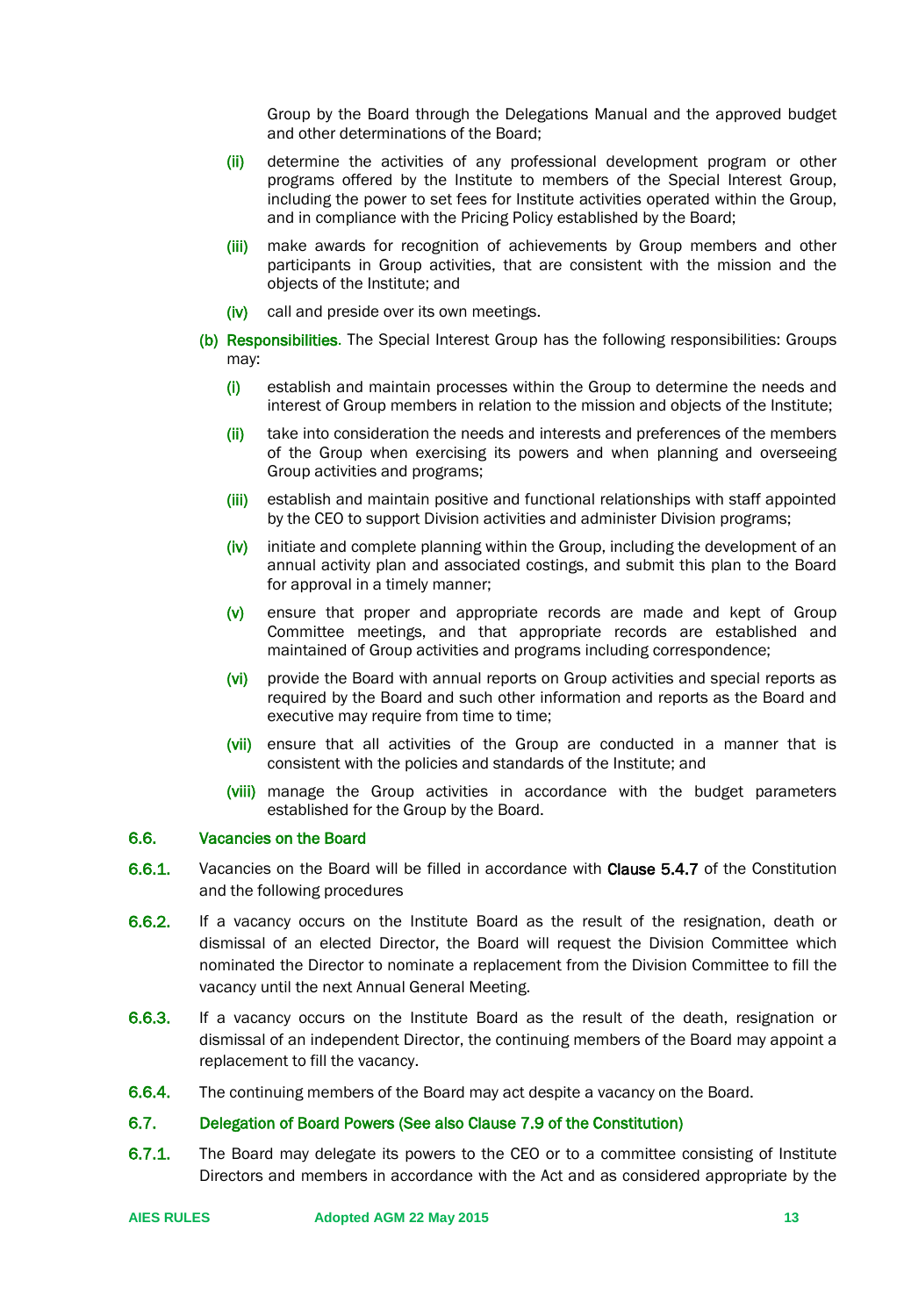Board and only in a manner that is consistent with the delegations manual approved by the Board.

6.7.2. The Secretary (or CEO) shall maintain a register of delegations made and withdrawn by the Board from time to time.

## <span id="page-13-0"></span>6.8. Operation of Committees

- 6.8.1. The Chair of a committee may be appointed by the Board or elected by sub-committee members as Chair of its meetings.
- 6.8.2. If a Chair is not elected, or if the Chair is not present within 15 minutes after the time fixed for a meeting, the members present may choose one of their numbers to be Chair of the meeting.
- 6.8.3. A committee shall meet and adjourn in accordance with its terms of reference or otherwise, in the absence of such direction, as it considers appropriate.
- 6.8.4. A question arising at a committee meeting is to be decided by a majority vote of the members present at the meeting and, if the votes are equal, the question is decided in the negative or referred to the Board.

#### <span id="page-13-2"></span><span id="page-13-1"></span>7. GOVERNANCE OF THE INSTITUTE - DIVISION MANAGEMENT

#### 7.1. Establishment and Naming of Divisions (See also Clause 7.9 of the Constitution)

- 7.1.1. A Division of the Institute may be established by the Board from time to time (Clause 5.3.1 Constitution) by resolution of the Board to establish a Division Management Committee.
- 7.1.2. In establishing the Division, the Board shall determine the powers and functions of the Division including the geographical locations covered by the Division and the capacity of the proposed Division to perform the functions of a Division Management Committee.
- 7.1.3. In the establishment of a Division, the Board may convene a meeting of relevant members who reside in the geographical location which it is intended a new Division will cover in its powers and functions.
- 7.1.4. A Division can be established by the Board only if it will consist of a minimum number of members that include a minimum number of Fellows of the Institute to be determined by the Board at the time of the proposed establishment of that Division.
- 7.1.5. Each Division shall be known as a Division of the Australian Institute of Emergency Services with the name in respect of which it has been established immediately before the word "Division".
- 7.1.6. The count of active members for the purpose of establishing a Division will not include non-financial members and Honorary Fellows.
- 7.1.7. Where the membership of a Division falls below the minimum number of members, as determined by the Board on the establishment of that Division, or the Division no longer has the capacity to perform the functions of a Division Management Committee, the Board will consult with the relevant Division Management Committee in relation to the on-going impact of member levels on the Division status.
- 7.1.8. Amalgamation of Divisions In circumstances where Division status can no longer be upheld, the Board will consider amalgamation of that Division into an adjacent Division. Such amalgamation will imply the termination of the Division Management Committee and Division-elected Director/s of the affected Division and assumption of the representation of its members by the newly accommodating Division. Information and notifications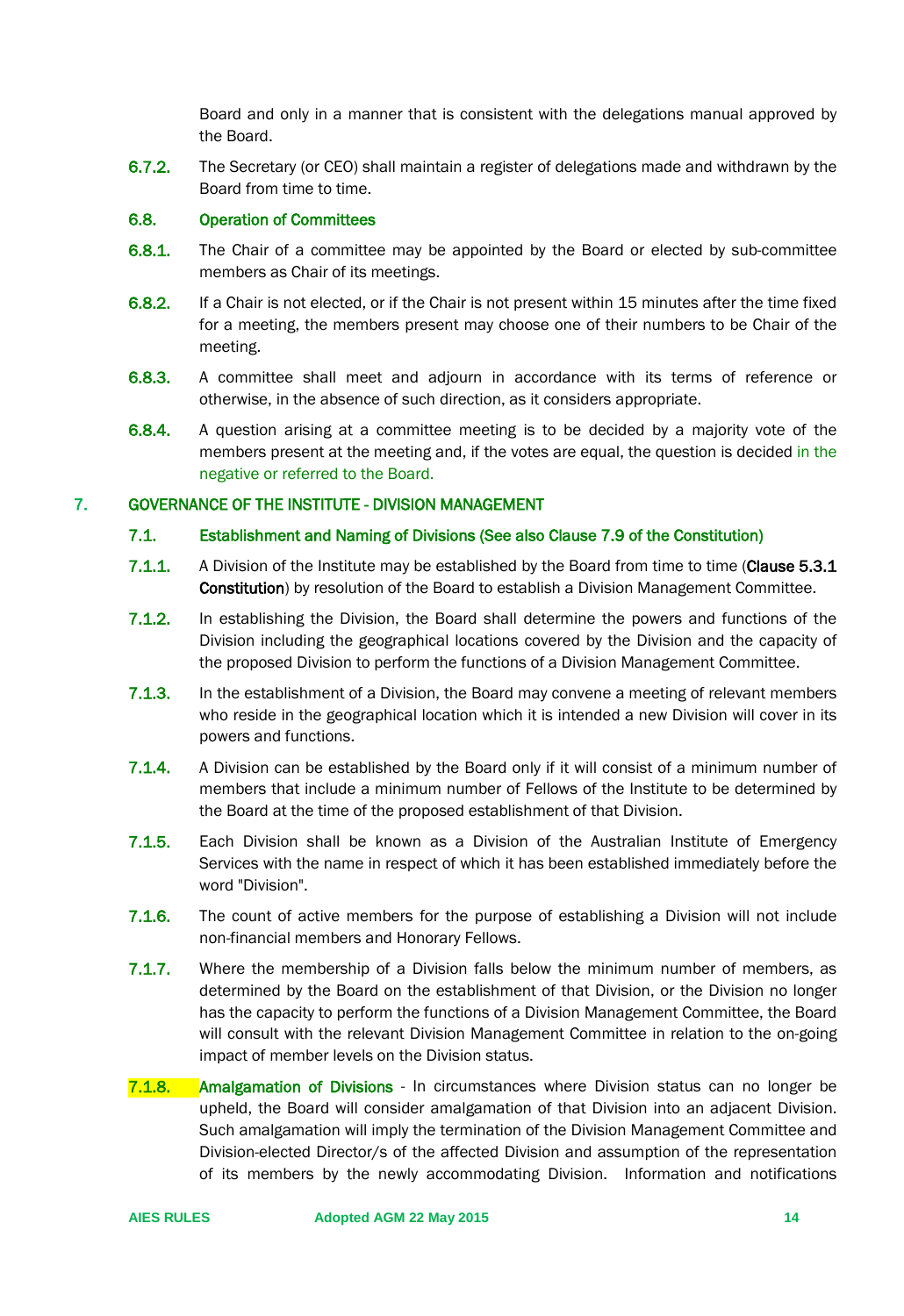relevant to any proposed Amalgamation of divisions shall be sent to all members of each impacted division.

- 7.1.9. In all cases of amalgamation of Divisions, the Board will consult with the members of both affected Divisions regarding any need for changes in the representation model and the Division title.
- 7.1.10. The Board will enter in the National Register of Members of the Institute each member as a member of a Division and as a member of only one Division. The Division to which the member is entered is generally the Division whose powers and functions covers the geographical location in which the member resides or where the member resides outside the locations covered by a Division, to a Division determined by the Secretary (or CEO) in consultation with the member.
- **7.1.11.** A member can change the Division to which they are allocated by application to the Board in writing to the CEO.
- 7.1.12. A Division has no legal identity in its own right separate from the Institute (other than as a committee of the Board) and once established is only to operate through a Division Management Committee in accordance with these Rules.

## <span id="page-14-0"></span>7.2. Division Governance

- 7.2.1. The affairs of each Division shall be governed by the Constitution, the Objects of the Institute and by these Rules, and by any Division Rules made by the Division Management Committee. Division Rules must be consistent with the Constitution and Rules of the Institute.
- 7.2.2. Subject to the powers of the Board, the management of members in a Division shall be vested in a Division Management Committee to be elected by members of that Division.
- 7.2.3. The Office Bearers of a Division Management Committee shall include the Division President, Division Vice-President, Secretary and Treasurer and may include an Assistant Secretary/Membership Registrar.

## <span id="page-14-1"></span>7.3. Division Management Committee – Eligibility, Numbers, Tenure and Election

- 7.3.1. No member shall be eligible to be a member of a Division Management Committee unless at the date of the nomination to that office they are a financial member and a Member, Life Member, Retired Member, Associate Fellow or a Fellow of the Institute.
- 7.3.2. Division Management Committee members shall hold office for three years subject to their continuance as financial members of the Institute. They may be eligible for re-election at the end of this period for a further term of 3 years.
- 7.3.3. A Division Management Committee shall be not less than three members.
- 7.3.4. The number of members of the Division Management Committee shall be approved by the Board, at its discretion, following notification of a resolution passed at an Annual Meeting of Division members called with notice of the intention to submit to the Board such resolution to increase or reduce the numbers of members of such Division Management Committee.
- 7.3.5. The Divisions of the Institute and the number of members of the Division Management Committee shall be recorded in Appendix 1 of these Rules.
- 7.3.6. At the Annual Meeting of Division members each year, one third of the members of the Division Management Committee, or if their number is not three or a multiple of three, the number nearest one third shall retire from office but shall be eligible for re-election.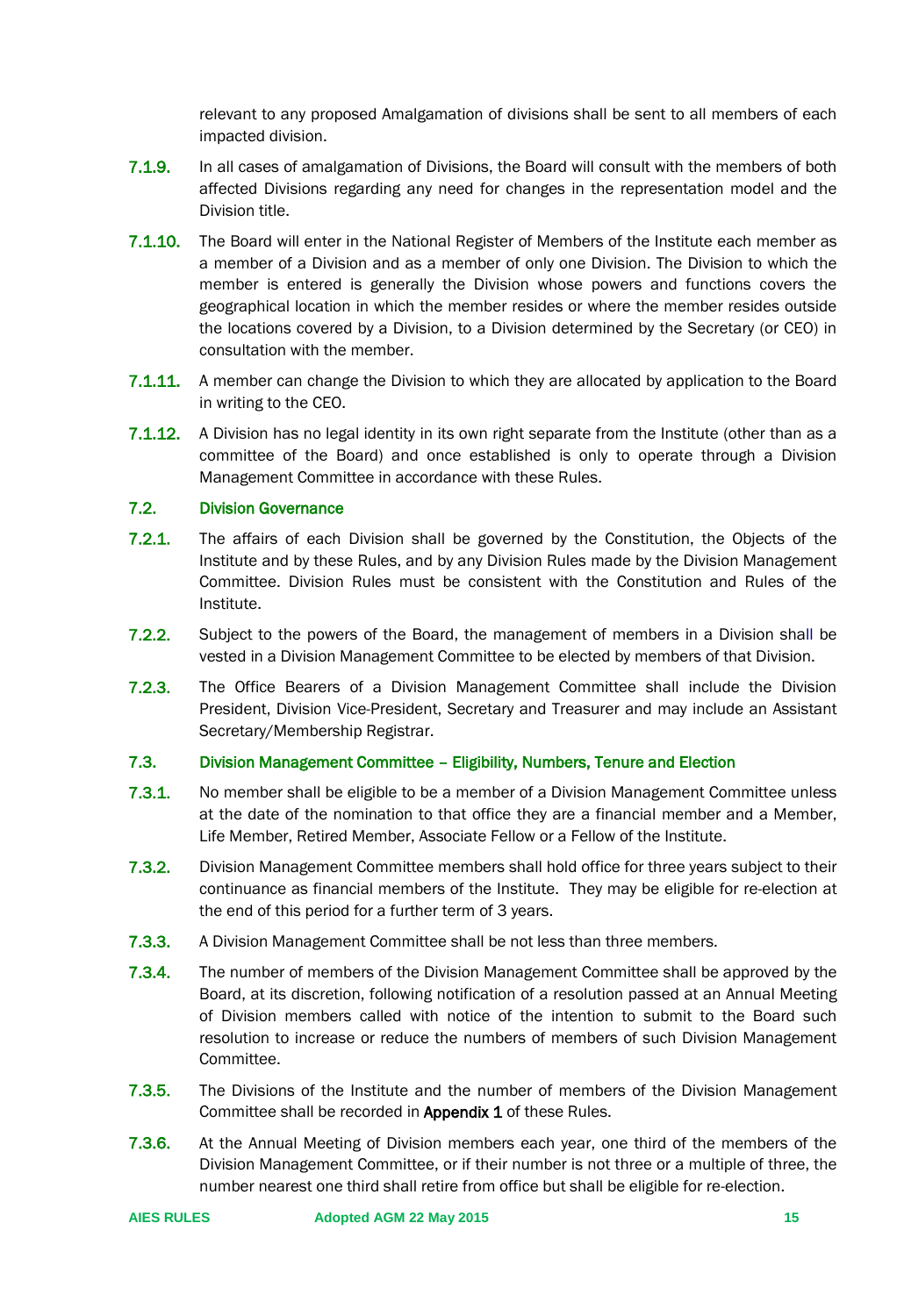7.3.7. The members of the Division Management Committee to retire in every year shall be those who have been longest in office since their last election but as between those who become members of the Division Management Committee on the same day those to retire shall (unless they otherwise agree among themselves) be determined by lot.

## 7.3.8. Ballot for Election of Division Management Committee

- (a) Each year, prior to the Institute Annual General Meeting, the Division Management Committee must hold a ballot to:
	- (i) elect one third of the Division Management Committee members; and
	- (ii) report to members on the activities and affairs of the Institute at Division level.
- (b) At least forty two days before the Annual Meeting of Division members, the Division Management Committee shall invite nominations from members for election to the Division Management Committee.
- (c) No member shall be eligible for election to a Division Management Committee unless notice in writing signed by a proposer and seconder (both of whom are financial members) and by the nominee that they are a candidate for election shall have been given to the Division Secretary at least twenty eight days before the meeting at which the election is to be declared.
- (d) No candidate shall be permitted to withdraw their nomination after the date for nominations has expired. All nominations received by the closing date must be included on the ballot paper and be included in the declaration of the poll.
- (e) Where the nominations received by the Division Secretary by the due date equate to, or are less then, the precise number required to fill the existing vacancies then these nominees will be deemed as successful, providing their eligibility for Division Management Committee has been duly confirmed.
- (f) All contested Division elections shall be by postal ballot.
- (g) The process for conducting a postal ballot for the election of the Division Management Committee shall take place as follows:
	- $(i)$  The postal ballot of the Members who are entitled to vote shall be held prior to the Annual Meeting of Division members.
	- (ii) The Division Secretary or appointed returning officer shall forward to each Division member an envelope addressed to the Division Secretary or appointed returning officer in which shall be enclosed a ballot paper containing a list of the candidates for election to the Division Management Committee together with such information or directions for the recording of votes as the Division Management Committee may from time to time determine and a smaller envelope endorsed ballot paper.
	- (iii) The member to whom voting papers are sent shall record their vote on the ballot paper in accordance with the directions and place it in the smaller envelope which shall be sealed and delivered to the Division Secretary (or appointed returning officer) by post or otherwise in the larger envelope with their signature on the inside of the flap or back, or other nominated place thereof for identification before the time for the commencement of the meeting.
	- (iv) On receipt of such envelope the Division Secretary (or returning officer) shall check the signature on the appointed place and hand the smaller envelope unopened to the persons appointed to count the ballot and the ballot paper therein shall be taken into account in the ballot.
	- (v) The "first past the post" system of voting shall be utilised.
	- (vi) The appointment of a returning officer shall be a matter for each Division Management Committee to decide upon.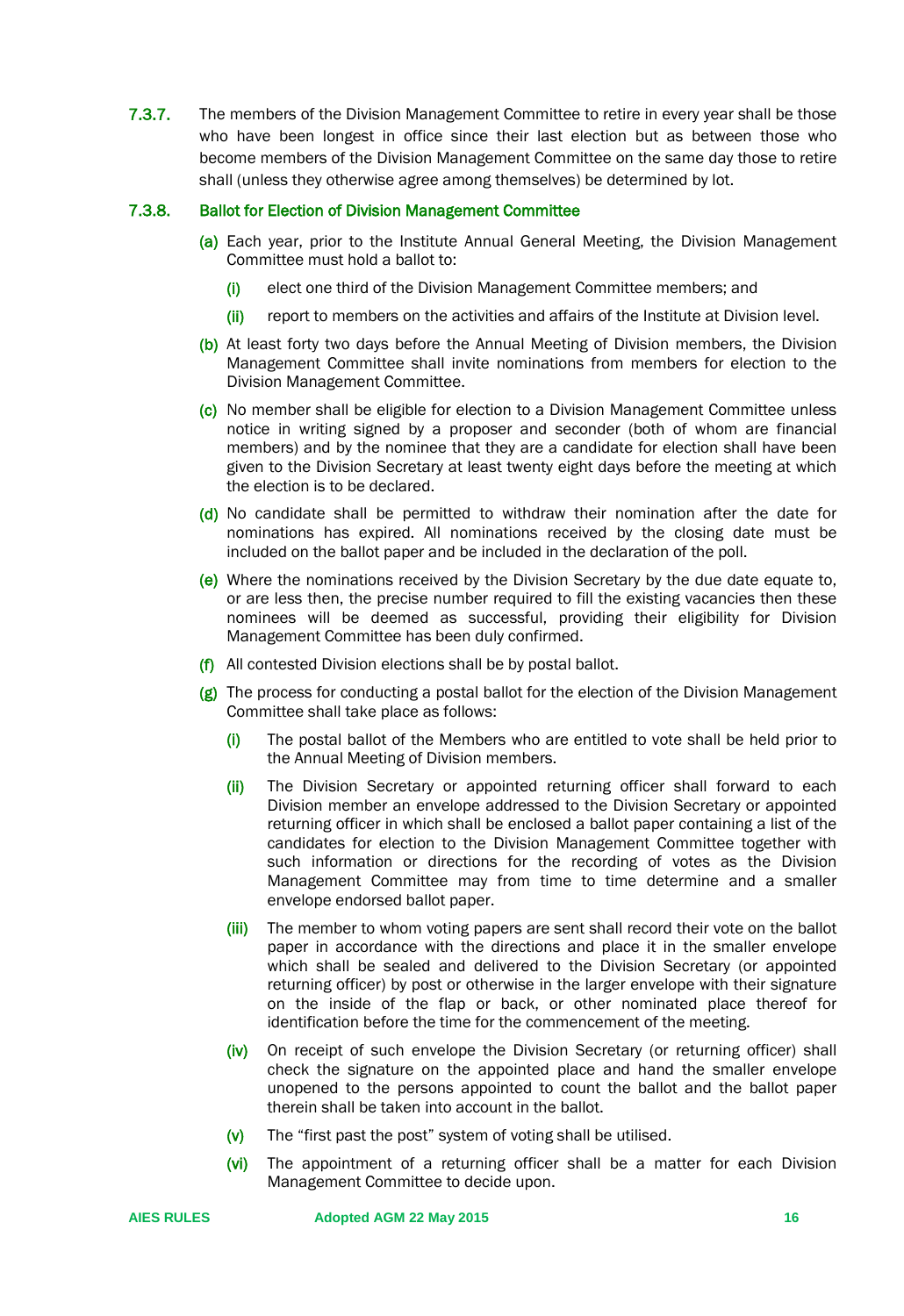- (vii) Division Management Committee may use the Australian Electoral Commission for the conduct of the Division elections if desired.
- (viii) At least one independent person shall be appointed by the Division Management Committee as a Returning Officer to ensure the accurate counting of votes. Candidates may also appoint scrutineers if they wish.
- (ix) The Returning Officer shall notify the Division Secretary in writing of the count of votes and the outcome of the election and the Division Secretary, if satisfied with the count, will declare the poll completed.
- (x) The Division Secretary will notify the Chair of the Board of the results of the poll and of any existing Division Management Committee members who were unsuccessful at re-election and request that the successful candidates be appointed as members of the Board committee that constitutes the Division Management Committee and the names of any retiring members of the Division Committee be removed from that Division Committee.
- (xi) The declaration of the poll in regard to announcing the number of votes cast and the number of votes received by each candidate and the appointment of the successful candidates to the Division Committee by the Board and the removal of any retiring members of the committee shall be announced at the Annual Meeting of Division Members.

## 7.3.9. Cessation of membership to Division Management Committee and appointment to fill Casual Vacancy

- (a) Membership of Division Management Committee shall cease if a Management Committee member:
	- (i) ceases to be a member of the Institute by ceasing to be entered on the National Register (including suspension);
	- (ii) is absent from three or more consecutive meetings of the Division Management Committee without consent;
	- (iii) forwards a written resignation to the Division Secretary.
- (b) The Division Secretary will inform the Chair of the Board of the resignation and request that the person's name be removed from the members of the Division Committee from the effective date of the resignation.
- (c) The resignation shall be effective from the date notice is received by the Division Secretary or such future date where specified in the notice given by the committee member.
- (d) Where a member of a Division Management Committee resigns, dies or is removed by the Board as a member of that committee the Division Management Committee may choose to replace that Management Committee member or to leave the position vacant until the next election of Management Committee to the Division.
- (e) Where a Division Management Committee decides that the vacancy should be filled as a casual vacancy the member appointed to fill the casual vacancy is appointed for the remaining period of appointment to the Division Management Committee of the member they are replacing.
- (f) The Division Management Committee and the Board may choose to fill a casual vacancy in one of three methods and in determining the method of replacement they should have regard to the time since the last election to the Division, the length of time remaining for the appointment to the casual vacancy and select from one of the following mechanisms:
	- (i) by asking the member with the next highest number of votes but not elected at the last election if they will accept nomination;
	- (ii) by holding a fresh election; or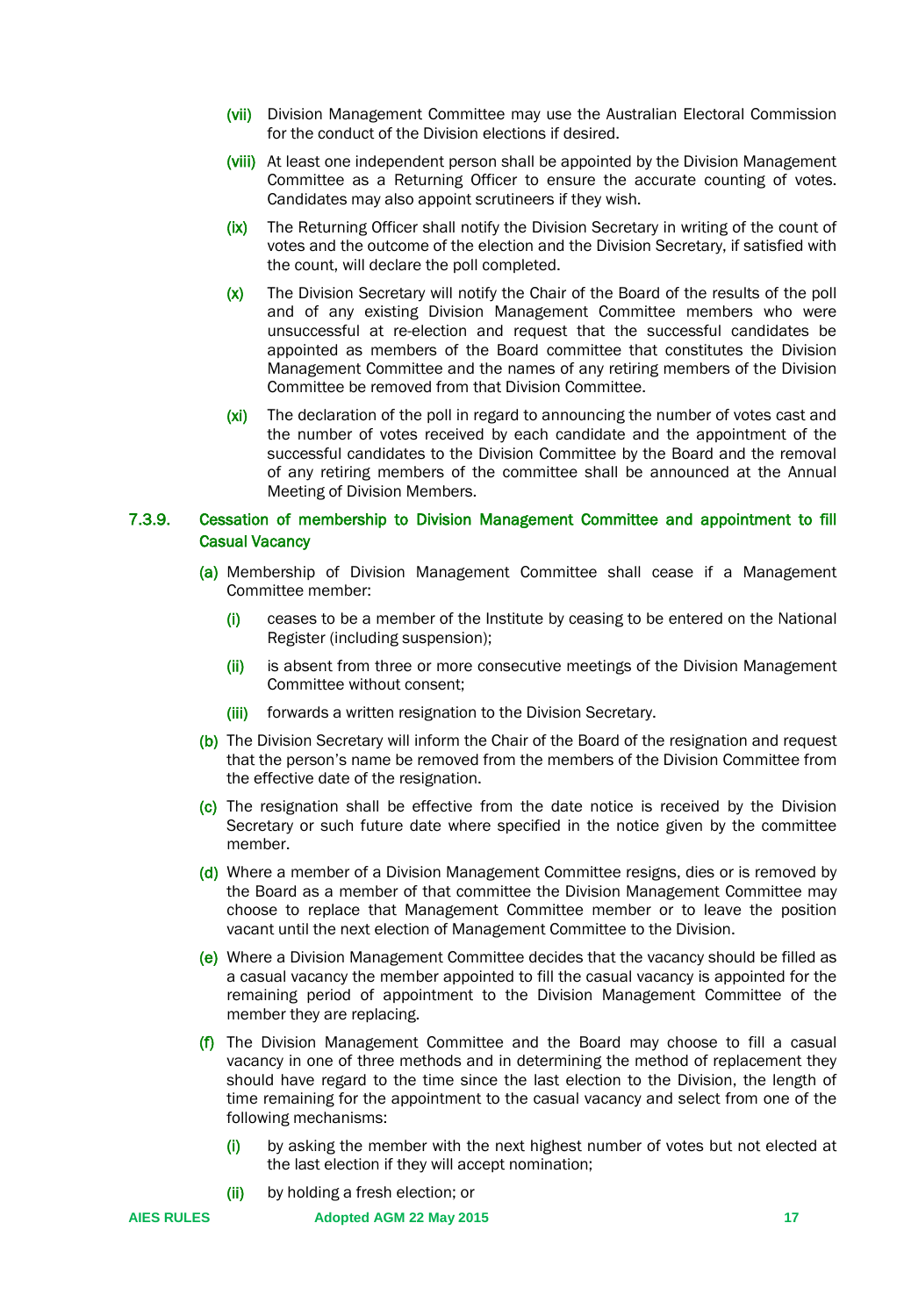(iii) by appointment of a member of the Division the Division Management Committee decides is the most appropriate replacement to fill the vacancy.

## <span id="page-17-0"></span>7.4. Annual Meetings of Division Members

- 7.4.1. An Annual Meeting of Division Members shall be held each year at such times and places as are determined by the Division Management Committee of that Division, provided however that the Annual Meeting of Division members shall be held within 60 days of the end of each financial year.
- 7.4.2. The provisions of Sections 8 & 9 of the Constitution that relate to meetings of members, shall apply as far as possible to Annual Meetings of Division Members .

## <span id="page-17-1"></span>7.5. Proceedings at Annual Meetings of Division Members

- 7.5.1. No business shall be transacted at any meeting of Division members unless a quorum of financial members is present at the time when the meeting proceeds to business.
- 7.5.2. A quorum shall be the financial members present that equal to twice the number of Division Management Committee plus one.
- 7.5.3. The Division President shall preside at every Annual Meeting of Division members or in the event of their absence, or if there is no Division President, or they are not present within 15 minutes of the time appointed for the meeting or declines to act, the members present shall elect one of their number to be Chair of the meeting.

## <span id="page-17-2"></span>7.6. The Division Management Committee

- 7.6.1. The affairs of each Division shall be managed by a Committee of the Board to be known as the (Division name) Division Management Committee.
- 7.6.2. At the first Division Management Committee meeting after the Annual Meeting of Division members in each year, the Division Management Committee shall elect from its members a Division President, a Division Vice-President and a Division Treasurer and any other office bearer the Division Management Committee may determine.
- 7.6.3. The Division Management Committee may also appoint a Division Secretary who may be a member of the Management Committee or an officer of the Institute.
- 7.6.4. The Division Management Committee shall consist of:
	- (a) the Division President
	- (b) the Division Vice President
	- (c) the Division Treasurer
	- (d) immediate Past Division President
	- (e) other members of the Division Management Committee who have been elected by the members and appointed by the Board
	- $(f)$  the Chair of the Board, who is an ex officio member of every Division Management Committee.

NB: In a smaller Division Management Committee, a Management Committee member may fill more than one of the above roles.

- 7.6.5. Division Management Committee meetings will also include:
	- (a) the Division Secretary, where this official is not an elected member of the Division Management Committee;
	- (b) the Executive Director or other official of the Institute who is delegated the responsibility for providing administrative support to the Division if so appointed; and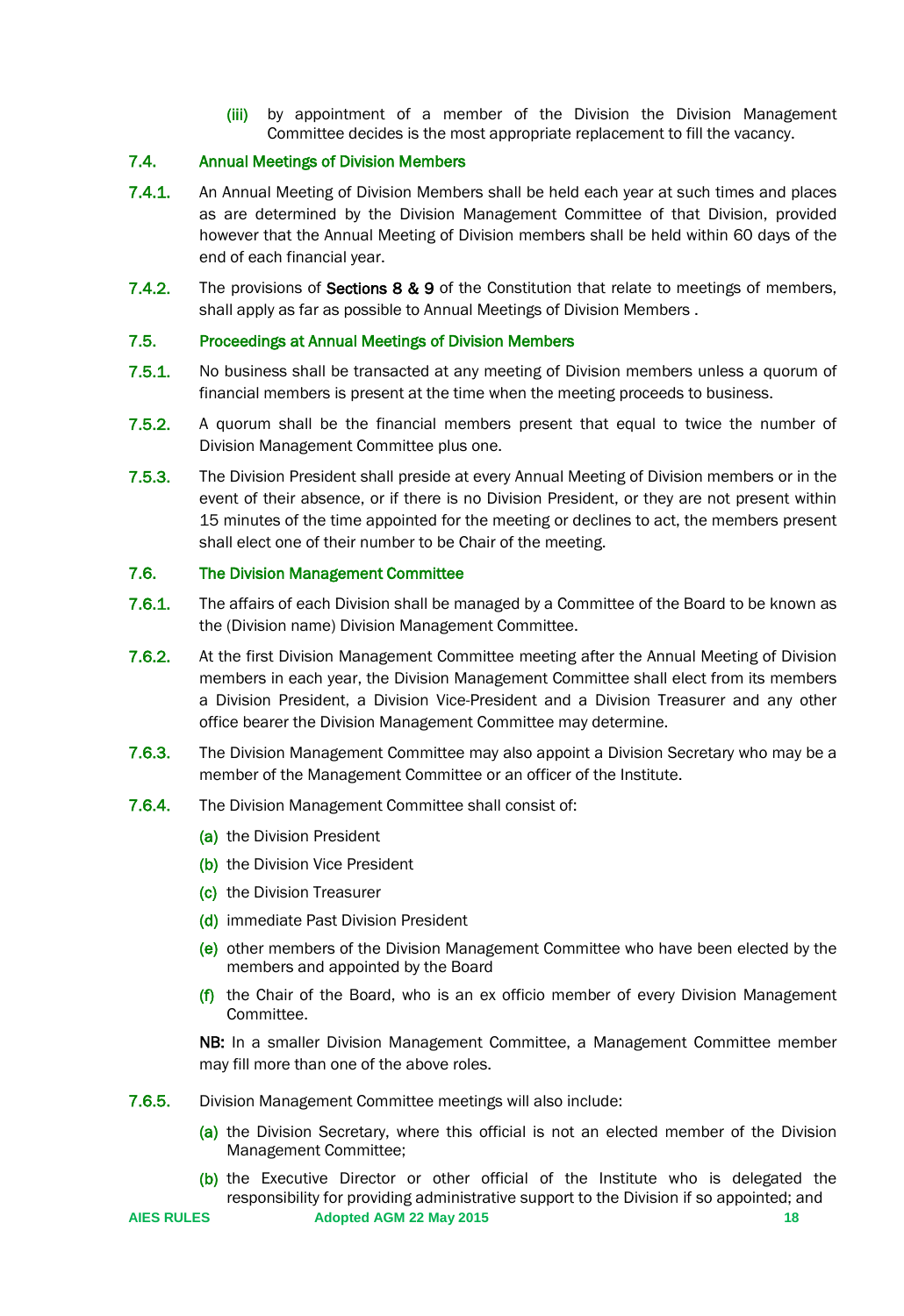- (c) such other Division officers and other members of the Division Management Committee as are specified in these Rules, provided however that no Division Management Committee may be comprised of less than three members unless the Board otherwise approves.
- 7.6.6. Notwithstanding the above, if a Division so desires, the offices of Division Secretary and Division Treasurer may be occupied by one and the same person.
- 7.6.7. Division Management Committees must ensure that the offices of Division President and Division Secretary are filled for the Division at all times.
- 7.6.8. The person who is the Immediate Past Division President is a member of the Committee by virtue of that office after ceasing to be Division President and will retain that office until replaced by a new immediate past Division President irrespective of their elected term of office as a Division Management Committee member.

## <span id="page-18-0"></span>7.7. Proceedings of the Division Management Committee Meetings

- 7.7.1. Each Division Management Committee shall meet at such times and places as it may determine but no less frequently than six times a year.
- 7.7.2. In the absence of any such determination Division Management Committee shall at such times and places as the Division Secretary, on the instructions of the Division President, shall notify to members thereof.
- 7.7.3. The provisions of Rule 6.2 shall apply to proceedings at meetings of a Division Management Committee.

## <span id="page-18-1"></span>7.8. Division Committees

- **7.8.1.** Subject to the provisions of the Constitution the Division Management Committee may appoint committees comprising members of Division Management Committee together with other persons. These committees shall make recommendations to the Division Management Committee or perform certain functions of the appointing Division Management Committee in accordance with their Terms of Reference.
- 7.8.2. Each such Division Management Committee may delegate any of its powers to such committees appointed by it (except this power of delegation).
- 7.8.3. Such committees shall have power to co-opt any member or members or other persons.
- 7.8.4. The Division President shall be an ex-officio member of all Division Management Committee committees established by the Division Management Committee.
- 7.8.5. The meeting and procedures of any such committee shall be governed as far as possible by the provisions in these Rules regulating the meetings and proceedings of the Division Management Committee.
- 7.8.6. Every resolution of a Division committee shall be reported to the Division Management Committee and the Division Management Committee may adopt or decline to adopt the resolution.
- **7.8.7.** Any such resolution if adopted by such Division Management Committee shall become the act or resolution of such Division Management Committee and take effect accordingly.

## <span id="page-18-2"></span>7.9. Accounts of Divisions

- 7.9.1. The Division Management Committee shall manage the Institute's division finances in accordance with Section 13 of the Constitution and these Rules.
- 7.9.2. Section 13 of the Constitution shall apply to each Division, as appropriate and possible.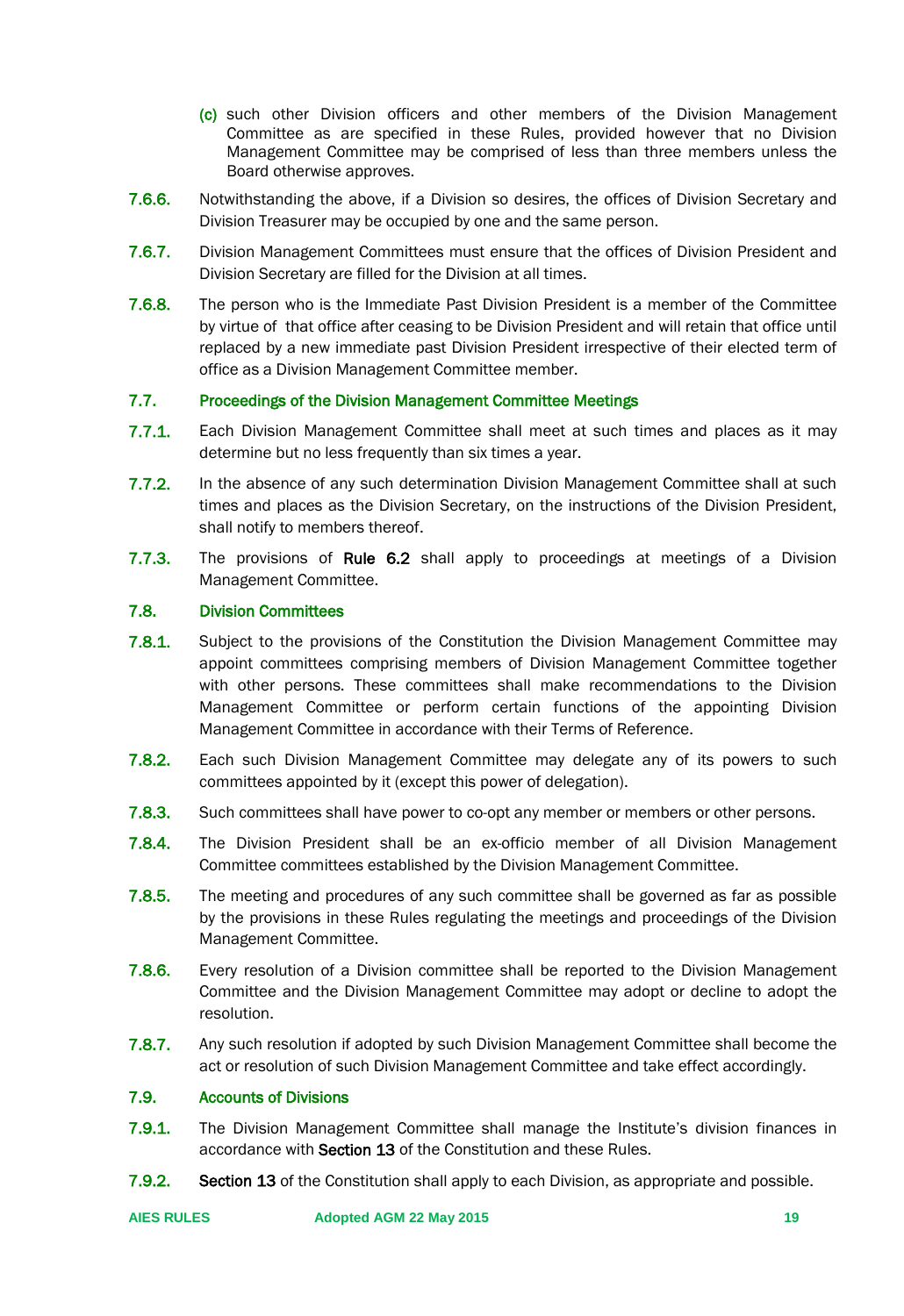## <span id="page-19-1"></span><span id="page-19-0"></span>8. GOVERNANCE OF THE INSTITUTE - SPECIAL INTEREST GROUPS MANAGEMENT

#### 8.1. Establishment and Names of Special Interest Groups

- 8.1.1. The Names and Terms of Reference, including the requirements of membership, if any, of Special Interest Groups approved by the Board in accordance with Clause 7.10 of the Constitution are listed in Appendix 2 and these terms of Reference will include the following items.
- 8.1.2. The scope of a Special Interest Group is defined by the relevance of a specific interest to the Objects of the Institute and to emergency services or other relevant defining special interest as determined by the Board.
- 8.1.3. At the time of its consideration of establishing of a Special Interest Group the Board will determine the minimum number of members that will be necessary before the Special Interest Group can be established and for it continuation.
- 8.1.4. In establishing a Special Interest Group the Board may convene a meeting of interested members to establish the Terms of Reference, responsibilities and powers consistent with these Rules.
- **8.1.5.** The Special Interest Group will only continue as a committee while the number of members of the Special Interest Group remains above the number determined by the Board and specified in the Appendix 2.
- 8.1.6. Any member of the Institute can apply to the Secretary (or CEO) to be listed as a member of a Special Interest Group on the National Register of Members of the Institute.
- 8.1.7. Membership of a Special Interest Group does not alter the membership of a Division.
- 8.1.8. Members may belong to more than one Special Interest Group at the same time.
- 8.1.9. Only members of the Institute may be recorded on the National Register of Members as members of the Special Interest Group but this does not preclude the Special Interest Group from inviting non-members to activities of the Group on an occasional or continuing basis.
- 8.1.10. The CEO will once a year cause a census to be undertaken of the members of the Special Interest Group and report to the Board on the continuing level of membership of the Special Interest Group.
- **8.1.11.** Where the number of members of a Special Interest Group falls below the minimum number of members specified in Appendix 2, the CEO will inform the Special Interest Group Committee that the Board will be requested to remove the Special Interest Group from the list in **Appendix 2** in 12 months if the number of members of the Special Interest Group does not increase above the minimum specified by that date.
- 8.1.12. The count of members for the purpose of establishing a Special Interest Group will not include non-financial members.
- 8.1.13. A member can resign from a Special Interest Group by notifying the Secretary (or CEO).
- 8.1.14. The Special Interest Group may request the Board to approve a special financial annual subscription on members of the group to collect money from the members of the Group to fund activities of the group and where the Board approves such a subscription the CEO will cause these subscriptions to be collected and held in a special account for the use of the Special Interest Group Coordinating Committee.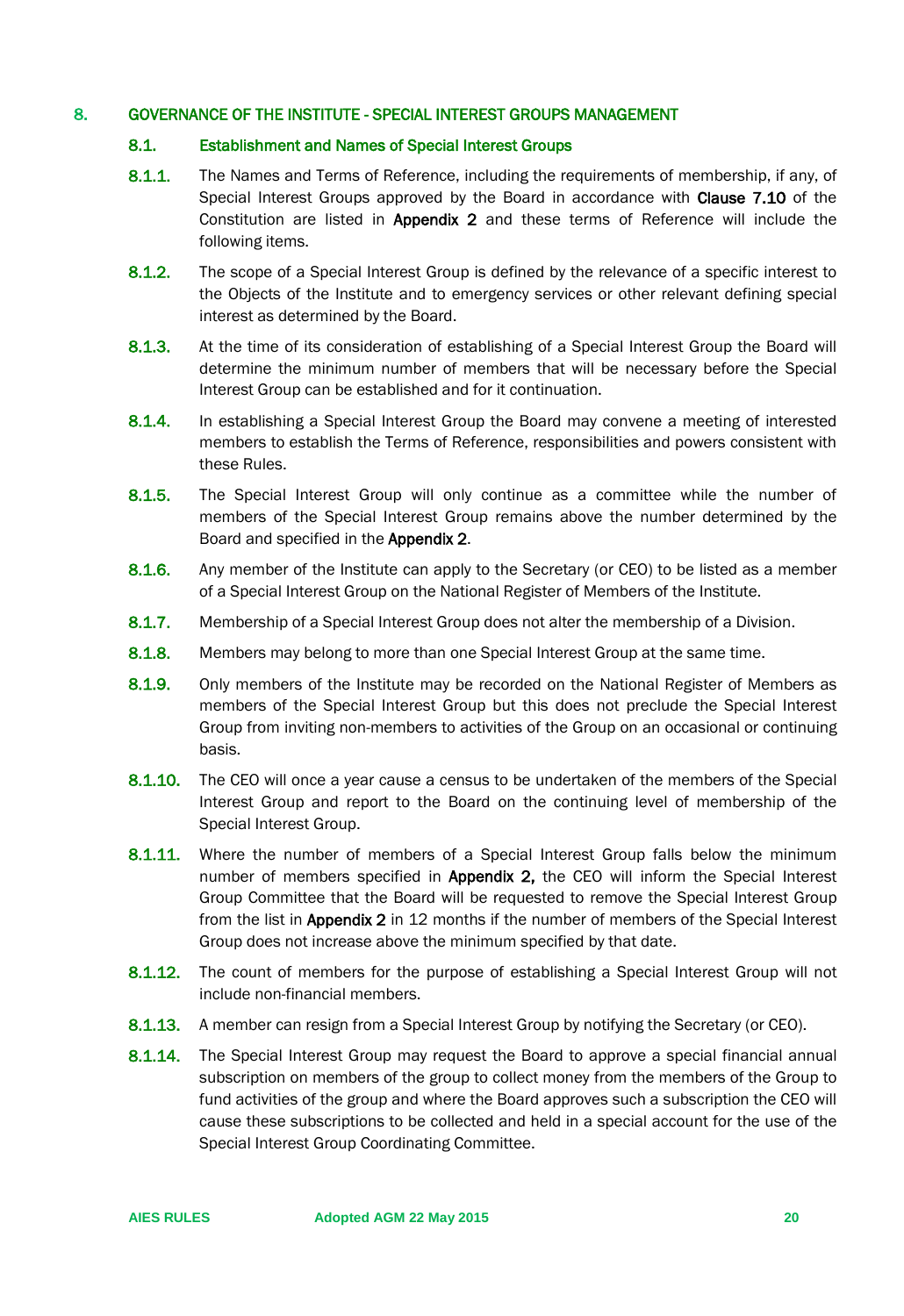## <span id="page-20-0"></span>8.2. Special Interest Group Coordination Committee

- 8.2.1. Following a decision to establish a Special Interest Group the Board will appoint an interim Special Interest Group Coordination Committee and approve its powers and terms of reference, scope of relevant interests and any requirements of membership of the Group.
- 8.2.2. The Interim Special Interest Group Coordinating Committee will continue to manage the affairs of the group until such times as an election is held for the appointment of a Coordinating Committee.
- 8.2.3. A Special Interest Group has no legal identity in its own right separate from the Institute (other than as a committee of the Board) and once established is only to operate through a Special Interest Group Coordinating Committee in accordance with these Rules.

#### <span id="page-20-1"></span>8.3. Governance of Special Interest Groups

- 8.3.1. The Special Interest Group Coordination Committee will manage the Group affairs in accordance with the Institute Objects and strategic planning directions.
- 8.3.2. The office bearers of a Special Interest Group Coordinating Committee shall include a Chair, Vice-Chair, Secretary and Treasurer, and may include an Assistant Secretary/Membership Registrar.
- 8.3.3. No member shall be eligible to be a member of a Special Interest Group Coordinating Committee unless at the date of the nomination to that office they are a financial member and a Member, Life Member, Retired member, Associate Fellow or a Fellow of the Institute.
- 8.3.4. Special Interest Group Coordinating Committee members shall hold office for three years subject to their continuance as financial members of the Institute.
- 8.3.5. Special Interest Group Coordinating Committee shall not be more than twelve members and not less than three members. Subject thereto the members of a Special Interest Group may conduct their affairs as specified in the remainder of this Rule.
- 8.3.6. The number of members of the Special Interest Group Coordinating Committee shall be approved by the Board, at its discretion, following notification of a resolution passed at an Annual Meeting of Special Interest Group Members called with notice of the intention to submit to the Board such resolution to increase or reduce the numbers of members of such Special Interest Group Coordinating Committee.
- 8.3.7. The number of members of the Special Interest Group Coordinating Committee shall be recorded in Appendix 2 of these Rules.
- 8.3.8. At the Annual Meeting of Special Interest Group members, one third of the members of the Special Interest Group Coordinating Committee , or if their number is not three or a multiple of three, the number nearest one third shall retire from office but shall be eligible for re-election.
- 8.3.9. The members of the Special Interest Group Coordinating Committee to retire in every year shall be those who have been longest in office since their last election but as between those who become members of the Special Interest Group Coordinating Committee on the same day those to retire shall (unless they otherwise agree among themselves) be determined by lot.

#### 8.3.10. Ballot for Election of Special Interest Group Coordinating Committee

(a) Each year, prior to the Institute Annual General Meeting and if the Board determines the need for a ballot based on the number of members in a Special Interest Group, the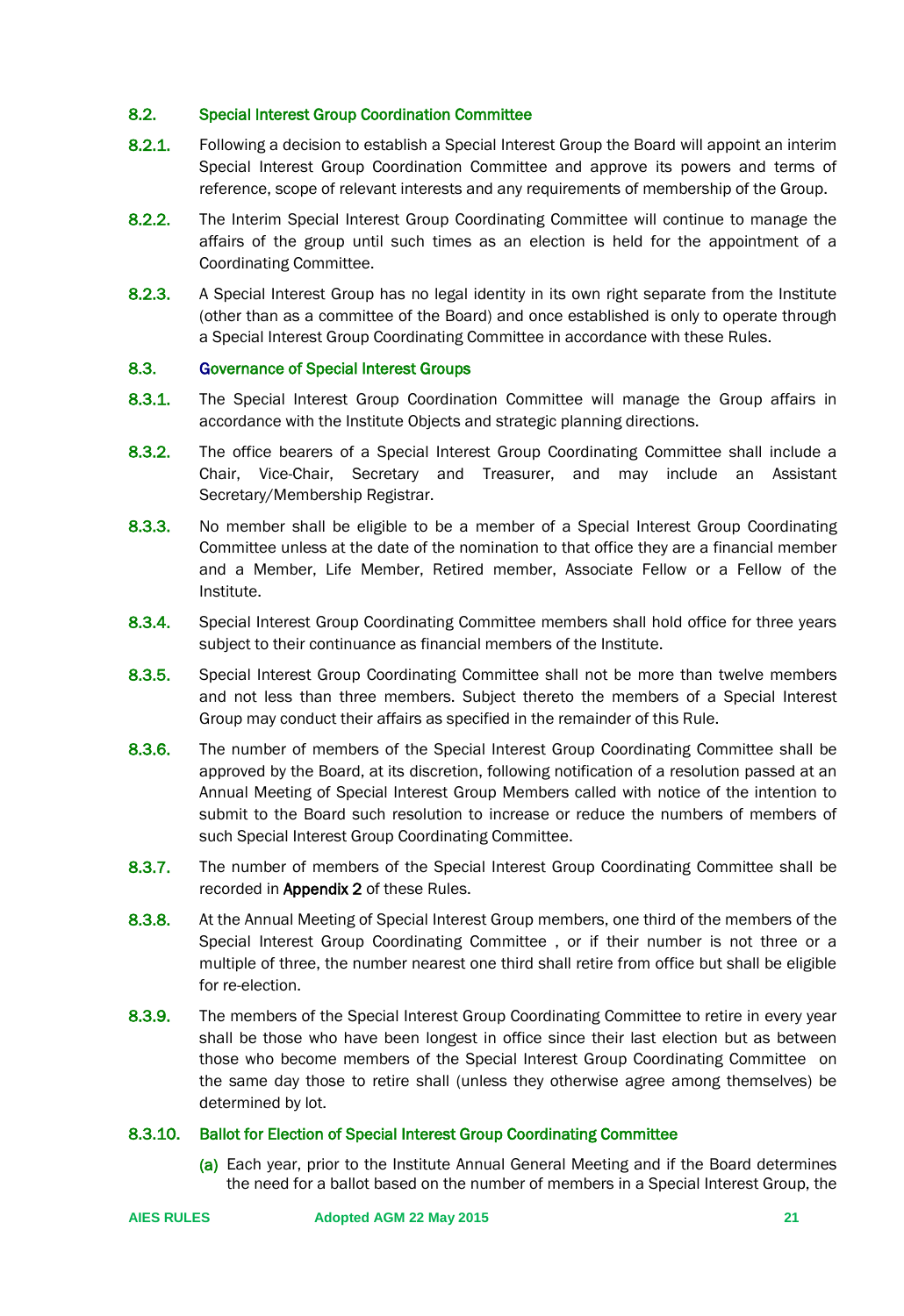Special Interest Group Coordinating Committee may hold a ballot for the election of vacancies on its committee.

- (b) Where a ballot is to be held, at least forty two days before the Annual Meeting of members of the Special Interest Group, the Special Interest Group Coordinating Committee shall invite nominations from members for election to the Special Interest Group Coordinating Committee.
- (c) All nominations for election as Special Interest Group Coordinating Committee members must be in writing and signed by a financial member and also signed by the nominee consenting to such nomination and shall be delivered to and lodged with the Special Interest Group Secretary not less than 21 days prior to the date fixed for the holding of the relevant Annual Meeting of Special Interest Group members.
- (d) No member shall be eligible for election to a Special Interest Group Coordinating Committee unless notice in writing signed by a proposer who is a financial members) and by the nominee that they are a candidate for election shall have been given to the Special Interest Group Secretary at least twenty one days before the meeting at which the election is to be declared.
- (e) No candidate shall be permitted to withdraw their nomination after the date for nominations has expired. All nominations received by the closing date must be included on the ballot paper and be included in the declaration of the poll.
- $(f)$  Where the nominations received by the Special Interest Group Secretary by the due date equate to, or are less then, the precise number required to fill the existing vacancies, then these nominees will be deemed as successful - providing their eligibility for Special Interest Group Coordinating Committee has been duly confirmed.
- (g) The process for conducting a ballot for the election of the Special Interest Group Coordinating Committee may be conducted at an Annual Meeting of Special Interest Group members or by postal vote.
- (h) Where the ballot is to take place by vote at the Annual Meeting of Special Interest Group members, the same Rules shall apply as are specified for elections at an Annual General Meeting of the Institute as specified in Rule 7.3.9 and Section 8 of the Constitution.
- $(i)$  Where a ballot is to be held by postal vote it shall take place as follows:
	- (i) A postal ballot of the members who are entitled to vote shall be held prior to the Annual Meeting of Special Interest Group members and the postal ballot shall be conducted in accordance the Constitution.
	- (ii) All contested Special Interest Group elections shall be by postal ballot in which event the Special Interest Group Secretary or appointed returning officer shall hand or forward to each Special Interest Group member an envelope addressed to the Special Interest Group Secretary or appointed Returning Officer in which shall be enclosed a ballot paper containing a list of the candidates for election to the Special Interest Group Coordinating Committee together with such information or directions for the recording of votes as the Special Interest Group Coordinating Committee may from time to time determine, and a smaller envelope endorsed "ballot paper".
	- (iii) The member to whom voting papers are sent shall record their vote on the ballot paper in accordance with the directions and place it in the smaller envelope which shall be sealed and delivered to the Special Interest Group Secretary (or appointed Returning Officer) by post or otherwise in the larger envelope with their signature on the inside of the flap or back, or other nominated place thereof for identification before the time for the commencement of the meeting.
	- (iv) On receipt of such envelope the Special Interest Group Secretary (or returning officer) shall check the signature on the appointed place and hand the smaller envelope unopened to the persons appointed to count the ballot and the ballot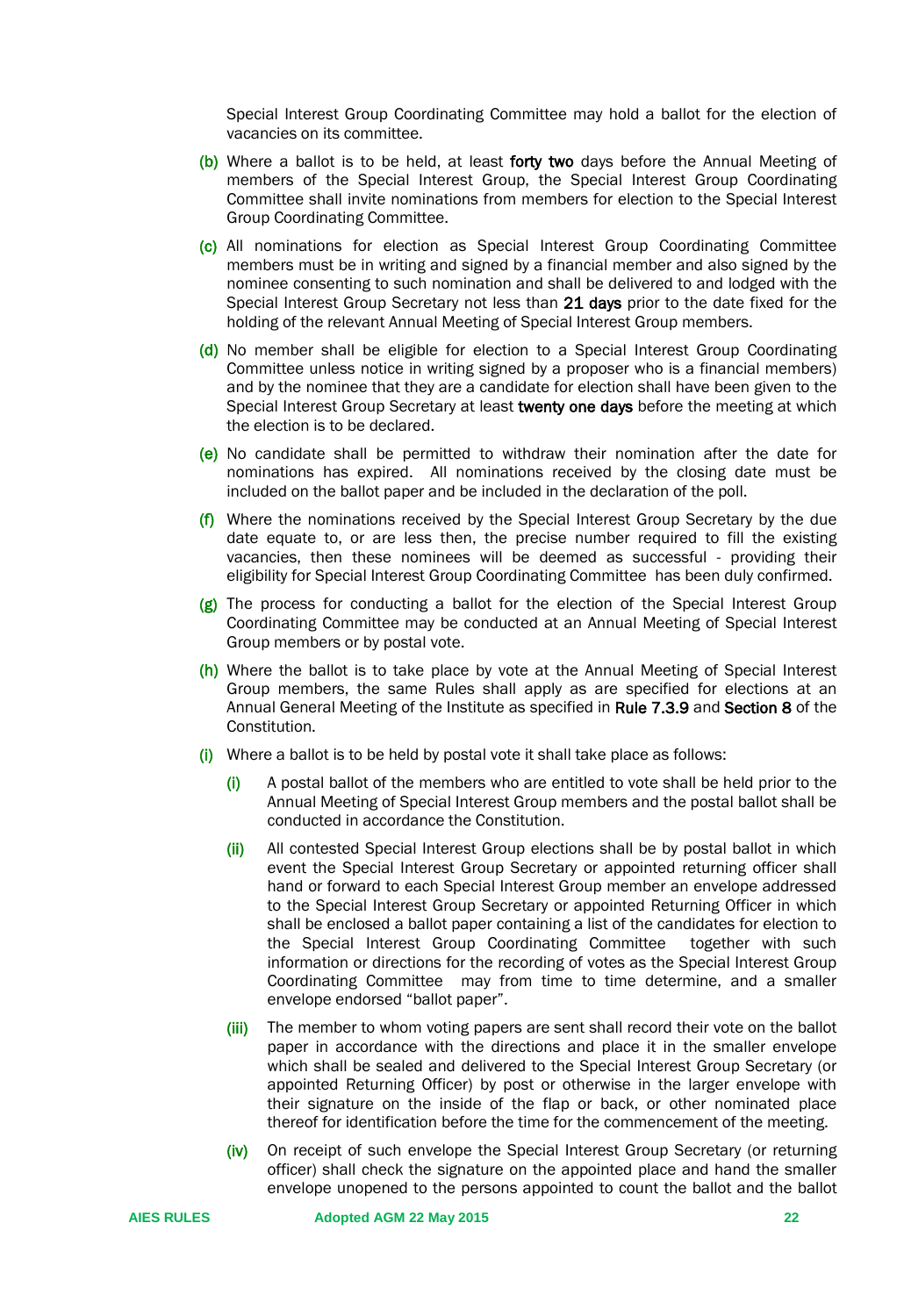paper therein shall be taken into account in the ballot.

- (v) The "first past the post" system of voting shall be utilised.
- (vi) The appointment of a Returning Officer shall be a matter for each Special Interest Group Coordinating Committee to decide upon.
- (vii) Special Interest Group Coordinating Committees may use the Australian Electoral Commission for the conduct of the Special Interest Group elections if desired.
- (viii) At least one independent person shall be appointed by the Special Interest Group Coordinating Committee as Returning Officer to ensure the counting of votes. Candidates may also appoint scrutineers if they wish.
- (ix) The Returning Officer shall notify the Special Interest Group Secretary in writing of the count of votes and the outcome of the election and the Special Interest Group Secretary, if satisfied with the count, will declare the poll completed.
- (x) The Special Interest Group Secretary will notify the Chair of the Board of the results of the poll and request that the successful candidates be appointed as members of the Board committee that constitutes the Special Interest Group Committee and that any existing Coordinating Committee members who were unsuccessful at re-election and the names of any retiring members of the Special Interest Group Committee be removed from the Special Interest Group Committee.
- (xi) The declaration of the poll in regard to announcing the number of votes cast and the number of votes received by each candidate and the appointment of the successful candidates to the Special Interest Group committee by the Board and the removal of any retiring members of the committee shall be announced at the Annual Meeting of Special Interest Group Members.

## 8.3.11. Cessation of membership to Special Interest Group Coordinating Committee and appointment to fill Casual Vacancy

- (a) Membership of Special Interest Group Coordinating Committee shall cease if a Coordinating Committee member:
	- $(i)$  ceases to be a member of the Institute by ceasing to be entered on the National Register (including suspension);
	- (ii) is absent from three or more consecutive meetings of the Special Interest Group Coordinating Committee without consent;
	- (iii) ceases to be a member of the Special Interest Group; or
	- (iv) forwards a written resignation to the Special Interest Group Secretary.
- (b) The Special Interest Group Secretary will inform the Chair of the Board of the resignation and request that the person's name be removed from the members of the Special Interest Group committee from the effective date of the resignation.
- (c) The resignation shall be effective from the date upon which notice is received by the Special Interest Group Secretary or such future date where specified in the notice given by the committee member.
- (d) Where a member of a Special Interest Group Coordinating Committee resigns, dies or is removed by the Board as a member of that committee the Special Interest Group Coordinating Committee may choose to replace that Coordinating Committee or leave the position vacant until the next election of committee members.
- (e) Where a Special Interest Group Coordinating Committee decides that the vacancy should be filled as a casual vacancy the member appointed to fill the casual vacancy is appointed for the remaining period of appointment to the Special Interest Group Coordinating Committee of the member they are replacing.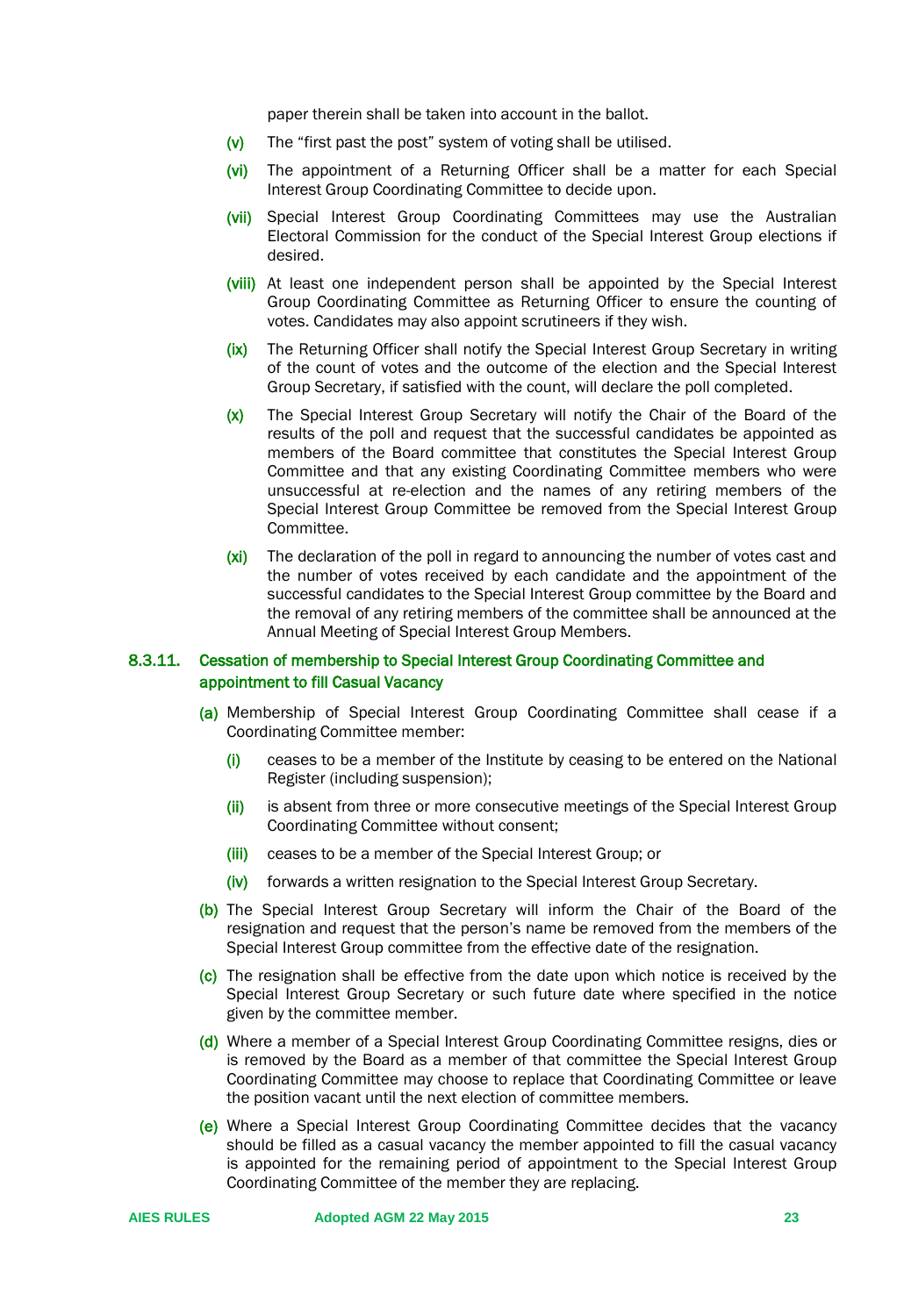- (f) The Special Interest Group Coordinating Committee and the Board may choose to fill a casual vacancy in one of three methods and in determining the method of replacement they should have regard to the time since the last election to the Special Interest Group, the length of time remaining for the appointment to the casual vacancy and select from one of the following mechanisms:
	- (i) by asking the member with the next highest number of votes but not elected at the last election if they will accept nomination;
	- (ii) by holding a fresh election; or
	- (iii) by appointment of a member of the Special Interest Group whom the Special Interest Group Coordinating Committee decides is the most appropriate replacement to fill the vacancy.

## <span id="page-23-1"></span><span id="page-23-0"></span>9. POWERS

## 9.1. General Powers

- 9.1.1. Subject to the provisos and constraints in this Constitution and these Rules, the Institute may employ all the powers of a natural person to further the attainment of the Objects specified in **Section 3** of the Constitution.
- 9.1.2. Not-for-Profit Status; The assets and income of the Institute shall be applied solely in furtherance of the objects of the Institute as set forth in the Constitution, and no portion shall be distributed directly or indirectly, to the members of the Institute except as a bona fide compensation for services rendered or expenses incurred on behalf of the Institute.

#### <span id="page-23-2"></span>9.2. Disciplinary Powers

- 9.2.1. The Board may take disciplinary action as provided in Rules 10.6, 15 & 16 against any member for any alleged breach of the member's obligations under the Constitution or any Rule made there-under, or the Code of Conduct, or for any other conduct alleged to be unbecoming, dishonourable, or in any way injurious to the character or interests of the Institute and its members, whether before or during their membership of the Institute and, if in the opinion of the Board the member is found guilty of such breach, may determine punishment as provided in the Rules.
- 9.2.2. Members may appeal decisions of the Board made in exercising its disciplinary powers and the process for appeals against disciplinary decisions is outlined in Rule 16.5.

## <span id="page-23-3"></span>9.3. Appointment of Trustees

9.3.1. The Board may appoint a member or members of the Institute to act as a trustee or trustees of such property of the Institute as cannot be conveniently vested in the Institute itself, and may also jointly with any donor or with approbation or sanction of such donor appoint a member or members of the Institute to act as trustee or trustees of any donation, gift or other property (conditional or unconditional) which may be made to the Institute for the purpose of any specific object, purpose or benefit of or for the Institute or in aid of its general Objects.

## <span id="page-23-4"></span>9.4. Seal

9.4.1. The Board shall provide for safe custody of the Institute's Seal and establish rules for its authorised use, including the requirement that every instrument to which the Seal is affixed shall be signed by a Board member and countersigned by the Company Secretary or by a second Board member or by other person nominated by the Board for that purpose.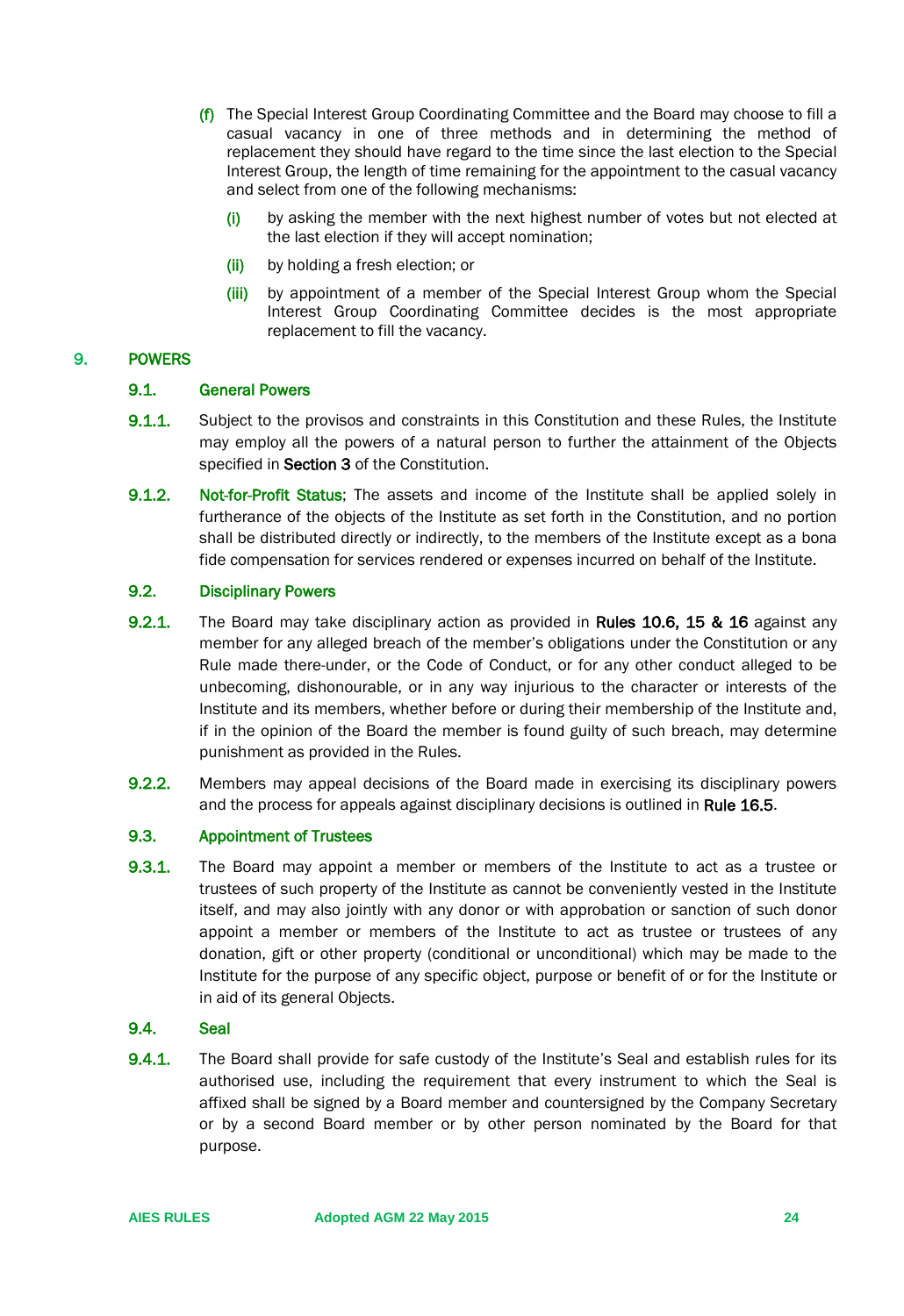## <span id="page-24-0"></span>9.5. Crest

**9.5.1.** Any crest or logo adopted by the Board for use by the Institute may be used by the Board and Divisions as determined by the Board from time to time.

## <span id="page-24-1"></span>9.6. Directors' Insurance

9.6.1. Subject to the Act, the Board shall establish and maintain insurance cover to insure a person who is or has been a Director, secretary or executive officer of the Institute against any liability incurred by that person as such an officer which does not arise out of conduct involving a wilful breach of duty in relation to the Institute or a contravention of any law. The Board shall also insure for any liability for costs and expenses incurred by that person in defending proceedings relating to that person's position with the Institute, whether civil or criminal, and whatever the outcome.

## <span id="page-24-3"></span><span id="page-24-2"></span>10. MEMBERS

## 10.1. Members

- **10.1.1.** A person who holds a relevant qualification and appropriate experience, and who is in professional employment with, or is a volunteer member of an official emergency service, authority, department or organization having official or statutory emergency service responsibilities, or any other person in professional employment with a corporation or public company or other organization in a position directly associated with emergency services, or is included in the Categories below, shall on lodging an application in the form prescribed by the Board from time to time, accompanied by the prescribed subscription, be considered by the Board for admission to the appropriate membership Category of the Institute. (See also Rule 10.7).
- **10.1.2.** The Secretary (or CEO) shall then provide the current list of applicants by membership Category to the Board at the next meeting after receipt of the applications.
- **10.1.3.** The Board shall consider the applications promptly and may, after considering the list, determine in the Board's sole and absolute discretion to accept or reject any application.
- **10.1.4.** If the application is accepted, the applicant shall be admitted as a member and shall be notified in accordance with Clause 11.4 of the Constitution and the Secretary (or CEO) will send the applicant appropriate documentation for membership fees at the initial member Category level at which the member is appointed.
- **10.1.5.** There is no limit on the number of members in the Institute.
- **10.1.6.** The Board will take into considering the relevant qualification and appropriate experience of applicants for membership of the Institute, or other eligibility as determined by the Board from time to time. "Relevant qualifications" and "appropriate experience" are defined in Rule 3 "Definitions".
- 10.1.7. All members of the Institute shall be allocated to a Division of the Institute.

## <span id="page-24-4"></span>10.2. Membership Categories

- 10.2.1. In accordance with Section 11.2 of the Constitution, There will be Categories of members of the Institute, as outlined in Schedule 1 of the Constitution.
- **10.2.2.** The requirements for entry into each Category of membership are prescribed in Appendix 3 of these Rules.
- 10.2.3. The eligibility, designations and conditions for membership in each Category and such other Categories as may be determined, and the progressive requirements of the Institute shall be prescribed by the Board from time to time in these Rules.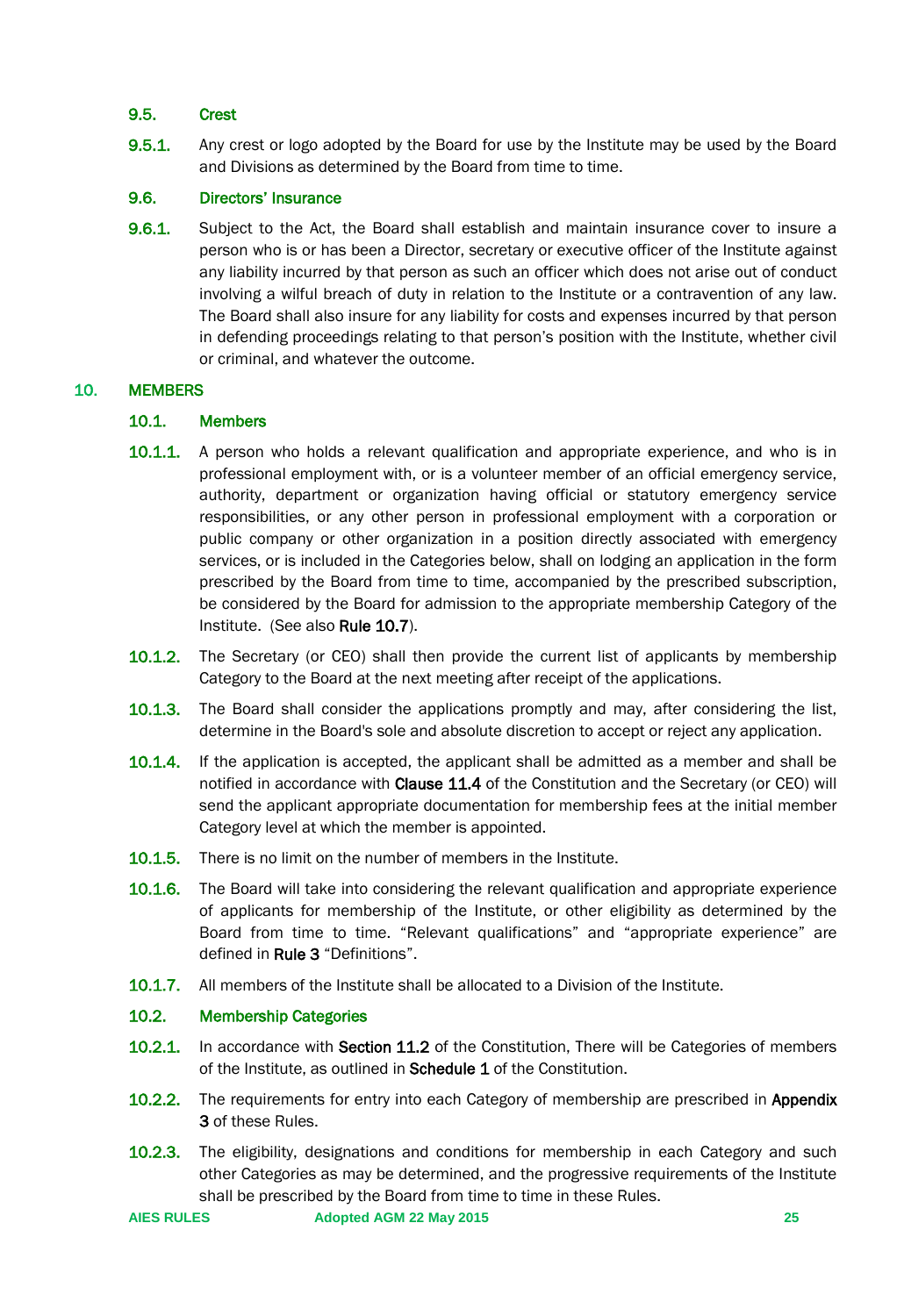10.2.4. Determination of the appropriate Category will be in accordance with Rules 10.7, 10.8, 10.9, 10.10, 10.11, 10.13 and 10.14.

## <span id="page-25-0"></span>10.3. Rights, Obligations and Conditions

- 10.3.1. A financial member of the Institute shall be entitled to receive notice of general meetings, to attend and vote thereat, and, subject to the Constitution and Rules, shall be eligible to hold any office in the Institute.
- **10.3.2.** All members of the Institute shall agree to be bound by and to further the mission, objects and interests of the Institute to its members and to the public, and shall observe this Constitution, the Rules made thereunder, and the Code of Conduct.
- 10.3.3. Life Member The rights, privileges and obligations of a member appointed by the Board as a Life Member shall not be changed in any way by their appointment to that Category of membership, except that thereafter they shall not be liable to pay any subscription or levy to the Institute. However the Life Member remains liable to pay the Guarantee where applicable.
- **10.3.4.** Every application for admission as a member of the Institute shall be submitted to the National Office of the Institute. The applicant shall provided certified evidence of qualifications and eligibility for membership of the Institute and sign such undertakings as the Board may, from time-to-time, prescribe. The entry level member status shall be determined by the Institute Membership Committee in accordance with the provisions of Rule [10.1](#page-24-3) above.
- **10.3.5.** Every applicant for membership of the Institute shall nominate a proposer and seconder who are each financial members of the Institute and who are both personally known to the applicant.
- **10.3.6.** Members residing external to established Divisions may apply for membership of the Institute in the appropriate Category. Applicants must meet the requirements of Section 11 of the Constitution. Where a Division of the Institute has been established, the applicant (on admission to the Institute) will become a member of that Division. Otherwise the Board will allocate the member to a Division in accordance with the member's preference or the prevailing needs of the Institute.

## <span id="page-25-1"></span>10.4. Subscriptions and Levies

- **10.4.1.** Member subscription fees and levies (where deemed necessary by the Board) will be set by the Board in accordance with the prudent financial management of the Institute.
- 10.4.2. Annual Subscriptions shall be due and payable annually on a date to be determined by the Board from time to time. The Institute provides options for annual subscriptions to be paid monthly, quarterly or annually through a "direct debit" agreement if it so chooses. On acceptance into the Institute, a new member shall receive an appropriate notice from the Institute Secretariat that indicates the amount of fees due on entry to the Institute.
- 10.4.3. The Board may resolve to impose a special purpose levy on members which shall be such percentage of the annual subscription as the Board determines necessary in the administration of the Institute. Any levy imposed by the Board shall be due and payable on the date specified in the resolution of the Board that imposed the levy.
- 10.4.4. Joining Fee An application to join the Institute shall be accompanied by the joining fee if such a fee is prescribed by the Board from time-to-time.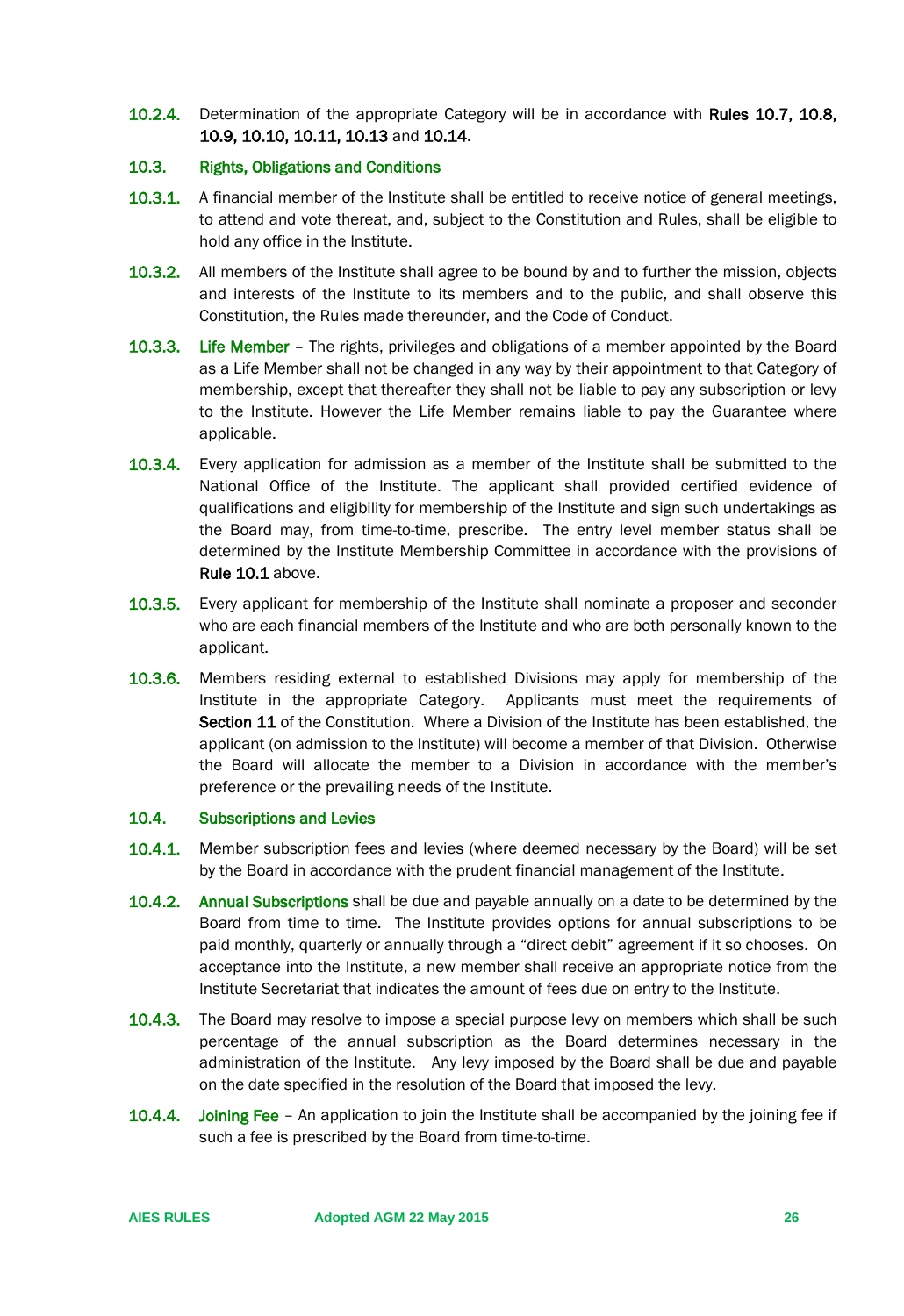- **10.4.5.** The Board prescribes annual subscriptions to be payable by the several classes of members and may also prescribe different rates for the various classes of membership and for different members within a class.
- **10.4.6.** A "Student" member who is currently a full time undergraduate or post-graduate student studying a emergency service-related course, may apply for discount rates. The Board reserves the right to request evidence from such applicants to support their request for discount rates.
- 10.4.7. Retired Members A member who has become retired, may apply to the CEO to be classified as a retired member, with his rights, privileges and obligations remaining the same as those of a member, save that thereafter he shall be designated in the Institute's Register of Members as a "Retired Member" and pay a discounted fee set by the Board from time to time.
- **10.4.8.** Participants of management education programs provided by the Institute may be eligible to receive the discounted membership rate applicable to that education program.
- 10.4.9. The Board may amend the member groups within a Category referred to in Rules 10.7, 10.8, 10.9, 10.10, 10.11, 10.13 and 10.14 at any time in order to apply different annual subscription rates. Changes to member categories will be voted upon by the Board and documented in meeting minutes.
- 10.4.10. All subscriptions shall be due and payable on 31 December each year.
- 10.4.11. Unless otherwise determined by the Board, all annual subscriptions shall be paid to the Division Management Committee.

### <span id="page-26-0"></span>10.5. Cessation of Membership

- **10.5.1.** Any member desiring to resign from the Institute shall give notice in writing to that effect to the Division Secretary and the resignation shall be effective upon receipt by the Division Secretary or by the date indicated on the resignation.
- **10.5.2.** Members in Arrears Any member who fails to pay to the Institute a subscription or levy duly payable by that member by a prescribed date becomes non-financial. In accordance with sub-Clause 11.10.5(f) of the Constitution, should that member remain non-financial for a three month period from the due date of payment, then that person shall cease to be a member of the Institute and can only be re-admitted to membership upon such terms and conditions as are determined by the Board.
- 10.5.3. The Board in its absolute discretion may reinstate the member on payment of all arrears.
- **10.5.4.** Cessation or suspension of membership The provisions for the suspension, removal and cessation of membership are set out in Clause 11.10 of the Constitution.
- 10.5.5. Upon cessation of membership of the Institute, the member shall cease all member privileges and entitlements, or have any further interest in any of the property or assets of the Institute. However, the member shall remain liable to pay to the Institute all amounts owed by them to it at the date of ceasing to be a member.
- **10.5.6.** Upon ceasing to be a member, a person ceases to be entitled to any status of membership and to have a claim upon or interest in the property or assets of the Institute.

## <span id="page-26-1"></span>10.6. Disciplinary Action

10.6.1. Disciplinary action may be taken against any member for alleged breach of the member's obligations under this Clause or for any other alleged breach of the Constitution, the Rules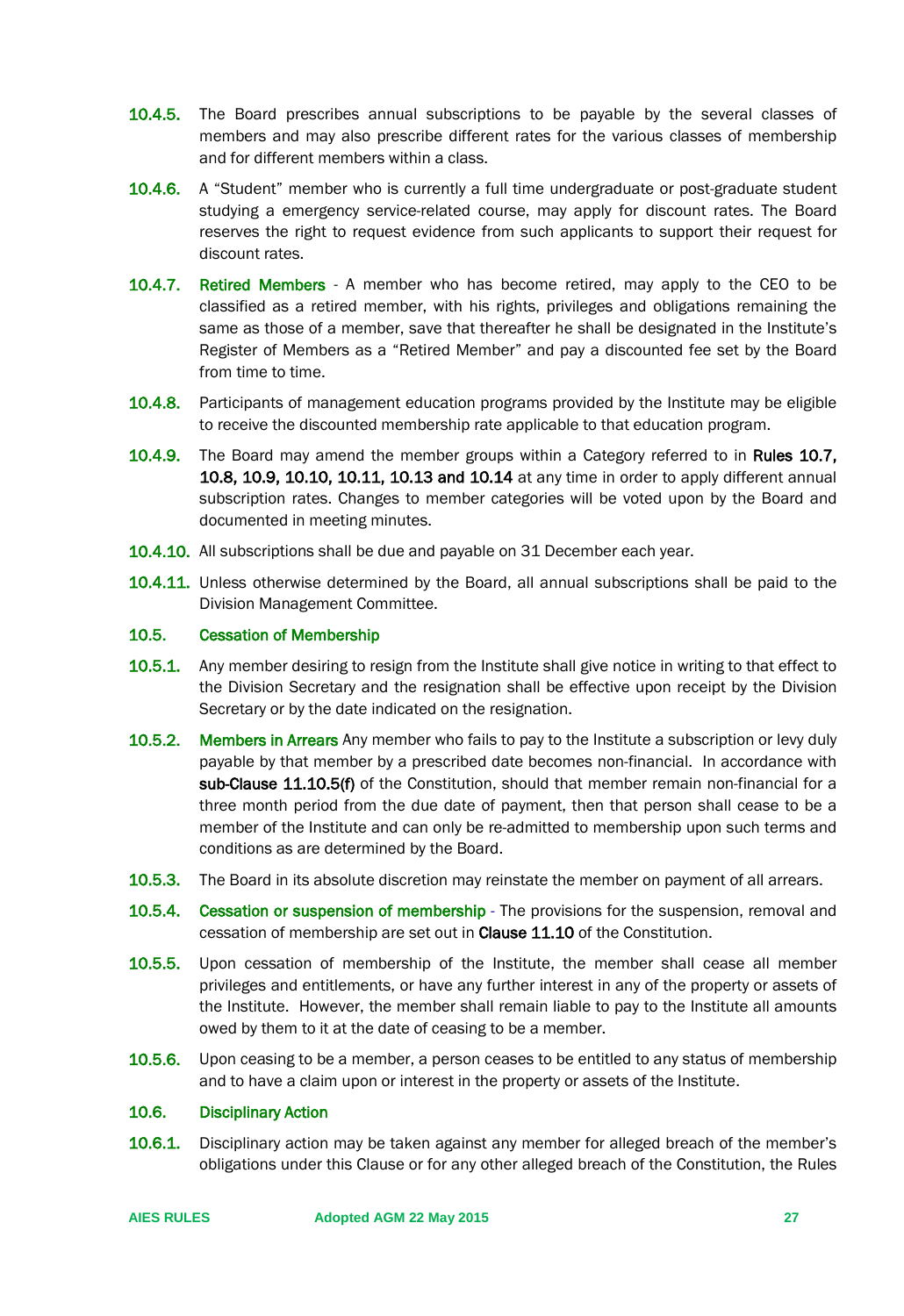made there under, or the Code of Conduct, or as otherwise provided. (See also Rules 15 and 16).

## <span id="page-27-0"></span>10.7. Admission to "Member" Category

- 10.7.1. "Member" Admission An applicant for admission to the status of "Member" shall:
	- (a) apply in writing to the Board; or if an existing "Associate" as at the date of these Rules be re-categorised as a "Member" by the Institute Membership Committee;
	- (b) satisfy the Board that they are eligible and are a fit and proper person to be admitted to the status of "Member";
	- (c) either be undertaking a course of study approved by the Board; or be in a emergency service position approved by the Board; and
	- (d) undertake to comply with such conditions as the Board may prescribe either generally or in any particular case from time to time.
- 10.7.2. Persons admitted or elevated to "Member" level have voting rights for elections or for general meetings, are eligible to nominate for and be elected to a Division Management Committee.

#### <span id="page-27-1"></span>10.8. Admission to "Associate Fellow" Category

- **10.8.1.** An applicant for admission to the status of "Associate Fellow" or advancement from the status of "Member" to the status of "Associate Fellow" shall:
	- (a) apply in writing to the Board on the prescribed form; and
	- (b) satisfy the Board that they are a fit and proper person to be an "Associate Fellow"; and
	- (c) have satisfactorily completed a recognised qualification in emergency services approved by the Board; and
	- (d) have been in a senior emergency service position for three years, or have been a full time emergency service academic for at least three years.
- **10.8.2.** The Board may on written application on the prescribed form admit to membership with the status of "Associate Fellow" a member of any organisation or body elsewhere in the world which in the opinion of the Board has similar objects and aims to the Institute and where such member, in the opinion of the Board, holds a status in that organisation similar to that of an "Associate Fellow" in the Institute.

#### <span id="page-27-2"></span>10.9. Admission to "Fellow" Category

- 10.9.1. An applicant for admission to the status of "Fellow" or advancement from the status of "Associate Fellow" to the status of "Fellow" shall:
	- (a) apply in writing to the Board on the prescribed form;
	- (b) satisfy the Board that they are a fit and proper person to be a "Fellow";
	- (c) have completed a course of study approved by the Board;
	- (d) have passed the prescribed examinations (unless the Board shall in any particular case dispense with such examinations or any of them) or have submitted a satisfactory thesis, published papers and/or a case study in accordance with Rule 10.9.3; and
	- (e) comply with such conditions and possess such qualifications as the Board may prescribe either generally or in any particular case.
- **10.9.2.** The Board may, on written application on the prescribed form, admit with the status of "Fellow" a member of any organisation or body elsewhere in the world which in the opinion of the Board has similar objects and aims to the Institute and where such member, in the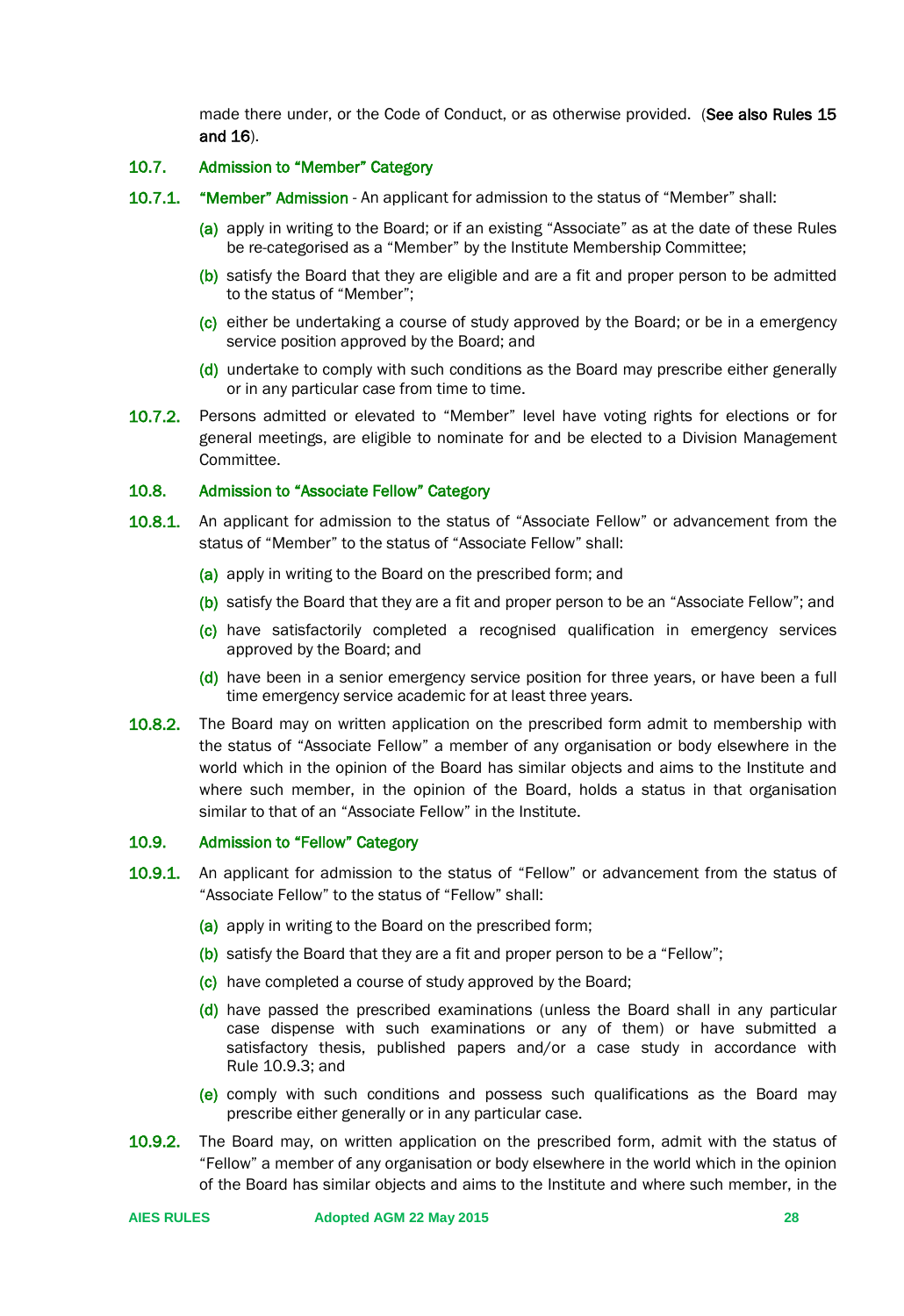opinion of the Board holds a status in the organisation similar to that of a "Fellow" in the Institute.

- 10.9.3. Fellowship Thesis, Published Papers, Case Studies. Every applicant or member who desires to submit a thesis, published papers and/or case studies as their primary means of achieving appointment as a "Fellow" shall:
	- (a) apply in writing on the prescribed form;
	- (b) have the prior written approval of the Board; and
	- (c) comply with any relevant regulations which may be adopted from time to time by the Board.

## <span id="page-28-0"></span>10.10. Admission to "Student" Category

- 10.10.1. An applicant for admission to the status of "Student" shall:
	- (a) apply in writing to the Board on the prescribed form;
	- (b) satisfy the Board that they are eligible and are a fit and proper person to be admitted to the status of "Student";
	- (c) either be undertaking a graduate or undergraduate or vocational course of study approved by the Board in a emergency services stream; and are yet to embark on a full-time adult life career; and
	- (d) undertake to comply with such conditions as the Board may prescribe either generally or in any particular case from time to time.

## <span id="page-28-1"></span>10.11. Admission to "Corporate Membership" Category

- 10.11.1. "An applicant organisation for admission to the status of "Corporate Membership" shall:
	- (a) apply in writing to the Board for admission as a "Corporate Member" by the Institute Membership Committee;
	- (b) satisfy the Board that the organisation and the organisation's primary nominee are eligible and fit and proper to be admitted to the status of "Corporate Member";
	- (c) identify an organisational nominee for the purposes of maintaining a functional relationship between the "Corporate Member" and the Institute; and
	- (d) undertake to comply with such conditions as the Board may prescribe either generally or in any particular case from time to time.
- 10.11.2. A "Corporate Member" has no voting rights.

#### <span id="page-28-2"></span>10.12. Advancement/Admission Refusal

10.12.1. The Board may refuse to admit or advance as a member any person, persons or organisation. If an applicant's request for admission or advancement is rejected, a panel comprising representatives of the Board will be formed to review the application and make a recommendation to the Board. The review panel will aim to be representative of diverse professional backgrounds and geographies and will include both genders. The decision of the Board shall be final.

#### <span id="page-28-3"></span>10.13. Life Fellows and Life Members

10.13.1. The Board may by unanimous vote of those present and eligible to vote, elect as a "Life Fellow" or "Life Member" any member who in its opinion has rendered conspicuous service to the Institute. Nominations may only be made by a Division Management Committee. "Life Fellows" and "Life Members" are not required to pay annual subscriptions.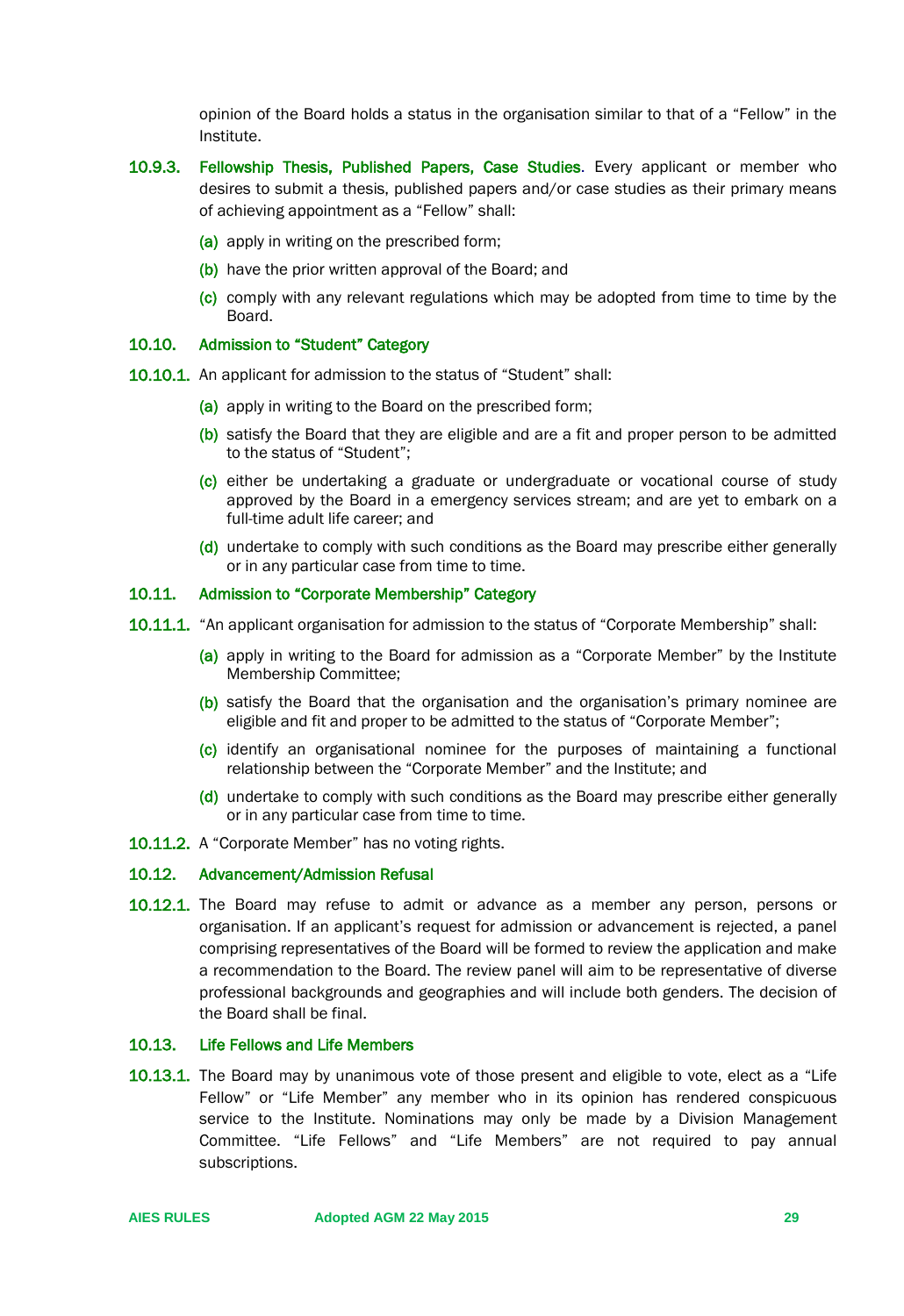## <span id="page-29-0"></span>10.14. Honorary Fellow

10.14.1. The Board may by unanimous vote of those present and eligible to vote, confer the status of "Honorary Fellow" on a person who has made a notable contribution to emergency services. "Honorary Fellows" do not have to pay annual subscriptions and shall not have voting rights for elections or for general meetings.

#### <span id="page-29-1"></span>10.15. Post Nominals

- 10.15.1. Members may indicate membership and Category status in the Institute by either the following words or post nominal initials:
	- (a) "Member"– MAIES
	- (b) "Associate Fellow" AFAIES;
	- (c) "Fellow" FAIES;
	- (d) "Honorary Fellow" HFAIES
	- (e) "Life Member "- Category post nominal status initials plus (Life Member).

The Category of "Student" does not attract a post nominal.

10.15.2. Members engaged in continuing professional development as specified by the Board form time to time may likewise indicate this involvement with the words "Certified Emergency Services Manager" or the post nominal initials **CESM**. When so applied, "CESM" shall appear after the Category status e.g. FAIES*,* CESM*.*

#### <span id="page-29-2"></span>10.16. Certificates of Membership

- 10.16.1. Every member shall be entitled to a certificate of membership of the Institute specifying Category status.
- 10.16.2. Such certificate shall bear the common seal of the Institute, be serially numbered and signed in manuscript by the President or Vice-President and the Chief Executive Officer.
- 10.16.3. A Register of all certificates issued shall be recorded in a register at the National Office of the Institute
- 10.16.4. Every certificate shall remain the property of the Institute and the Board shall be at liberty at any time to call for and compel its production and delivery.
- 10.16.5. Upon demand in writing by the Secretary (or CEO), any person ceasing to be a member shall return the certificate of membership for cancellation or destruction provided that the Board may waive this requirement in approved cases.
- 10.16.6. If any person neglects or refuses to deliver the certificate on demand, the Board may institute legal or other proceedings for its recovery.

## <span id="page-29-3"></span>10.17. Lost or Defaced Certificates

- **10.17.1.** Where a membership certificate is lost, defaced, or destroyed a member may apply to the Board for the issue of a new membership certificate.
- 10.17.2. The member must tender to Board a statutory declaration affirming the loss or destruction of the original membership certificate. Upon production of such proof by a Statutory Declaration to the satisfaction of the Board, and on the giving of such indemnity as the Board shall deem to be adequate a member may be issued with a new certificate.
- 10.17.3. On the issue of a new membership certificate the member shall be liable for payment of such sum as may be prescribed by the Board together with all costs and expenses of and incidental to the issue of a new membership certificate.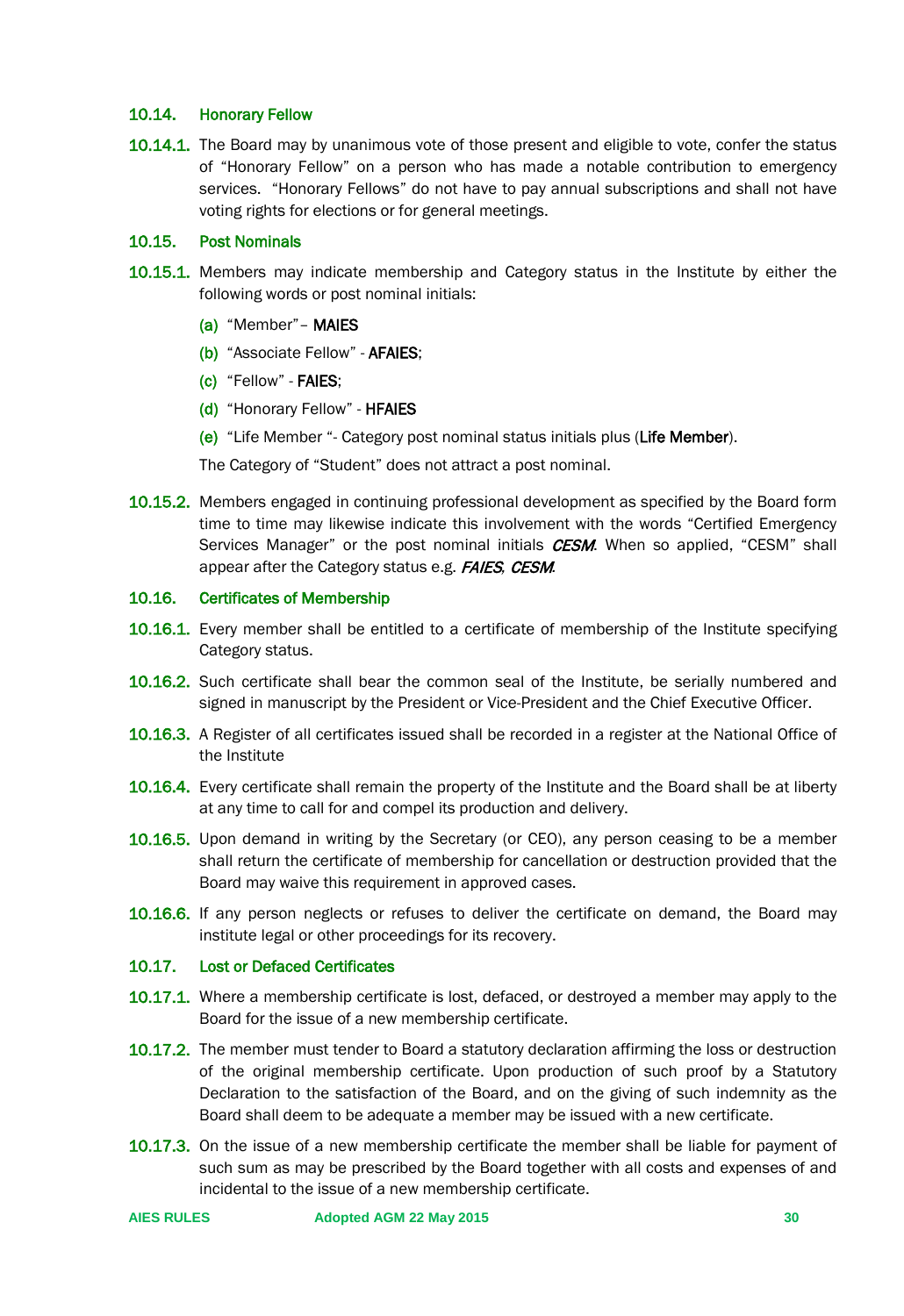## <span id="page-30-0"></span>10.18. Appeals against Rejection or Termination of Membership

- **10.18.1.** A person whose application for membership has been rejected, or whose membership has been terminated, may give the Secretary (or CEO) of the Institute written notice of their intention to appeal against the decision.
- 10.18.2. A notice of intention to appeal must be given to the Secretary (or CEO) within 30 days after the person receives written notice of the decision.
- 10.18.3. If the Secretary (or CEO) receives a notice of intention to appeal, the Secretary (or CEO) must, within three months after the day of receipt, call an Extraordinary Meeting of the Board to decide the appeal.
- 10.18.4. At the meeting, the applicant must be given a full and fair opportunity to show why the application should not be rejected or the membership should not be terminated.
- **10.18.5.** The Directors of the Institute who rejected the application or terminated the membership must be given an opportunity to show why the application should be rejected or the membership terminated. The Board may delegate the powers to hear such matters and make recommendations.
- **10.18.6.** An appeal must be decided by a vote of the members present at the extraordinary meeting;
- 10.18.7. If a person whose application has been rejected does not appeal against the decision within 30 days after receiving written notice of the decision, or the person appeals but the appeal is unsuccessful, the CEO must, as soon as practicable, refund the application fee paid by the person.

## <span id="page-30-1"></span>10.19. Register of Members

- 10.19.1. The Institute Membership Registrar (where appointed) or Secretary (or CEO) shall keep an up-to-date Register of Members; this Register shall be in a database format approved by the Board.
- 10.19.2. The Register of Members will be managed in full compliance with the *Privacy Act 1988.*
- **10.19.3.** The Register of Members must be available for inspection at all reasonable times by a Institute member (in so far as it relates to that member) or by an officer or authorised delegate of the Board.
- 10.19.4. The Membership Registrar or Secretary (or CEO) (as the case may be) shall submit to each Board meeting a summary report on membership and adjustments to Institute Membership Register.
- 10.19.5. Every member must provide the Institute with the current and preferred contact details including a valid email address for receipt of notices and for use in electronic voting. The member must promptly advise the Secretary (or CEO) of any change in the member's email address.

## <span id="page-30-3"></span><span id="page-30-2"></span>11. NATIONAL MEMBERSHIP REGISTRAR

#### 11.1. Purpose

**11.1.1.** The Board in conjunction with the Company Secretary/CEO and Division Management Committees may establish the position of National Membership Registrar, and specify the responsibilities of a Director of the Institute appointed to this position.

## <span id="page-30-4"></span>11.2. Membership Registrar

**11.2.1.** The Board may appoint a Director to the role of National Membership Registrar.

**AIES RULES Adopted AGM 22 May 2015 31**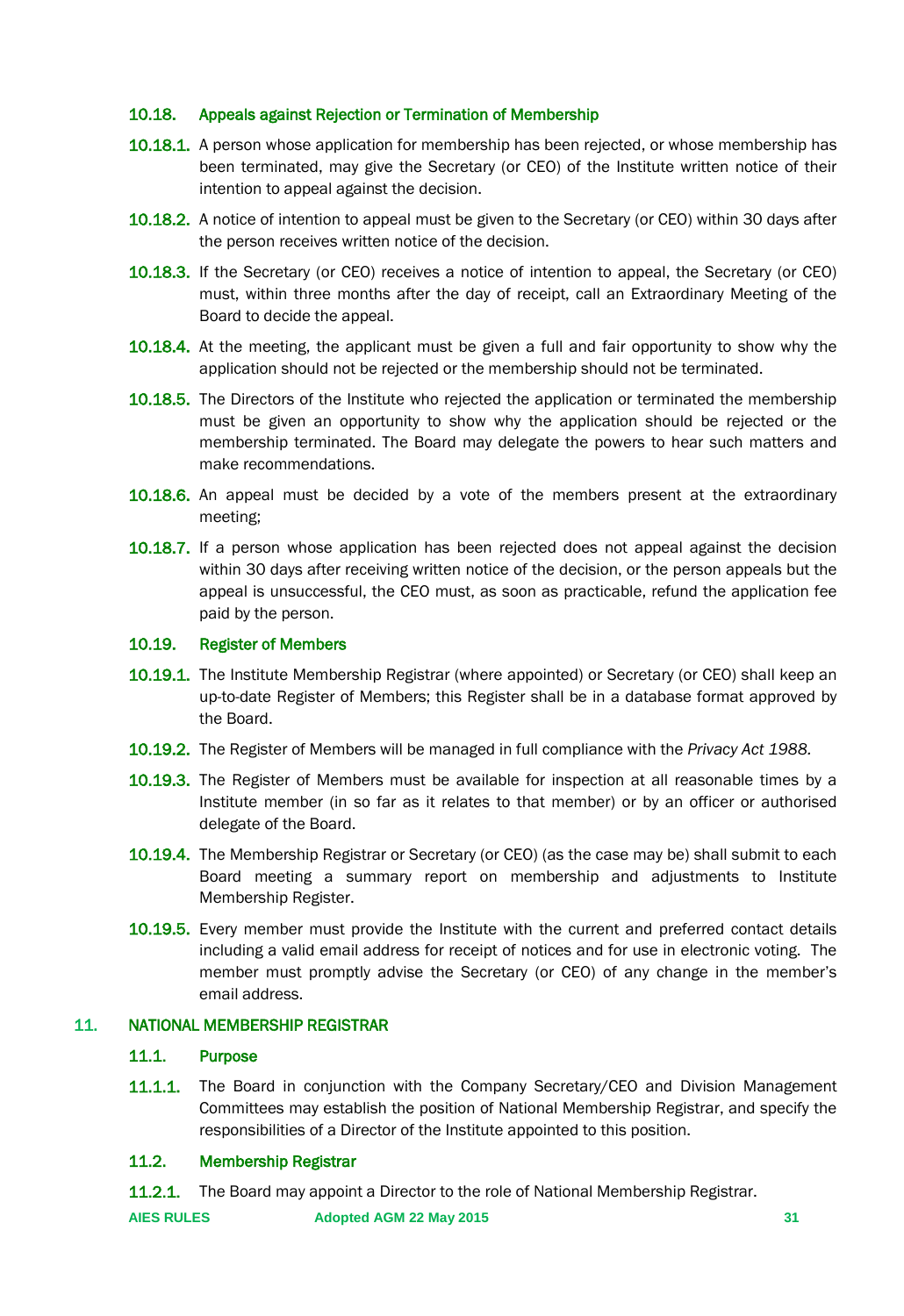- 11.2.2. The responsibilities of the National Membership Registrar are to:
	- (a) oversee the membership data base and contribute to updating its contents;
	- (b) liaise with the CEO and any employee of the Institute or data input agency contracted by the Institute to ensure changes to the membership data base are free from error and are made in a timely manner;
	- (c) ensure that current membership lists are made available to Division Management Committees at least at monthly intervals, or as they may require. Such lists will be in a format that allows for subsidiary reports to be produced;
	- (d) liaise with the National Treasurer as required about payments into the Institute's accounts;
	- (e) submit a Membership Report for consideration at each meeting of the Board and/or Division Management Committees of the Institute;
	- $(f)$  liaise as necessary with the members of any Executive sub-committee about membership matters;
	- (g) oversee the preparation and dispatch of annual membership renewal reminders;
	- (h) oversee and report to the Board on the achievement/progress of member-growth targets; and
	- $(i)$  deal with any other membership matters as required by the Board/Division.

## <span id="page-31-1"></span><span id="page-31-0"></span>12. PROFESSIONAL STANDARDS AND POLICIES

## 12.1. Policy Generally

- 12.1.1. The Board shall give high priority to setting and regularly reviewing the Institute's Rules and policies which determine the currency, quality and effectiveness of the governance and professional standards of the Institute and its members, as reflected in the Objects of the Institute and Code of Conduct.
- **12.1.2.** Division Management Committees shall also regularly assess such standards and policies and ensure that any desirable review is considered.

## <span id="page-31-2"></span>12.2. Confidentiality

- **12.2.1.** No member or employee of the Institute shall, without the authority of the Board publish or communicate to any person not authorised by the Board to receive the same, any matter or thing purporting to be the policy of the Institute or otherwise is material that is privileged or confidential.
- **12.2.2.** The Institute will appropriately manage any information relating to any member or intending or past member of the Institute, in accordance with the *Privacy Act 1988.*

## <span id="page-31-3"></span>13. FINANCIAL MANAGEMENT

- 13.1. Financial Year The financial year of the company is from 1 January to 31 December.
- 13.2. The funds of the Institute must be kept in an account in the name of the Institute in a financial institution approved by the Board.
- 13.3. The signatories or authorities (in the case of electronic banking) of the Institute's annual accounts and report and other formal document shall be authorised by the Board from time to time. Signatures, authorities and financial delegations and authorization standards are provided in Rule 13.10.
- 13.4. The Board shall establish and maintain financial policies to facilitate and guide the financial management of the Institute. These policies shall include an Investment policy and a Pricing policy.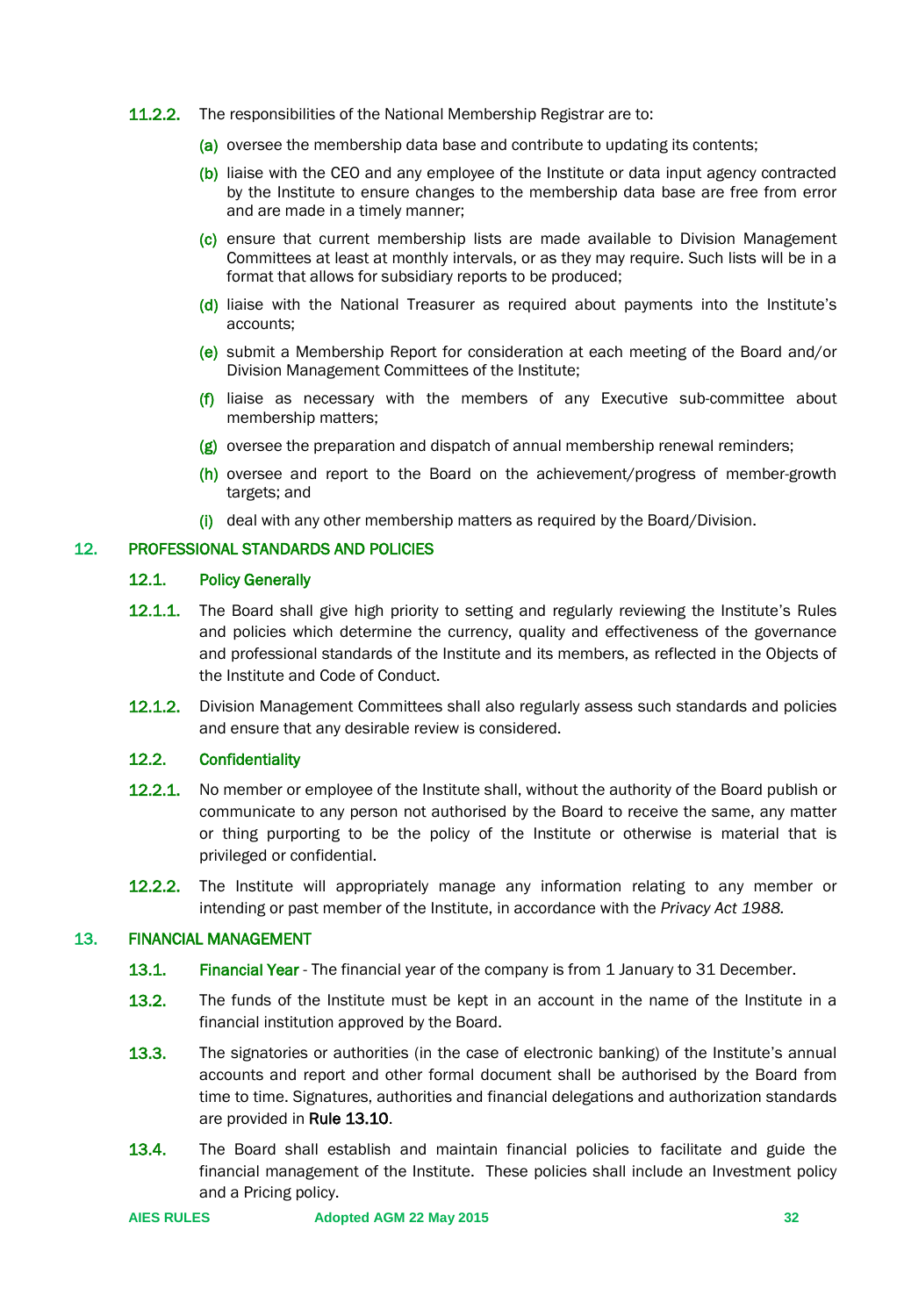- 13.5. The accounts of the Institute shall be recorded on an Australian Standard, auditorapproved electronic accounting system which complies with obligatory reporting standards, legislation and Australian accounting standards.
- **13.6.** Divisions outside of Australia must comply with the corporate and financial standards applicable to the jurisdiction within which they operate.
- **13.7.** Electronic banking may be used for Institute financial transactions, only when approved by the Board for Institute financial transactions and only through a method endorsed in writing to the Board by the Institute's Auditor.
- **13.8.** Records and accounts must be kept in the English language showing full and accurate particulars of the financial affairs of the Institute.
- 13.9. All amounts must be deposited in the Institute's financial institution account as soon as practicable after receipt.
- 13.10. All financial signatories, financial delegations and electronic authorizations for financial transactions of the Institute are vested in any two of the following:
	- (a) President;
	- (b) the CEO;
	- (c) the Chief Operating Officer;
	- (d) Company Secretary;
	- (e) Treasurer; and
	- (f) another member authorised by the Board for that purpose in the Institute "Financial" Delegations" Schedule, as established by the Board from time to time and subject to the limits established therein.
- **13.11.** Cheques, other than cheques for wages, allowances or petty cash recoupment, must be crossed and marked as "Not Negotiable".
- **13.12.** Credit card procurements are permissible subject to the following conditions:
	- (a) A credit card shall only be issued on the authorisation of the Board.
	- (b) The expenditure limit on any card for any one purchase shall not exceed \$3000 AUD unless a greater amount is authorised by the Board up to but not exceeding \$5000 AUD.
	- (c) An amount equivalent to the combined limits (set out in Rule 13.12 (b) above) shall be held in reserve by the Board as security against the credit card limit amount.
- **13.13.** Cash transactions are not preferred for Institute activity and must be authorised by the Secretary (or CEO).
- 13.14. All expenditure at Board or Division level must be in accordance with the approved budget and approved or ratified at a Board or Division meeting as the case may be – including the expenditures of regional groups.
- 13.15. The National Treasurer must, as soon as practicable after the end of each financial year, ensure a statement containing the following particulars is prepared:
	- (a) the income and expenditure for the financial year just ended;
	- (b) the Institute assets and liabilities at the close of the year; and
	- (c) the mortgages, charges and securities affecting the property of the Institute at the close of the year;
	- (d) the "rolled-up" amounts relevant to division financial operations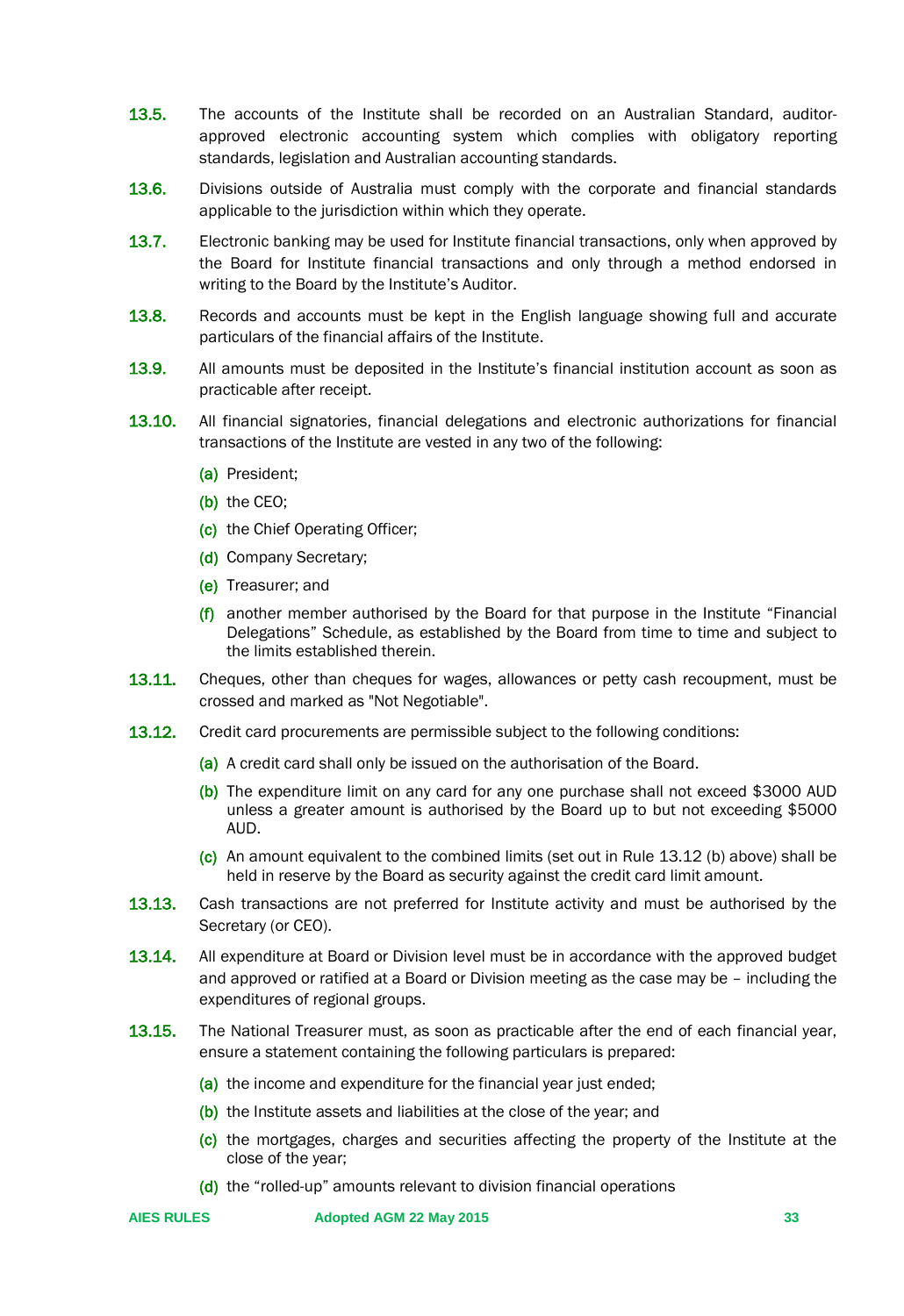- 13.16. The Treasurer must, as soon as practicable after the end of each financial year (or quarterly as the Board determines), ensure that the Business Activity Statement for the Institute is prepared and submitted by the due date to the Australian Taxation Office. Divisions outside of Australia must comply with the taxation requirements within their own jurisdiction.
- **13.17.** The Auditor must examine the statements prepared and present a report about it to the Secretary before the next Annual General Meeting following the financial year for which the audit was made.
- **13.18.** The income and property of the Institute must be used solely in promoting the Institute's Objects and exercising the Institute's powers.

#### <span id="page-33-0"></span>14. DOCUMENTS AND RECORDS

**14.1.** The Board must ensure the safe custody and security of hard copy and electronic records registers, books, documents, instruments of title and securities of the Institute.

#### <span id="page-33-1"></span>15. CODE OF CONDUCT & THE INSTITUTE RULES

- 15.1. Policy The members of the Institute will maintain the highest levels of integrity, ethical behaviour, tolerance and compassion at all times and will ensure that their professional behaviour is consistent with the Institute's Code of Conduct and these Rules.
- 15.2. Each Institute member, on joining the Institute, will be asked to agree that their behaviour will, at all times, comply with the Institute Code of Conduct as published by the Board from time to time.
- **15.3.** The Institute Code of Conduct will be kept up-to-date by the Board and published on the Institute web pages. The Board and Divisions shall ensure that all members are properly advised of the Institute's Rules, Mission, Objects and Code of Conduct and any changes to them.
- 15.4. Breaches of the Institute Code of Conduct or Rules by any member that may bring disrepute to the Institute must be brought to the attention of the Board for investigation; The Board reserves the right to exercise its disciplinary powers under the Constitution for any breaches of these Rules or the Institute Code of Conduct. (See Rule 10.6 and Section 16 of these Rules).
- 15.5. The principles of fairness and natural justice will prevail in all matters of alleged serious misconduct and frivolous or vexatious allegations will not be tolerated.

#### <span id="page-33-2"></span>16. COMPLAINTS AND DISCIPLINARY MANAGEMENT

- **16.1.** The Board will establish and maintain a "complaints register" in which will be recorded all complaints. This Rule is relevant to complaints that refer to the conduct of a member.
- 16.2. Complaints received by the Board or Division Management Committees shall be handled in a professional and consistent manner. The following basic steps are provided for the Board and/or Division Management Committees to follow:
	- (a) take all reasonable steps to identify the risks to other individuals, the member concerned and to the Institute;
	- (b) make an informed and reasonable assessment of the severity and frequency of the complaint and of the risks;
	- (c) all complaints to be referred to the Board immediately;
	- (d) develop and implement reasonable and fair control strategies to address associated risks;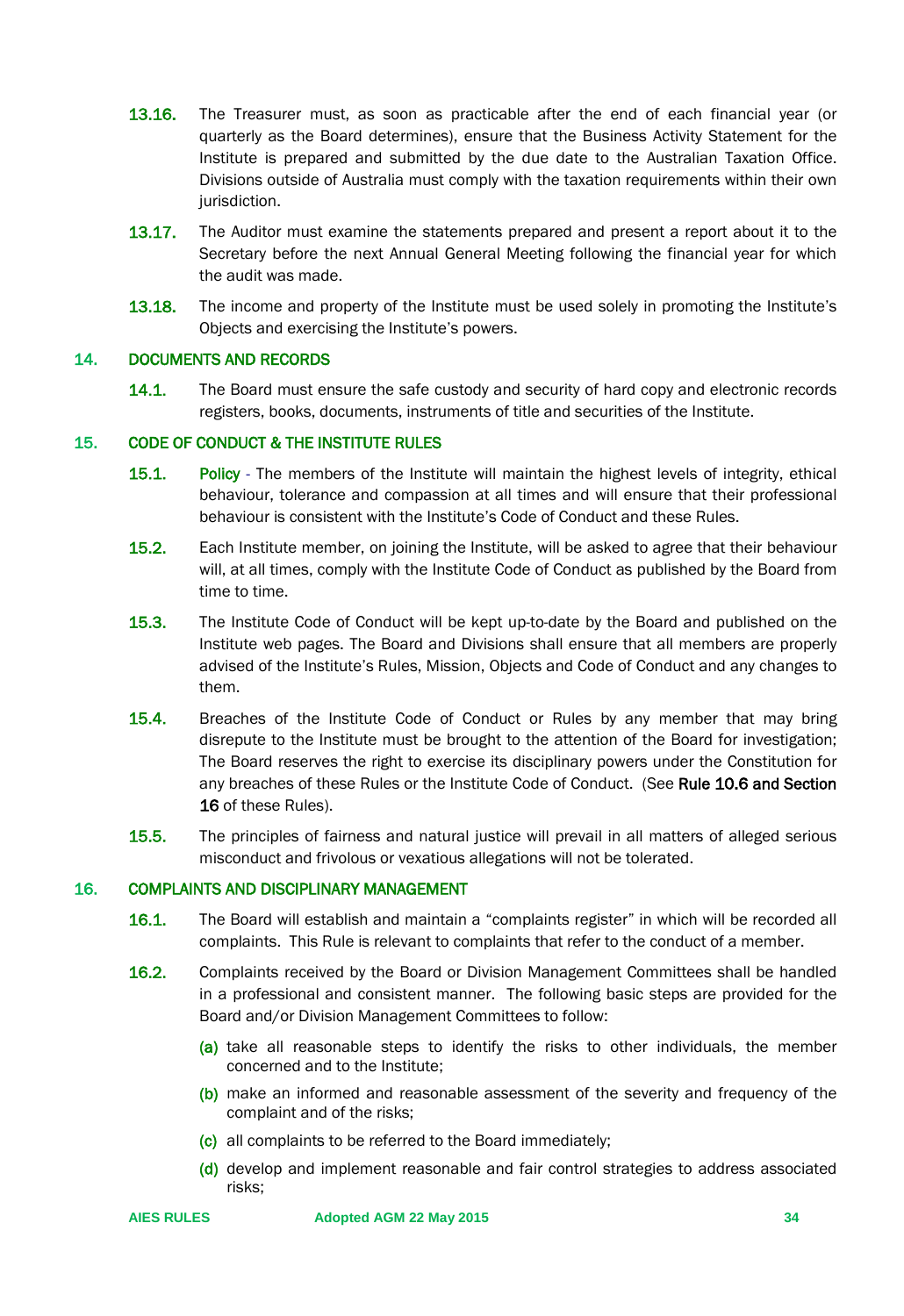- (e) implement remedial action to address the concerns raised; and
- $(f)$  record the complaint and actions taken and secure the record with a view to the potential need for future reference.

## 16.3. Investigations

- 16.3.1. Formal investigation of any complaint coming before the Institute against an Institute member shall only proceed under the authority and supervision of the Board.
- **16.3.2.** The Board shall ensure discretion and confidentiality are maintained within the principles of fairness and natural justice.
- **16.3.3.** A member shall not be disadvantaged in any way until investigations are complete and the Board has made a determination on the matter in question. The member should also not be disadvantaged in any way should the determination of the Board (or the courts, as the case may be) find in favour of the member. However, the Board reserves the right to suspend a member pending the outcome of an investigation.
- 16.3.4. The Board reserves the right, at any time, to hand an investigation over to the police, criminal justice agencies, or to its own panel or to a qualified and independent licensed investigator.
- **16.3.5.** In the use of its own panel or independent licensed investigator, the Board will ensure the quality and competency of the investigation and require a report and recommendations on which the Board can make a determination of the matter.

#### 16.4. Findings and Penalties

- 16.4.1. Findings The Board shall determine and announce the outcome of the matter in one of the following ways:
	- (a) a finding in favour of the member;
	- (b) a finding against the member; or
	- (c) a finding that the matter is "not proven" or "unresolved".
- 16.4.2. Penalties A penalty will not be imposed by the Board in the case of a finding resulting in sub-Rule 16.4.1(a) or (c).
- **16.4.3.** As a general principle a penalty imposed by the Board for finding against a member as in sub-Rule 16.4.1 must be equal to, and not in excess of, the severity of the proven offence.
- **16.4.4.** Penalty options available to the Board include:
	- (a) termination of membership of the Institute upon preparation of a special resolution;
	- (b) the member to provide written advice to the Board of their suitability to remain a member of the Institute;
	- (c) the requirement for the issue of a formal written apology by the member concerned to the victims of the offence; and/or
	- (d) a reduction in the Category status level held by the member.
- 16.4.5. Once a determination is made, and if that determination is against the member, and a penalty is to be applied, the Secretary will immediately notify the member and the applicable Division Management Committee in writing of the Board's decision.

## 16.5. Appeals against disciplinary decisions

**16.5.1.** Members have the right to appeal disciplinary decisions made against them.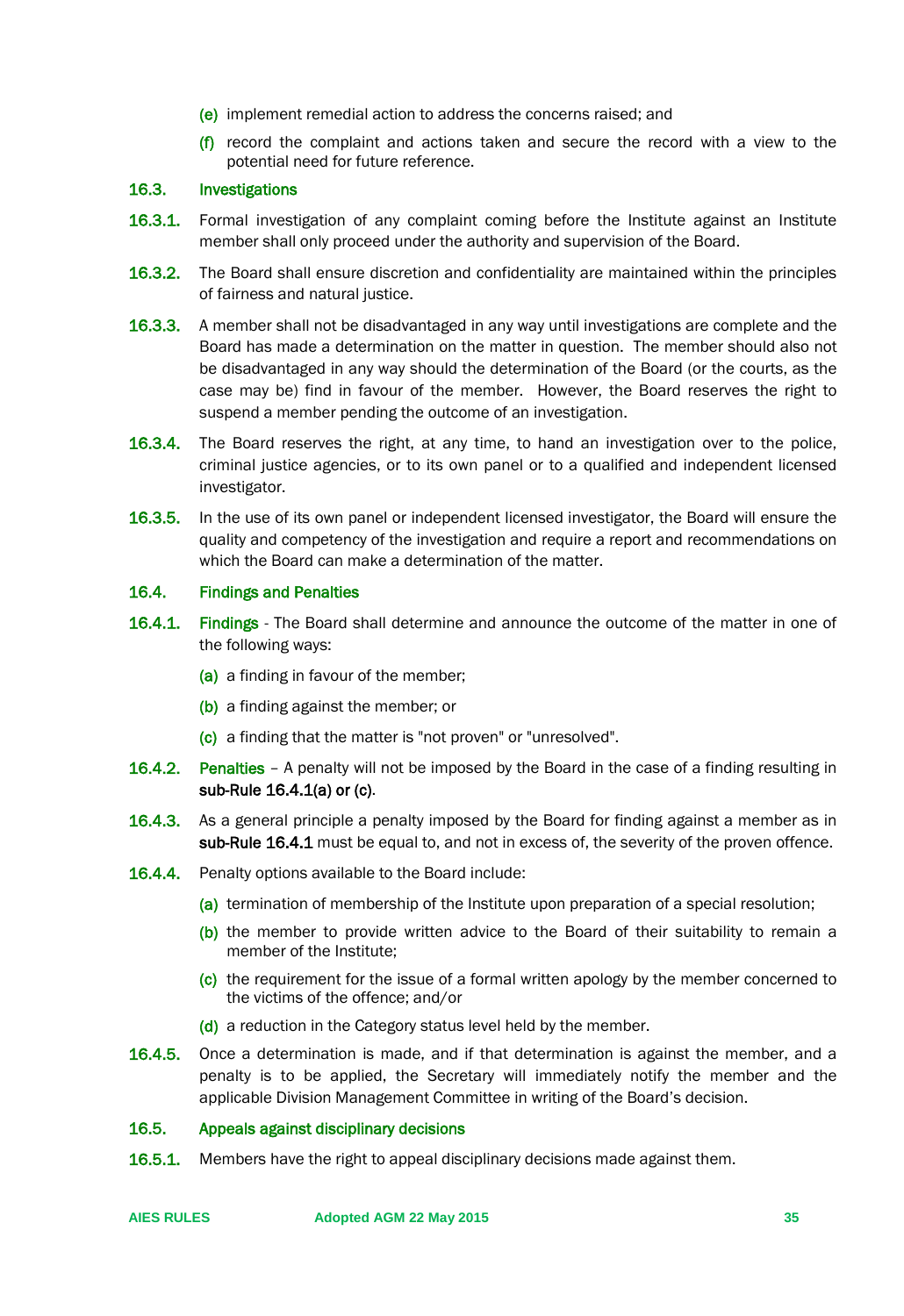- **16.5.2.** The appeal must be submitted to the CEO in writing within 21 days of receipt of written advice of the adverse decision.
- 16.5.3. The Board will then convene an independent panel of three members with the appropriate experience and expertise (and who are not current Directors of the Institute) to consider and decide the appeal.
- **16.5.4.** The decision of this panel will be final.
- **16.5.5.** The secretary (or CEO) will arrange the logistics to facilitate the appeal process.

#### 16.6. Future Breaches

16.6.1. In the case of a re-offence by the same member, the Board will take into account the period that may have been free of offences of any kind and/or the nature of the previous offence/s in the context of the new offence in making their determination.

#### <span id="page-35-0"></span>17. AMENDMENTS TO THE RULES

17.1. These Rules may be altered, revoked, added to, modified or otherwise changed at any time in the absolute discretion of the Board of the Company.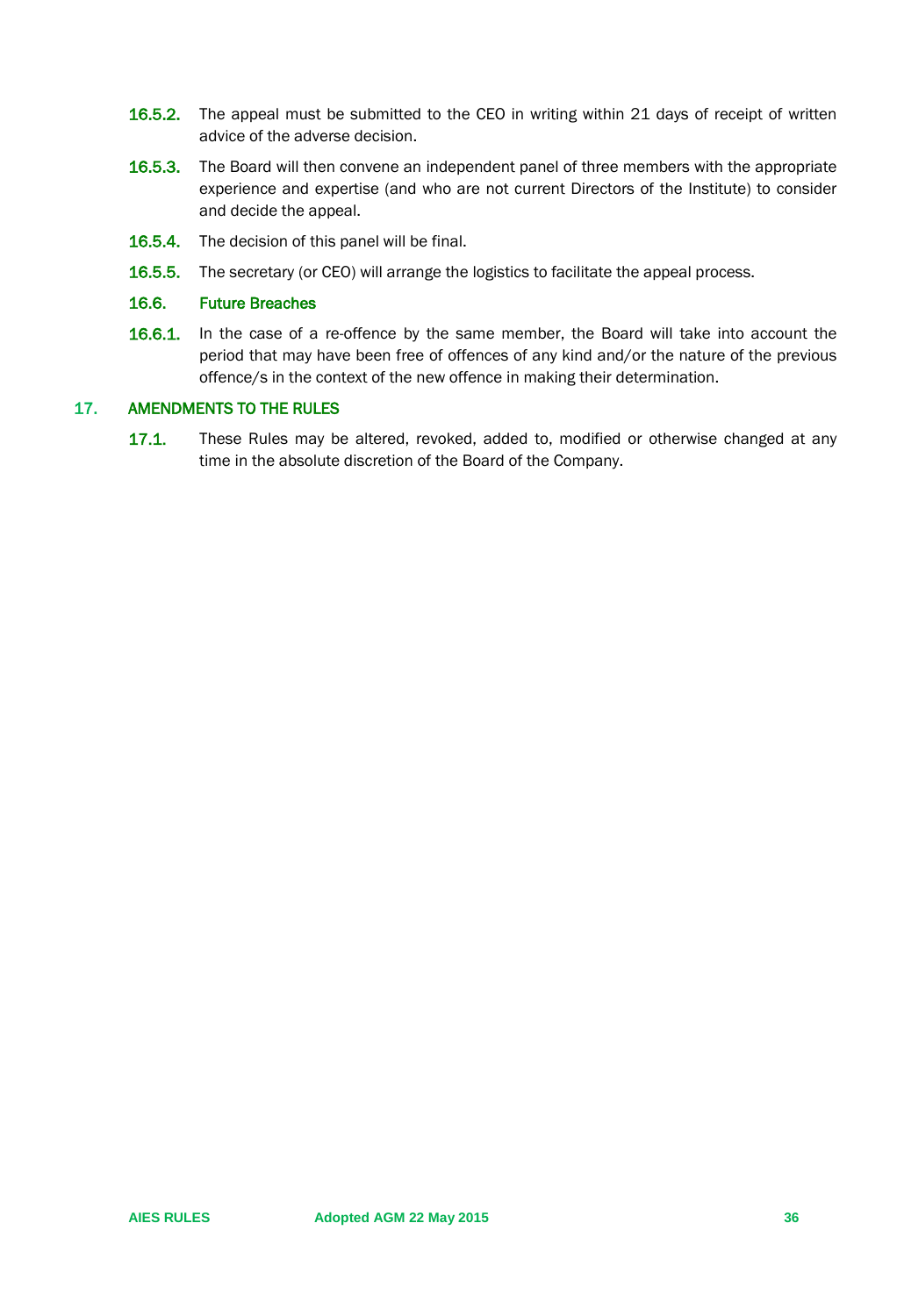## 18. APPENDIX 1 - List of Divisions

| <b>Division</b>                     | <b>Comment</b>               | No of Members on           |
|-------------------------------------|------------------------------|----------------------------|
|                                     |                              | <b>Division Management</b> |
|                                     |                              | <b>Committee</b>           |
| <b>Australian Capital Territory</b> | <b>Established</b>           |                            |
| <b>New South Wales</b>              | <b>Established</b>           |                            |
| <b>New Zealand</b>                  | <b>Yet to Be Established</b> |                            |
| <b>Northern Territory</b>           | <b>Yet to Be Established</b> |                            |
| Queensland                          | <b>Established</b>           |                            |
| South Australia                     | <b>Established</b>           |                            |
| Tasmania                            | <b>Established</b>           |                            |
| <b>Victoria</b>                     | <b>Established</b>           |                            |
| <b>Western Australia</b>            | <b>Yet to Be Established</b> |                            |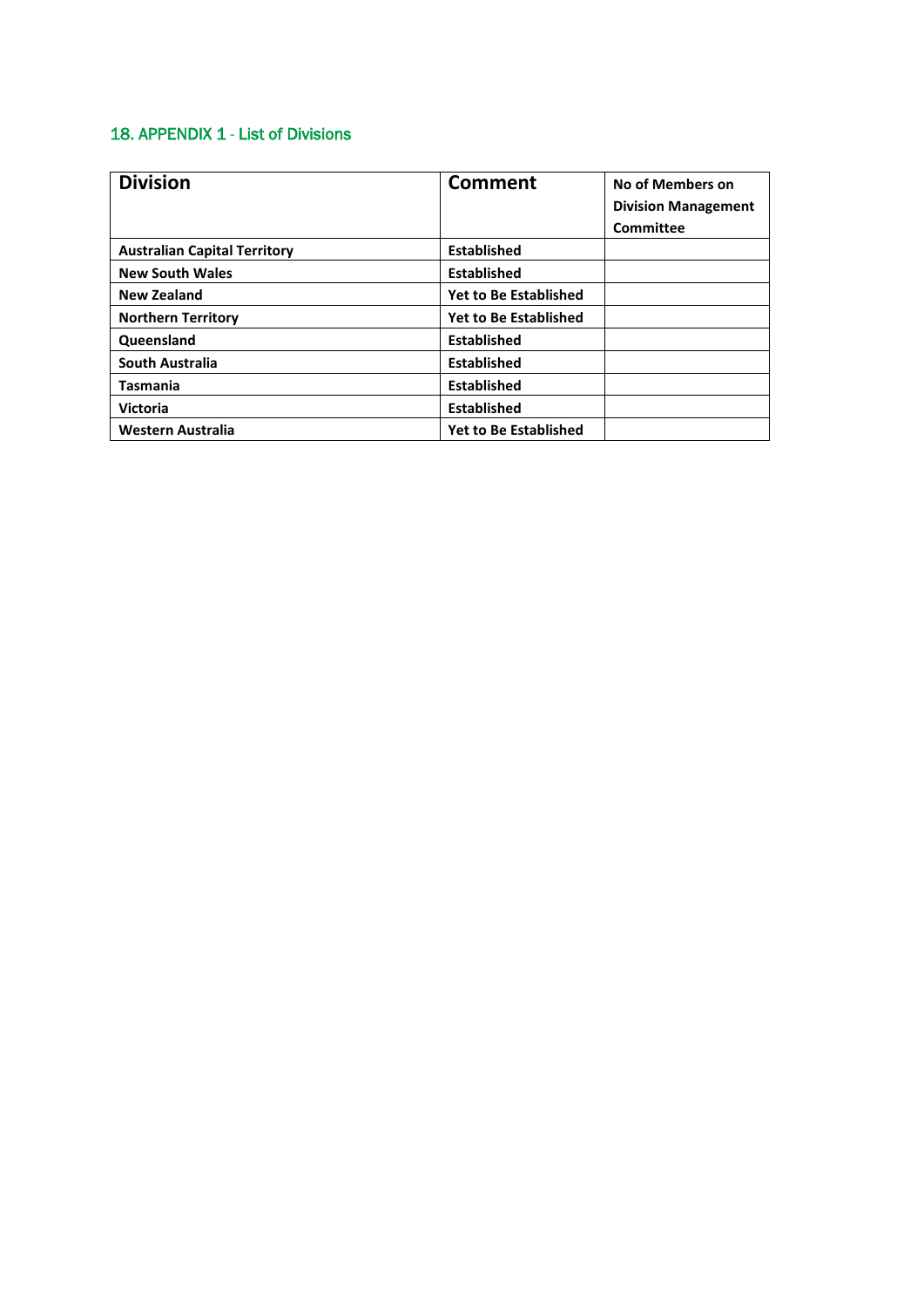19. APPENDIX 2 - List of Special Interest Groups

To be developed as these are established by the Board, see possible examples below.

Rural Emergency Services Special Interest Group

Emergency Services Facility Planning & Design (SIG –HFP&D)

This list is to include Terms of Reference of each Special Interest Group established by the Board.